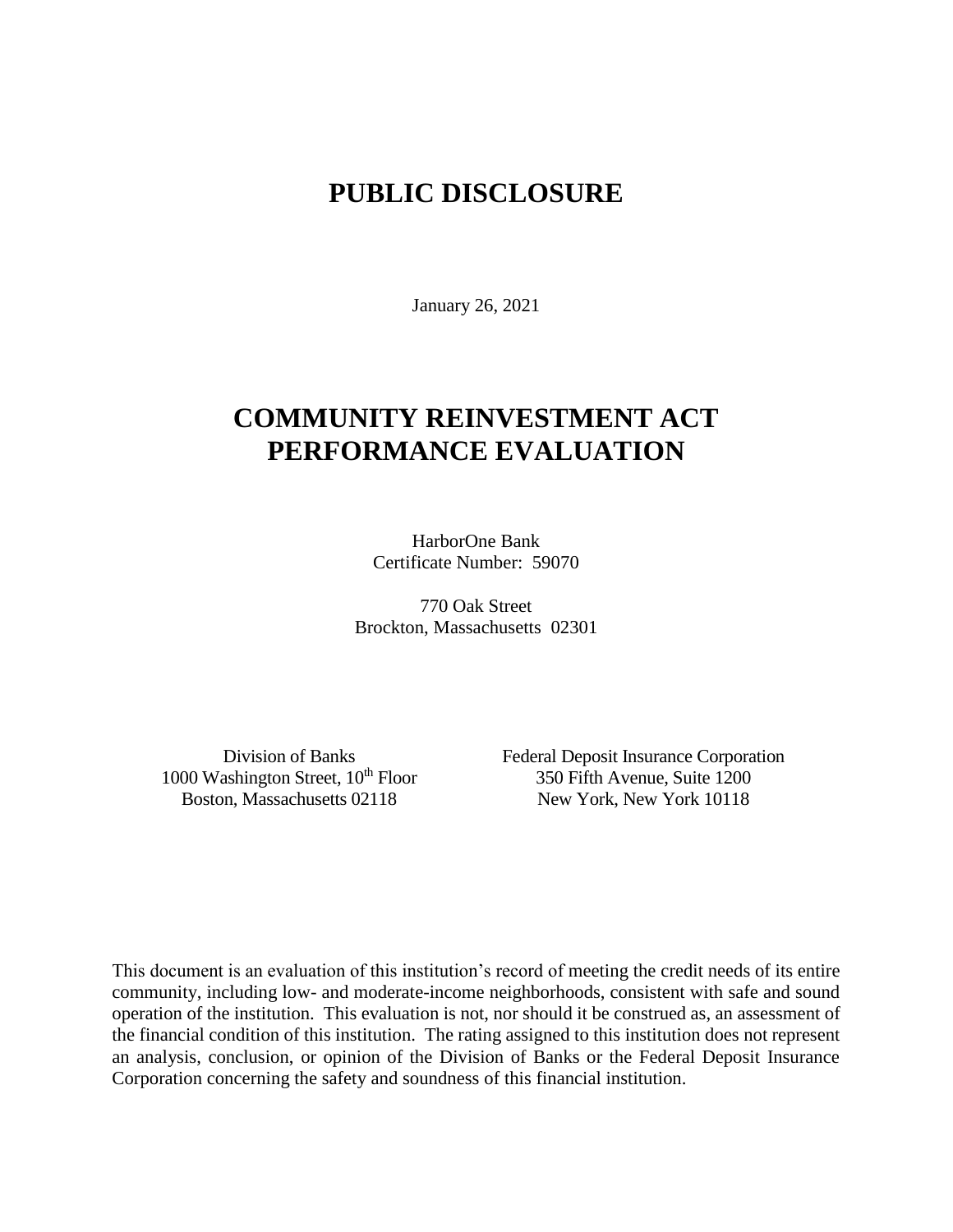# **TABLE OF CONTENTS**

| DISCRIMINATORY OR OTHER ILLEGAL CREDIT PRACTICES REVIEW  14        |
|--------------------------------------------------------------------|
|                                                                    |
| DESCRIPTION OF INSTITUTION'S OPERATIONS IN MASSACHUSETTS 15        |
| CONCLUSIONS ON PERFORMANCE CRITERIA IN MASSACHUSETTS  19           |
|                                                                    |
|                                                                    |
|                                                                    |
| DESCRIPTION OF INSTITUTION'S OPERATIONS IN PROVIDENCE-WARWICK, RI- |
|                                                                    |
|                                                                    |
|                                                                    |
|                                                                    |
|                                                                    |
|                                                                    |
| DIVISON OF BANKS FAIR LENDING POLICIES AND PROCEDURES  52          |
|                                                                    |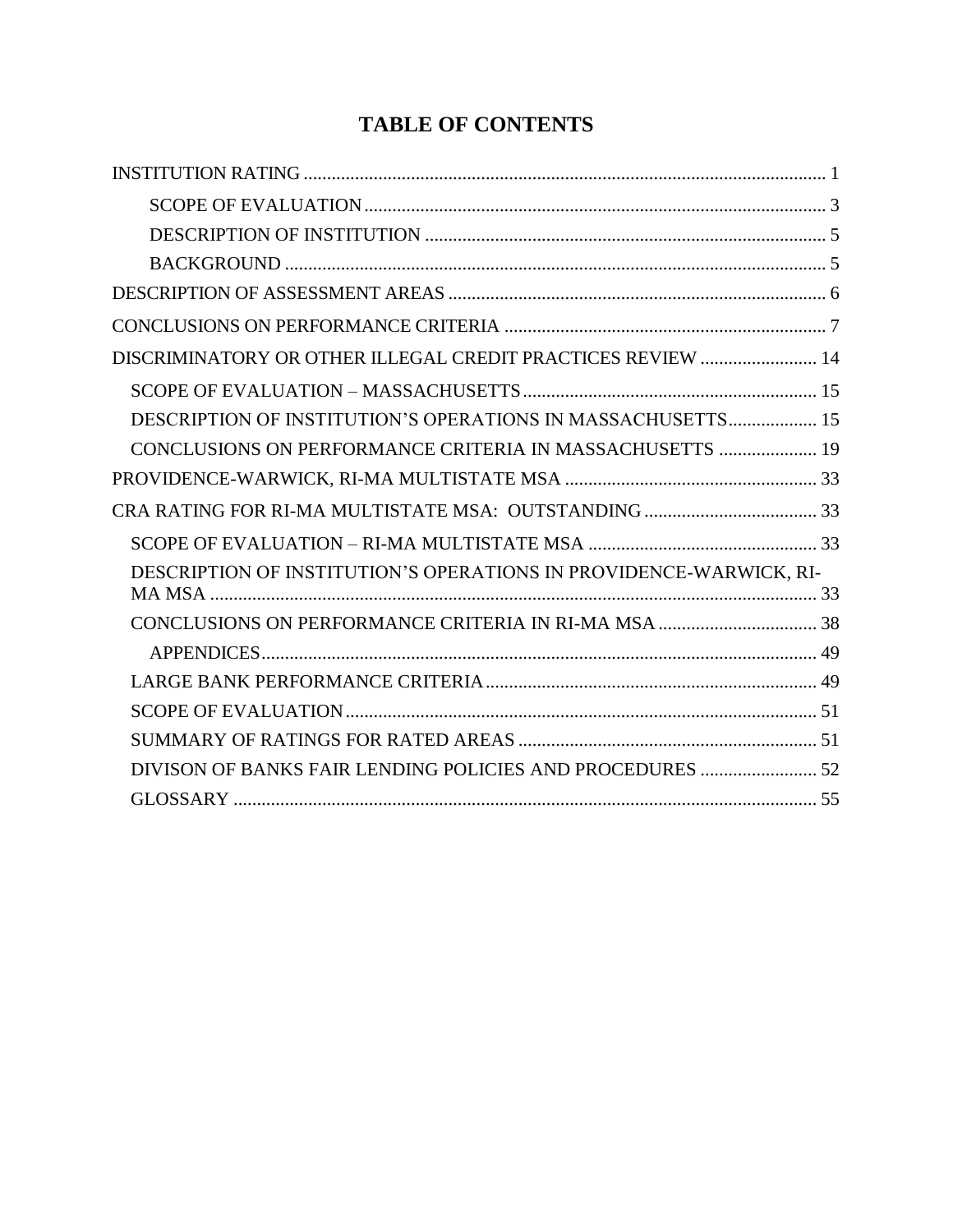# **INSTITUTION RATING**

<span id="page-2-0"></span>**INSTITUTION'S CRA RATING:** This institution is rated **Outstanding.** An institution in this group has an outstanding record of helping to meet the credit needs of its assessment area, including low- and moderate-income neighborhoods, in a manner consistent with its resources and capabilities. The following table indicates the performance level of HarborOne Bank with respect to the Lending, Investment, and Service Tests.

| <b>PERFORMANCE</b><br><b>LEVELS</b> | PERFORMANCE TESTS    |                                                                                                    |                     |  |  |  |  |  |  |
|-------------------------------------|----------------------|----------------------------------------------------------------------------------------------------|---------------------|--|--|--|--|--|--|
|                                     | <b>Lending Test*</b> | <b>Investment Test</b>                                                                             | <b>Service Test</b> |  |  |  |  |  |  |
| Outstanding                         | X                    | X                                                                                                  | X                   |  |  |  |  |  |  |
| <b>High Satisfactory</b>            |                      |                                                                                                    |                     |  |  |  |  |  |  |
| Low Satisfactory                    |                      |                                                                                                    |                     |  |  |  |  |  |  |
| Needs to Improve                    |                      |                                                                                                    |                     |  |  |  |  |  |  |
| Substantial<br>Noncompliance        |                      |                                                                                                    |                     |  |  |  |  |  |  |
| an overall rating.                  |                      | * Lending Test is weighted more heavily than the Investment and Service Tests The when arriving at |                     |  |  |  |  |  |  |

## **The Lending Test is rated Outstanding.**

- Lending levels reflect excellent responsiveness to assessment area credit needs.
- A high percentage of loans were made in the institution's assessment area.
- The geographic distribution of loans reflects excellent penetration throughout the assessment area.
- The distribution of borrowers reflects, given the product lines offered by the institution, excellent penetration among retail customers of different income levels and business customers of different size.
- The institution makes extensive use of innovative and flexible lending practices in order to serve assessment area credit needs.
- The institution is a leader in making community development loans.

## **The Investment Test is rated Outstanding.**

- The institution has an excellent level of qualified community development, investment and grants, often in a leadership position, particularly those that are not routinely provided by private investors.
- The institution exhibits excellent responsiveness to credit and community development needs.
- The institution makes significant use of innovative and/or complex investments to support community development initiatives.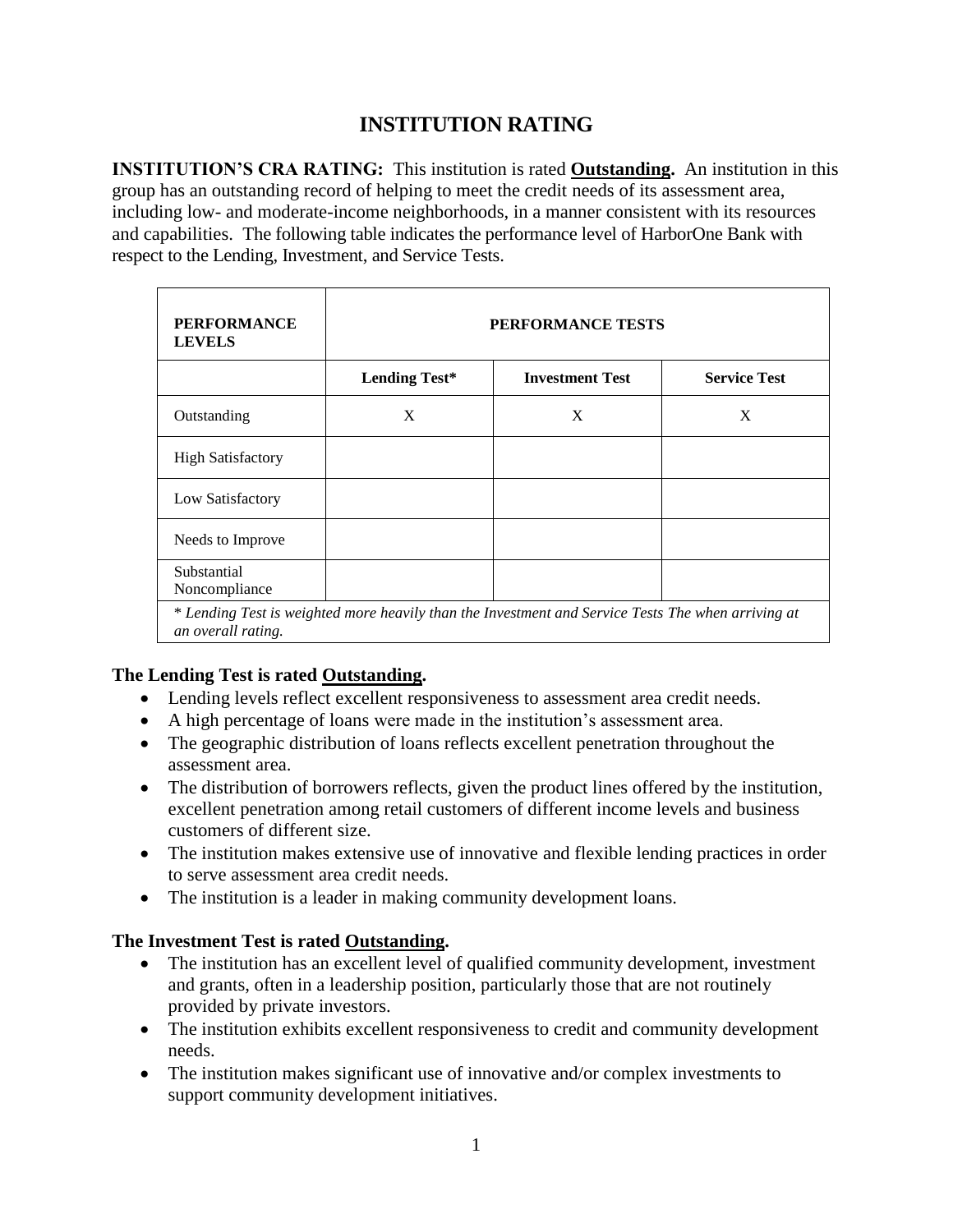### **The Service Test is rated Outstanding.**

- Delivery systems are readily accessible to all portions of the assessment area.
- To the extent changes have been made, the institution's opening and closing of branches has improved the accessibility of its delivery systems, particularly in low- and moderateincome geographies and to low- and moderate-income individuals.
- Services and business hours are tailored to the convenience and needs of the assessment area, particularly low- and moderate-income geographies and individuals.
- The institution is a leader in providing community development services.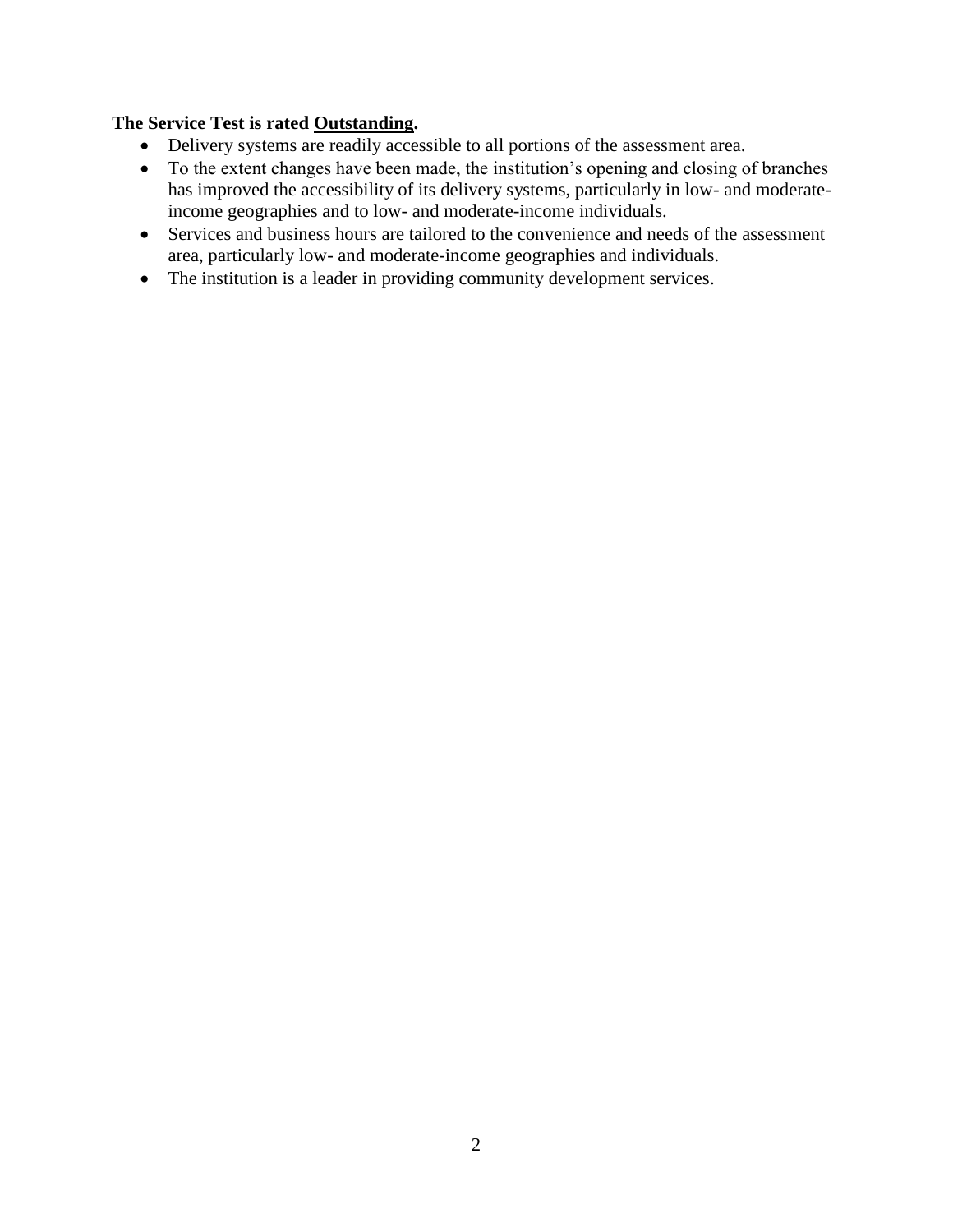# **SCOPE OF EVALUATION**

## <span id="page-4-0"></span>**General Information**

This performance evaluation, conducted jointly by the Federal Deposit Insurance Corporation (FDIC) and the Commonwealth of Massachusetts Division of Banks (DOB), assessed HarborOne Bank's (HOB) CRA performance since the prior evaluation dated December 18, 2017, to the current evaluation dated January 26, 2021. Examiners used the Interagency Large Institution Examination Procedures, which include a Lending Test, Investment Test, and Service Test. Examiners obtained demographic and economic information referenced in the evaluation from the 2010 United States (U.S.) Census, 2015 American Community Survey (ACS), D&B, Moody's Analytics, and U.S. Bureau of Labor Statistics. In addition, examiners obtained the bank's financial data from its September 30, 2020, Report of Income and Condition (Call Report).

The Lending Test considered the institution's performance according to the following criteria.

- Lending activity
- Assessment area concentration
- Geographic distribution
- Borrower profile
- Innovative and/or flexible lending practices
- Community development loans

The Investment Test considered the following criteria.

- Number and dollar amount of qualified investments
- Responsiveness to credit and community development needs
- Innovativeness or complexity of qualified investments

The Service Test considered the following criteria.

- Accessibility of delivery systems
- Changes in branch locations
- Reasonableness of business hours and services
- Community development services

This evaluation includes 2019 lending activity from the bank's wholly-owned mortgage subsidiary, HarborOne Mortgage, LLC (HOME). As of January 2019, the bank consolidated all home mortgage lending operations under HOME, except for home equity products and loans secured by residential real estate originated from its commercial lending area.

## **Activities Reviewed**

Based on the number and dollar volume of loans originated during the evaluation period, examiners determined that the bank's major product lines are home mortgage and small business loans. Examiners focused on these loan types based on the bank's business strategy and the number and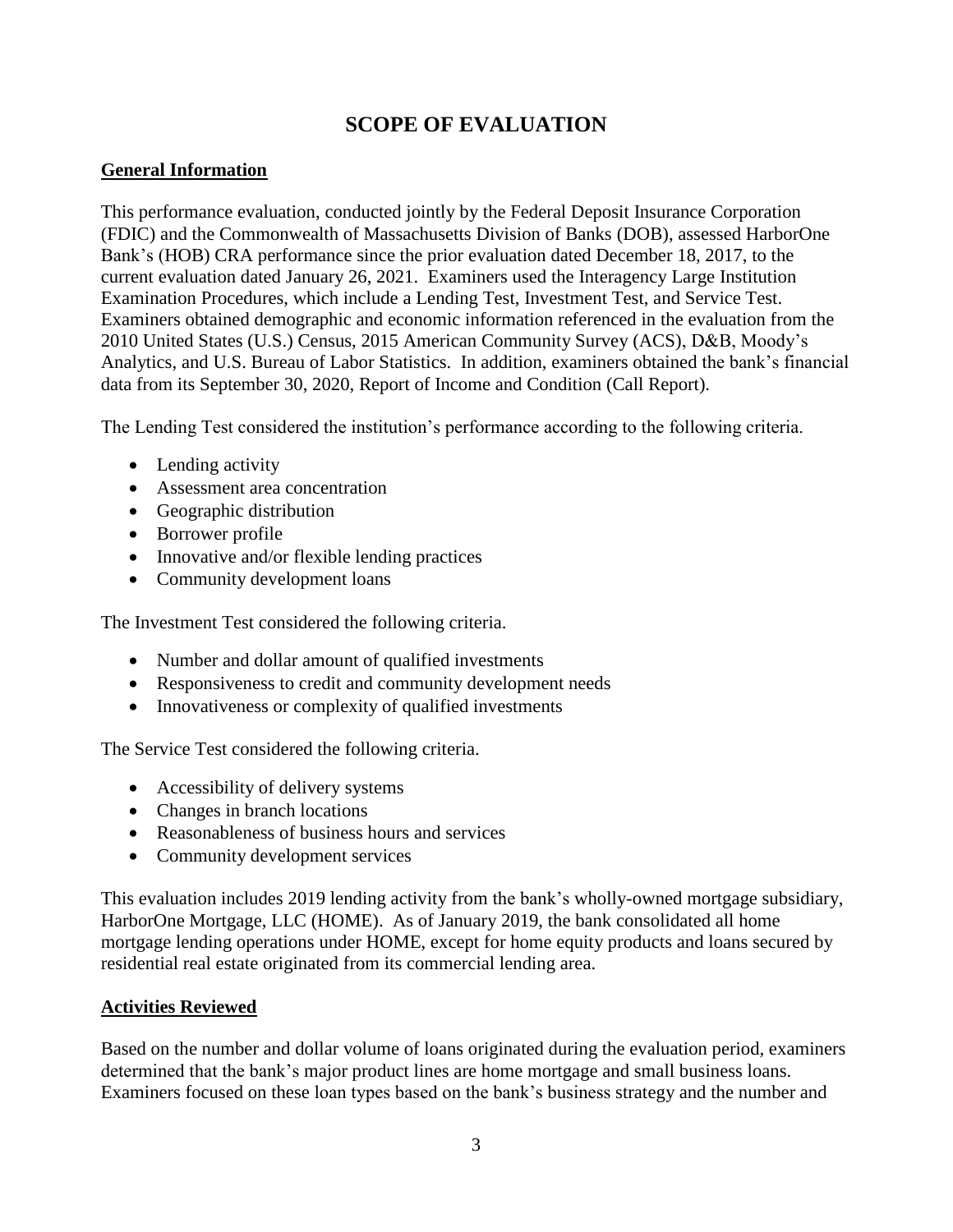dollar volume of loan originations during the evaluation period. Other product lines such as small farm loans, consumer, and other loan types were not be considered due to lower origination totals and the small portion of the loan portfolio these loan types represent.

Examiners reviewed all loans reported on HOB's Home Mortgage Disclosure Act (HMDA) Loan Application Registers (LARs) for 2017, 2018, and 2019. The bank reported 504 loans totaling \$185.9 million in 2017, 195 loans totaling \$69.5 million in 2018, and 38 loans totaling \$120.2 million in 2019. Examiners also reviewed loans reported on HOME's 2019 LAR secured by residential real estate within the bank's assessment area, which totaled 1,179 loans for \$339.6 million. Bank management requested that examiners include HOME's 2019 lending activity because the bank fully consolidated its home mortgage lending operations under HOME in 2019. Examiners presented combined 2019 HMDA data from HOB and HOME in the geographic distribution and borrower profile tables. The geographic distribution and borrower profile tables only present 2019 data because 2019 is the most recent year of available aggregate data.

Examiners also reviewed all small business loans reported on HOB's CRA Loan Registers for 2017, 2018, and 2019. The bank reported 160 loans totaling \$27.8 million, 218 loans totaling \$45.9 million, and 290 loans totaling \$53.6 million. Examiners presented 2019 small business loans in the geographic distribution and borrower profile tables due to the availability of 2019 aggregate data.

The evaluation compared bank home mortgage and small business lending performance against aggregate lending data for 2017 and 2018 for analysis purposes, although the data is not presented in the tables for geographic distribution and borrower profile criteria. Examiners presented all years of bank performance in the assessment area concentration section. When determining Lending Test conclusions and ratings, examiners gave greater weight to home mortgage lending based on the higher volume of home mortgage loans compared to small business loans.

The evaluation considered HOB and HOME's innovative and flexible lending programs and community development loans made between December 18, 2017 and January 26, 2021. The Investment Test and Service Test considered the number and dollar amount of qualified investments and community development services during this timeframe.

#### **Assessment Areas Reviewed**

HOB designated assessment areas in Massachusetts and the Providence-Warwick, RI-MA Metropolitan Statistical Area (MSA). Examiners conducted a full-scope review of the Massachusetts assessment area, which includes portions of the Boston, MA Metropolitan Division (MD) and contains most of the bank's lending activity from the evaluation period. HOB performance in Massachusetts received greater weight when determining overall conclusions.

Examiners also conducted a full-scope review of the Providence-Warwick, RI-MA assessment area, which consists of the entire MSA. Performance in this area received less weight when determining the overall rating and conclusions. Although HOB and HOME originated more home mortgage loans in the Providence-Warwick, RI-MA MSA in 2019, higher lending totals in the Boston, MA MD during prior years and the fact that the bank did not begin operating in Rhode Island until October 2018 affected assessment area performance weighting.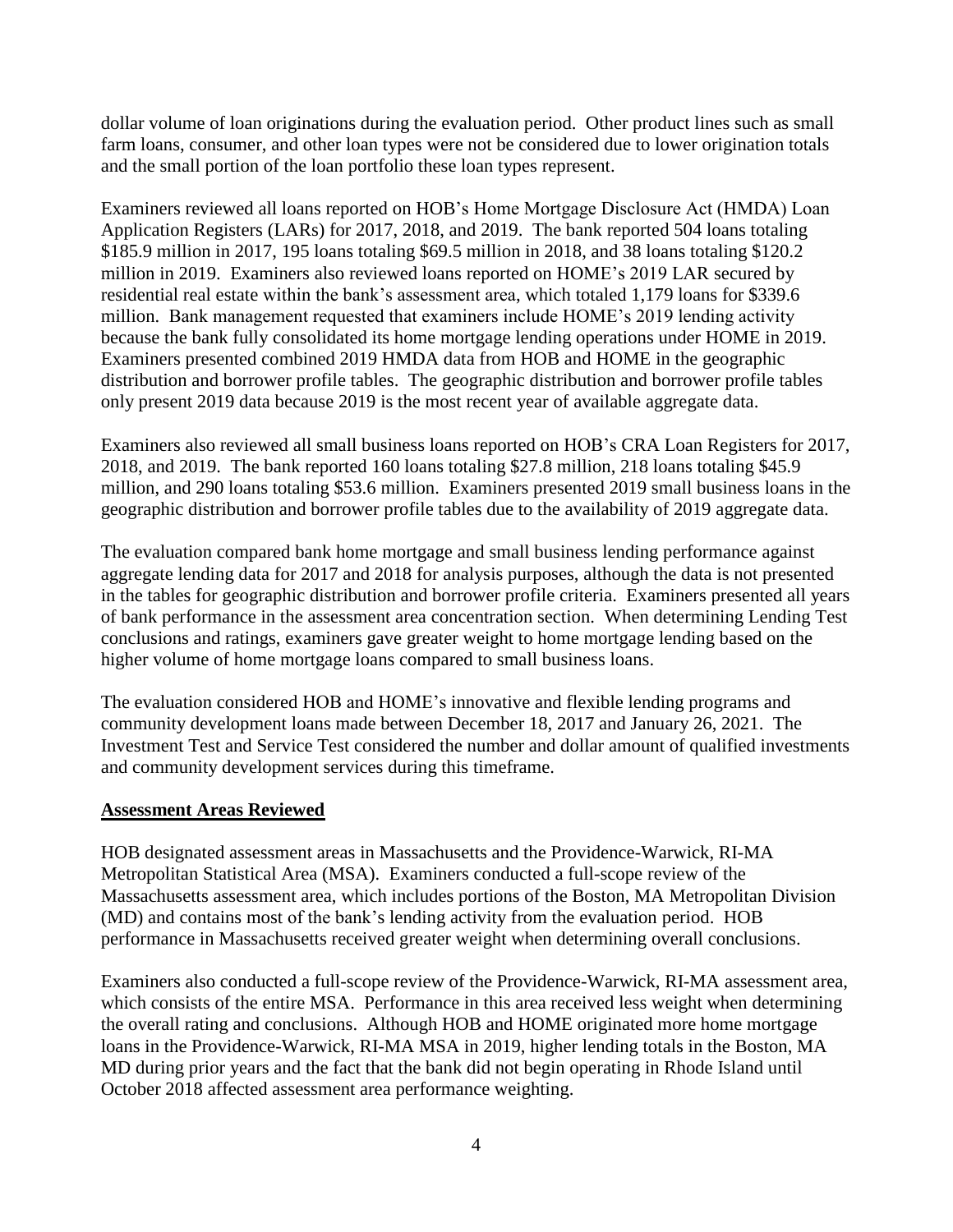# **DESCRIPTION OF INSTITUTION**

## <span id="page-6-1"></span><span id="page-6-0"></span>**Background**

HOB is wholly owned by HarborOne Bancorp, Inc., a publicly traded bank holding company. The bank wholly owns HOME, a subsidiary that is a full-service residential mortgage lender that operates in ten states, including Massachusetts and Rhode Island. HOB also operates two community-centered non-profit foundations in Massachusetts and Rhode Island.

The institution received an Outstanding rating at the previous FDIC and DOB CRA Performance Evaluation dated December 18, 2017, based on Interagency Large Institution Examination Procedures. The Lending Test, Investment Test, and Service Test were all rated Outstanding.

## **Operations**

HOB is headquartered in Brockton, Massachusetts and operates 26 full-service branches throughout Eastern Massachusetts (17) and Rhode Island (9). Massachusetts branches are located in Norfolk County (4), Plymouth County (8), Bristol County (4), and Suffolk County (1). The branches in Rhode Island are located in Providence County (6) and Kent County (3). The bank also maintains commercial lending offices in Boston, Massachusetts (1) and Providence, Rhode Island (1).

HOB consolidated and shifted its mortgage operations to originate residential home mortgage loans fully through HOME in 2018. The bank also offers commercial and consumer loans. The bank's deposit services include checking, savings, money market deposit accounts, and certificates of deposit. The institution also offers wealth management services through MEMBERS Financial Services. Other banking services include internet and mobile banking, telephone banking, electronic bill pay, and 45 ATMs, 41 of which accept deposits.

Furthermore, in October 2018, HOB acquired Coastway Community Bank (CCB) of Providence, Rhode Island. As part of the CCB acquisition, HOB acquired 10 full-service branches and a limited-service branch across Providence County and Kent County. HOB also expanded its branch network by opening three branches in the following towns in Massachusetts: Stoughton (February, 2019), Boston (November, 2019), and Quincy (October, 2020). Additionally, the bank closed its limited-service branches in Attleboro (December, 2018) and Brockton (November, 2020).

## **Ability and Capacity**

As of September 30, 2020, HOB reported assets of \$4.4 billion, of which loans totaled \$3.7 billion and securities totaled \$280.3 million. According to the bank's Call Report, residential lending represented the majority of the loan portfolio, which is consistent with the previous evaluation. Commercial lending follows residential lending, which increased approximately 20 percent, as bank management has made a concerted effort to increase commercial lending. The following table illustrates the loan portfolio distribution.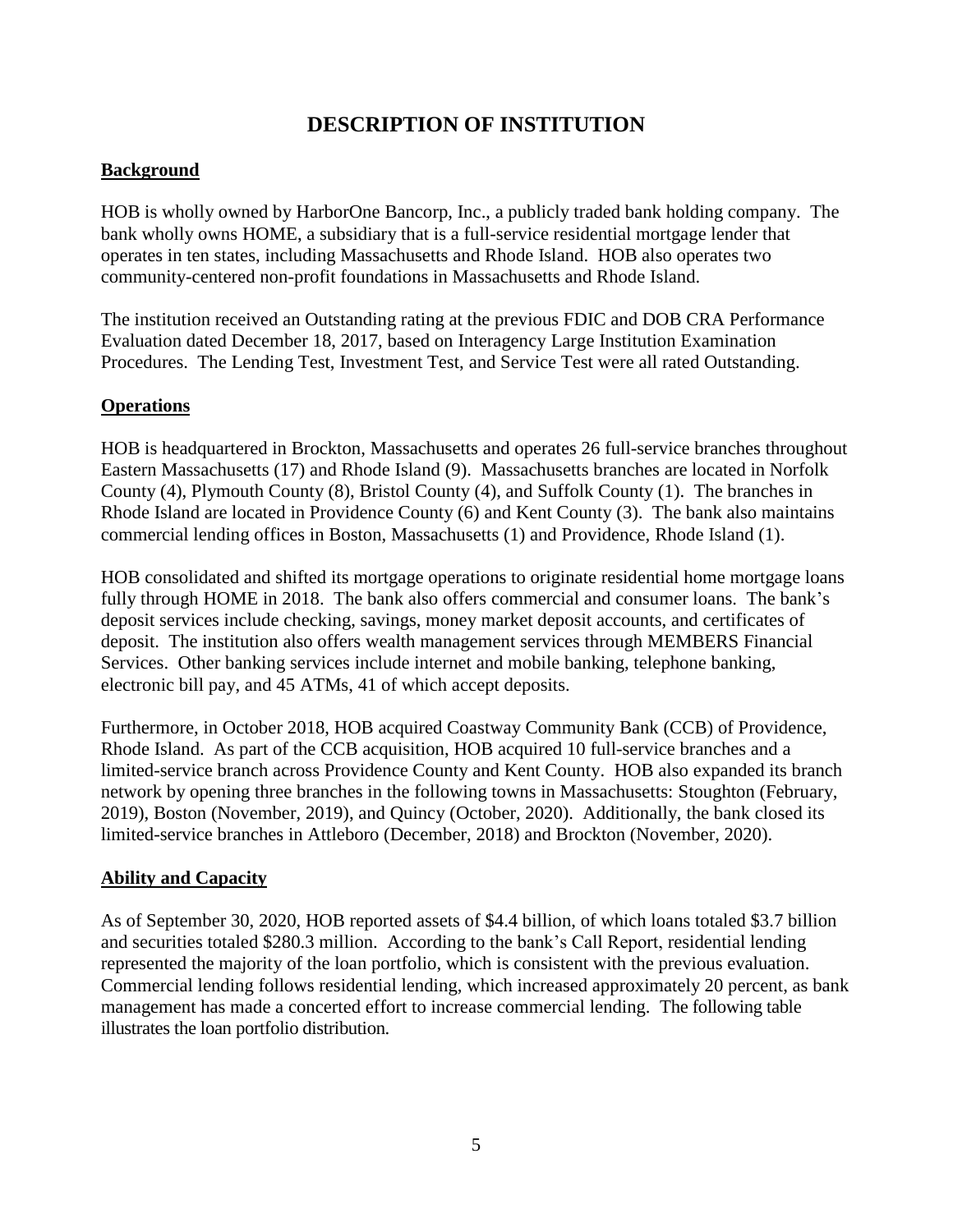| Loan Portfolio Distribution as of 9/30/2020                           |           |               |  |  |  |  |  |
|-----------------------------------------------------------------------|-----------|---------------|--|--|--|--|--|
| <b>Loan Category</b>                                                  | \$ (000s) | $\frac{0}{0}$ |  |  |  |  |  |
| Construction, Land Development, and Other Land Loans                  | 225,273   | 6.1           |  |  |  |  |  |
| Secured by Farmland                                                   | 194       | 0.0           |  |  |  |  |  |
| Secured by 1-4 Family Residential Properties                          | 1,319,572 | 35.6          |  |  |  |  |  |
| Secured by Multi-family (5 or more) Residential Properties            | 184,575   | 5.0           |  |  |  |  |  |
| Secured by Non-farm Non-Residential Properties                        | 1,250,018 | 33.7          |  |  |  |  |  |
| <b>Total Real Estate Loans</b>                                        | 2,979,632 | 80.4          |  |  |  |  |  |
| Commercial and Industrial Loans                                       | 377,628   | 10.2          |  |  |  |  |  |
| Agricultural Production and Other Loans to Farmers                    | 35        | 0.0           |  |  |  |  |  |
| Consumer                                                              | 311,867   | 8.4           |  |  |  |  |  |
| Obligations of States and Political Subdivisions in the United States | 36,239    | 1.0           |  |  |  |  |  |
| Other Loans                                                           | 803       | 0.0           |  |  |  |  |  |
| Lease Financing Receivables (net of unearned income)                  |           |               |  |  |  |  |  |
| Less: Unearned Income                                                 |           |               |  |  |  |  |  |
| <b>Total Loans</b>                                                    | 3,706,204 | <b>100</b>    |  |  |  |  |  |
| Source: Reports of Condition and Income                               |           |               |  |  |  |  |  |

Examiners did not identify any financial, legal, or other impediments that affect the bank's ability to meet assessment area credit needs.

# **DESCRIPTION OF ASSESSMENT AREAS**

<span id="page-7-0"></span>HOB designated assessment areas in the Boston, MA MD and the Providence-Warwick, RI-MA MSA. The bank's combined assessment area includes 781 census tracts. The bank significantly expanded its assessment area as a result of the CCB acquisition in late 2018 to encompass all of Plymouth County and Bristol County in Massachusetts, as well as the whole state of Rhode Island. The bank again expanded its assessment area in 2020 as a result of opening a new branch location in Boston, adding the City of Boston in Suffolk County and all of Norfolk County in Massachusetts. Specific demographic data is presented for each assessment area under the Massachusetts and Providence-Warwick, RI-MA MSA rated area sections.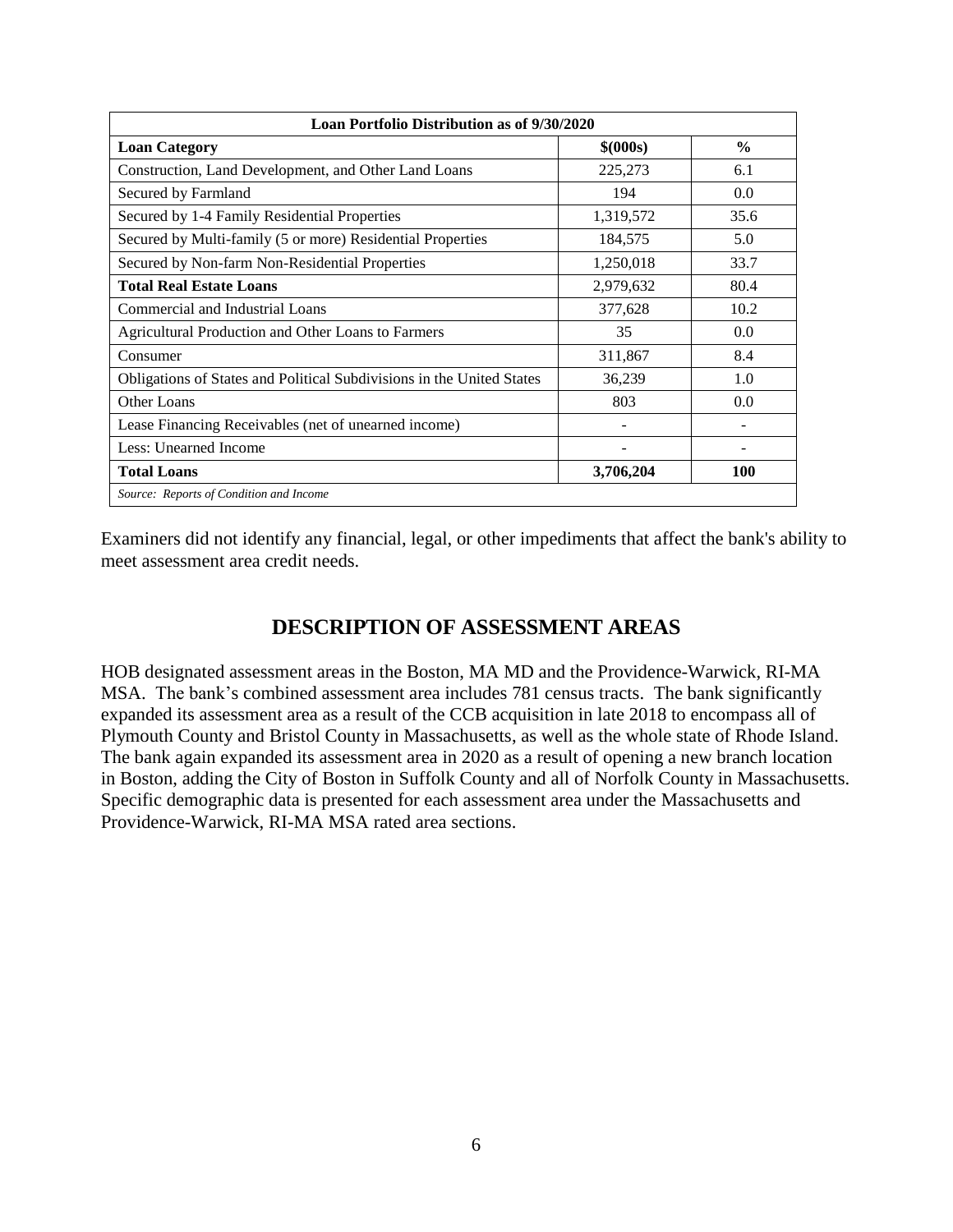# **CONCLUSIONS ON PERFORMANCE CRITERIA**

## <span id="page-8-0"></span>**LENDING TEST**

The Lending Test is rated Outstanding. HOB demonstrated excellent performance under the Lending Test. The bank's Lending Test performance in each rated area is consistent with the overall Lending Test rating and conclusions. The following sections summarize the bank's overall performance under each criterion.

## **Lending Activity**

The bank's lending levels reflect excellent responsiveness to assessment area credit needs. This conclusion is primarily supported by excellent responsiveness in the Massachusetts rated area. Refer to rated area sections for a complete discussion of bank performance under this factor. The bank's consolidation and shifting of residential mortgage operations into HOME provides significant performance context when determining conclusions for this factor in Massachusetts. For the Providence-Warwick, RI-MA MSA rated area, HOB's acquisition of CCB in October 2018 provides significant performance context.

## **Assessment Area Concentration**

The bank made a high percentage of home mortgage and small business loans within its combined assessment area. The percentage of home mortgage lending activity in the assessment area was consistently high throughout the review period, but the volume of bank home mortgage loans in the assessment area decreased starting in 2018 due to the bank consolidating its home mortgage lending operations under HOME. CRA regulations indicate that this factor of the Lending Test does not include affiliate lending, which explains the notably decreasing trend in loan volume.

With the exception of a dip in the percentage of small business loan originations inside the assessment area in 2018, the bank had a similar concentration of lending in the assessment area during each year reviewed. The total volume of loans consistently increased throughout the evaluation period; however, the percentage of small business lending activity inside the assessment area decreased in 2018. The concentration of assessment area lending indicates the bank has focused on credit needs in the assessment area. The following table illustrates lending activity inside and outside of the combined assessment area.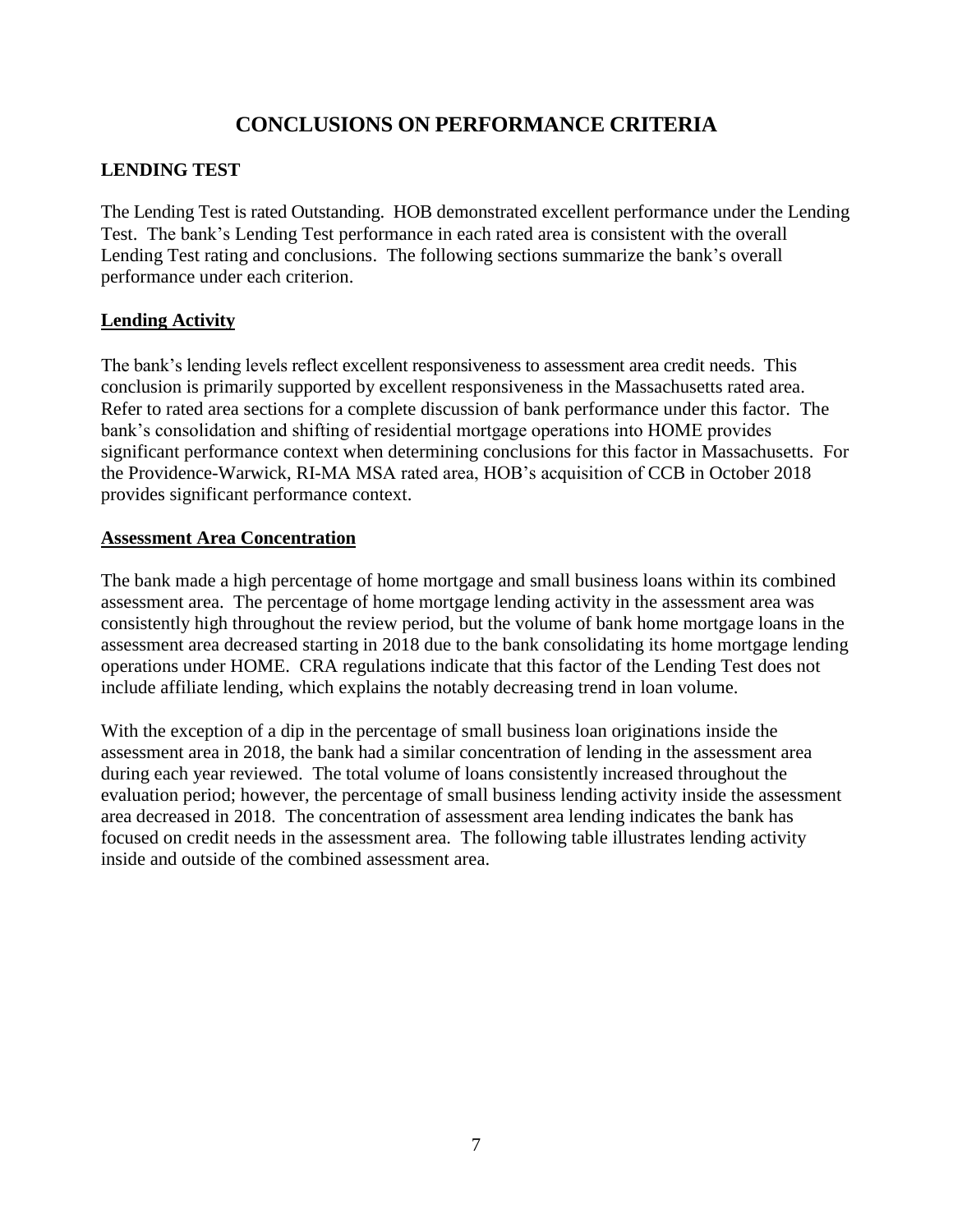| Lending Inside and Outside of the Assessment Area               |               |               |                        |               |              |               |               |                                        |               |              |
|-----------------------------------------------------------------|---------------|---------------|------------------------|---------------|--------------|---------------|---------------|----------------------------------------|---------------|--------------|
|                                                                 |               |               | <b>Number of Loans</b> |               |              |               |               | <b>Dollar Amount of Loans \$(000s)</b> |               |              |
| <b>Loan Category</b>                                            | <b>Inside</b> |               | <b>Outside</b>         |               | <b>Total</b> | <b>Inside</b> |               | <b>Outside</b>                         |               | <b>Total</b> |
|                                                                 | #             | $\frac{0}{0}$ | $\#$                   | $\frac{0}{0}$ | #            | \$            | $\frac{0}{0}$ | \$                                     | $\frac{0}{0}$ | \$ (000s)    |
| Home Mortgage                                                   |               |               |                        |               |              |               |               |                                        |               |              |
| 2017                                                            | 416           | 82.5          | 88                     | 17.5          | 504          | 115,854       | 62.3          | 70,066                                 | 37.7          | 185,920      |
| 2018                                                            | 173           | 88.7          | 22                     | 11.3          | 195          | 45,623        | 65.6          | 23,926                                 | 34.4          | 69,548       |
| 2019                                                            | 27            | 71.1          | 11                     | 28.9          | 38           | 77,852        | 64.8          | 42,304                                 | 35.2          | 120,156      |
| <b>Subtotal</b>                                                 | 616           | 83.6          | 121                    | 16.4          | 737          | 239,329       | 63.7          | 136,296                                | 36.3          | 375,625      |
| <b>Small Business</b>                                           |               |               |                        |               |              |               |               |                                        |               |              |
| 2017                                                            | 140           | 87.5          | 20                     | 12.5          | 160          | 18,291        | 71.0          | 7,471                                  | 29.0          | 25,762       |
| 2018                                                            | 159           | 72.9          | 59                     | 27.1          | 218          | 26,178        | 57.1          | 19,679                                 | 42.9          | 45,857       |
| 2019                                                            | 244           | 84.1          | 46                     | 15.9          | 290          | 38,011        | 70.9          | 15,576                                 | 29.1          | 53,587       |
| <b>Subtotal</b>                                                 | 543           | 81.3          | 125                    | 18.7          | 668          | 82,480        | 65.9          | 42,726                                 | 34.1          | 125,206      |
| <b>Total</b>                                                    | 1,159         | 82.5          | 246                    | 17.5          | 1,405        | 321,809       | 64.3          | 179,022                                | 35.7          | 500,831      |
| Source: Bank Data. Due to rounding, totals may not equal 100.0% |               |               |                        |               |              |               |               |                                        |               |              |

#### **Geographic Distribution**

The geographic distribution of home mortgage and small business loans reflects excellent penetration throughout the combined assessment area. Excellent home mortgage and small business loan distributions by census tract income level in the Massachusetts rated area primarily support this conclusion. The bank had a good distribution of loans by census tract income level in the Providence-Warwick, RI-MA MSA. Refer to rated area sections for a complete discussion of bank performance under this factor.

## **Borrower Profile**

The distribution of borrowers reflects excellent penetration among individuals of different income levels and businesses of different sizes. The bank's excellent performance in both rated areas supports this conclusion. Refer to rated area sections for a complete discussion of bank performance under this factor.

## **Innovative or Flexible Lending Practices**

HOB makes extensive use of innovative and flexible lending practices in order to serve assessment area credit needs. The bank and HOME offer many innovative or flexible lending programs that serve both assessment areas, and only one program (RIHousing Loans) benefitted one area. During the evaluation period, the bank and HOME originated 4,532 loans through innovative or flexible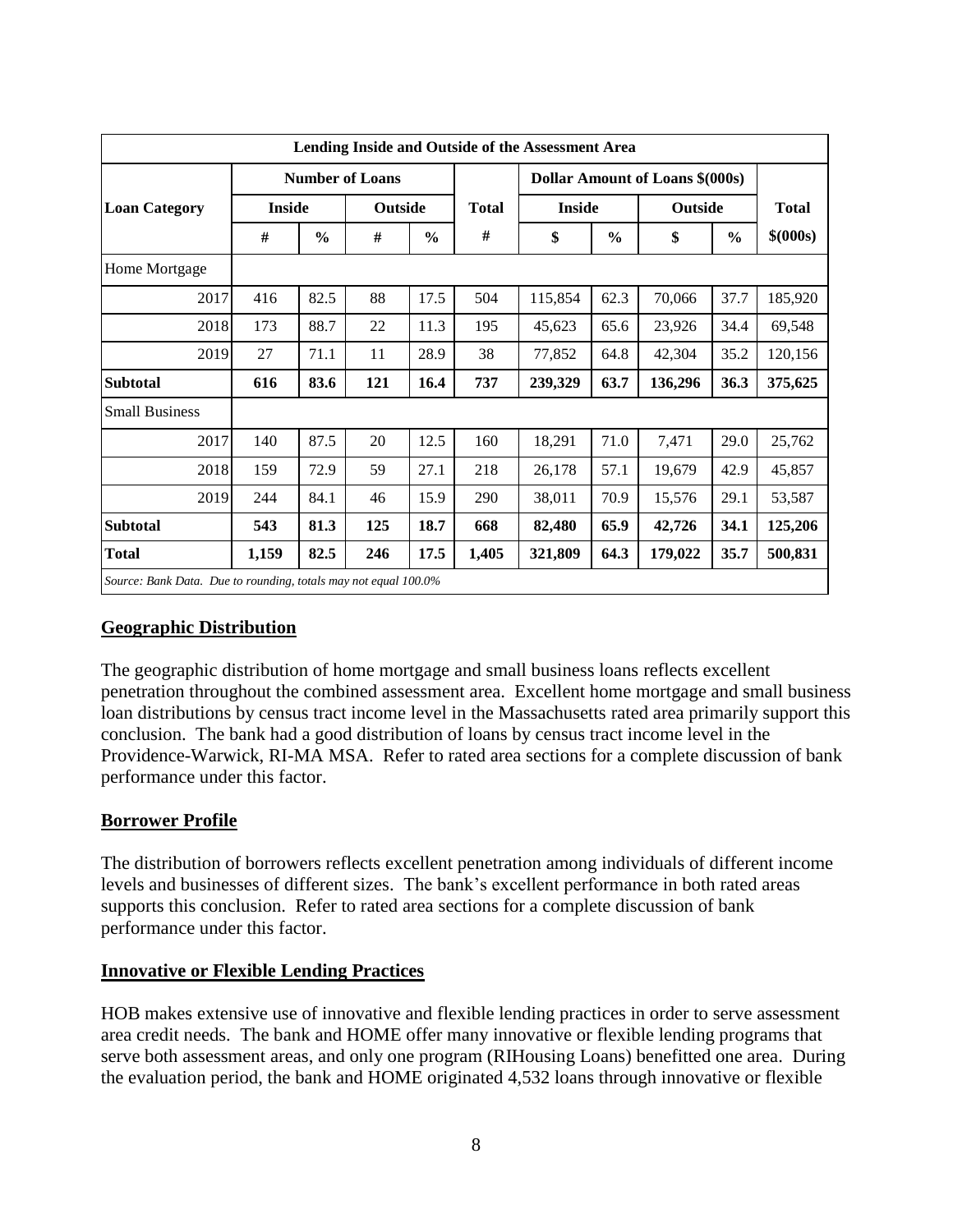programs that totaled \$945.9 million. These programs benefited low- and moderate-income individuals and small businesses.

The bank showed leadership under this factor through responsive in-house programs such as the ONECommunity, Success for Small Business, Secured VISA, and Money Smart LOC loan programs. The extensive volume of innovative or flexible lending combined with these particularly responsive in-house programs supports the strong performance conclusion.

Additionally, HOB offered deferral and forbearance modifications to existing loans to provide flexibility to borrowers affected by financial hardship and the COVID-19 Pandemic. These modifications help individuals and businesses avoid foreclosure and retain homeownership and businesses, and illustrate the bank's commitment to providing continued credit to low- and moderate-income families and small businesses. In 2020, the bank provided 2,139 pandemicrelated deferrals for first mortgage and home equity loans totaling \$506.3 million and 191 deferrals for small businesses totaling \$306.4 million. The bank also provided 778 deferrals for personal loans totaling \$18.5 million. Additionally, HOB made four residential mortgage modifications totaling \$620,000 during the evaluation period.

The following summary captures the bank's innovative and flexible loan programs offered during the evaluation period. All but one of these programs (RIHousing Loans) were offered in both assessment areas.

## *Home Mortgage Programs*

*Federal Housing Administration (FHA)* **–** FHA loans are federally backed mortgages designed for low-to-moderate-income borrowers who may have lower than average credit scores. FHA loans require a lower minimum down payments and credit scores than many conventional loans. During the evaluation period, HOME made 858 FHA loans totaling \$228.2 million.

*MassHousing Loans* – MassHousing loan programs include features such as low down payments, competitive interest rates, reduced mortgage insurance premiums, special programs for veterans, and down payment assistance for first-time home buyers. During the evaluation period, HOB and HOME originated 242 MassHousing loans totaling \$41.3 million.

*RIHousing Loans* – RIHousing provides access to programs that include first-time homebuyer loans, down payment assistance, and home renovation loans. Loans to qualified low- and moderateincome borrowers offer no required down payment and flexible pricing and underwriting guidelines. During the evaluation period, HOME originated 356 RIHousing loans totaling \$43.5 million. This program only serves the Providence-Warwick, RI-MA rated area.

*Freddie Mac Home Possible Mortgage Program –* The Home Possible mortgage program offers more options and credit flexibilities to help very low-to low-income borrowers attain the dream of owning a home. The financing offers fixed-rate mortgages with low down payment options, and flexible underwriting and pricing standards. During the evaluation period, HOME originated 171 loans under this program totaling \$37.7 million.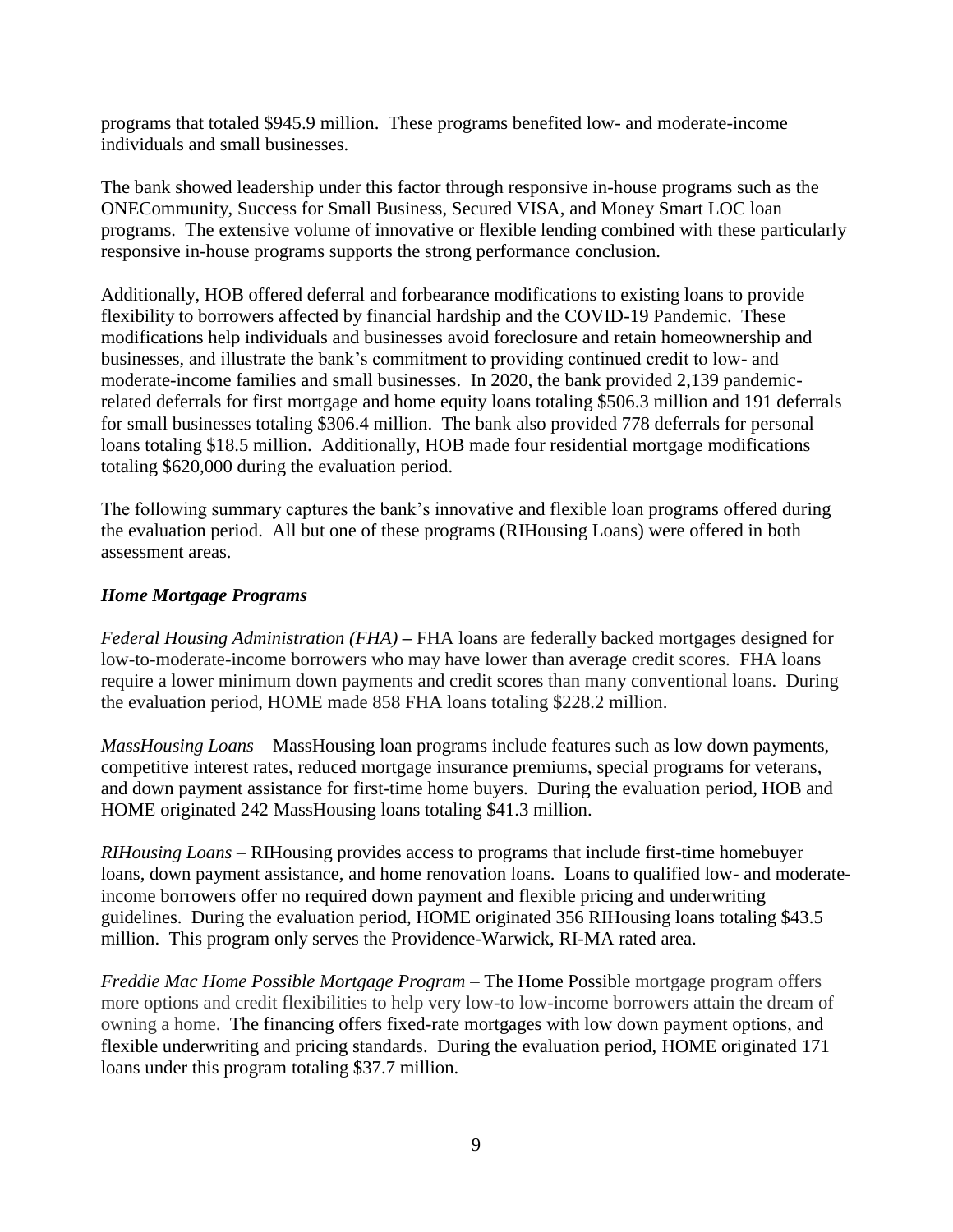*Fannie Mae Home Ready Program* – HomeReady product is designed to help lenders serve creditworthy low-income borrowers by providing financing for first-time or repeat homebuyers. The financing offers fixed-rate mortgages with low down payment options and flexible underwriting and pricing standards. During the evaluation, HOME made 96 originations totaling \$20.9 million.

*ONECommunity Mortgage Program* – The ONECommunity mortgage program helps those creditworthy low-income borrowers to purchase or refinance a home in its assessment area. This program allows for low 97% financing, no mortgage insurance and all while allowing the borrower to take advantage of gifts and grants towards the transaction. During the evaluation period, HOB and HOME made 46 loans under this program for \$7.8 million.

*VA Mortgage Loans* – The VA offers flexible financing to eligible active military service personnel and U.S. veterans. The program offers a fixed-rate mortgage with no down payment, no income limits, expanded qualifying criteria, and no required mortgage insurance. During the evaluation period, HOME originated 285 VA loans totaling \$135.2 million.

*U.S. Department of Agriculture (USDA) Rural Development Housing Program*s – The Rural Development program provides low interest, fixed-rate homeownership loans to and provides families and individuals the opportunity to buy, build, or own safe and affordable homes located in rural America. Eligibility for these loans, loan guarantees, and grants is based on income and varies according to the average median income for each area. During the evaluation period, HOME originated 79 loans under this program for \$16.7 million.

*The Equity Builder Program (EBP) –* EBP, offered through the Federal Home Loan Bank of Boston (FHLBB), provides flexible terms, conditions, and underwriting guidelines to help serve the credit needs of low- and moderate-income homebuyers. The FHLBB offers its member banks grants to provide households up to 80 percent of the area median income with assistance in areas such as down payment, closing costs, and homebuyer education and counseling. During the evaluation period, HOB awarded \$7,500 in down payment assistance to one borrower through the EBP.

## *Small Business Programs*

*Success for Small Business (SSB)* – HarborOne created the SSB program to be an informative source of business skill highlights, while also providing a flexible and innovative credit product to serve as seed funding for a start-up or a business less than two years old that may otherwise have difficulty obtaining capital. Upon completing the SSB curriculum at HarborOne U, a small business owner or entrepreneur looking to start a new business can obtain seed funding through a \$5,000 line of credit with flexible underwriting, including personal credit scores as low as 600. After a year of successfully handling the credit line, the loan may be increased to \$10,000. The bank originated 28 SSB loans totaling \$150,000 during the evaluation period.

*Small Business Administration (SBA) Payroll Protection Program (PPP) Loans* – PPP loans are SBA insured loans designed to support the basic operating needs of small businesses, including rent, utilities, and payroll, during the COVID-19 pandemic. The SBA will forgive the PPP loans if recipients meet all employee retention criteria and use the funds according to SBA guidelines. PPP loans offer below market interest rates, six-month payment deferrals, no origination fees, and no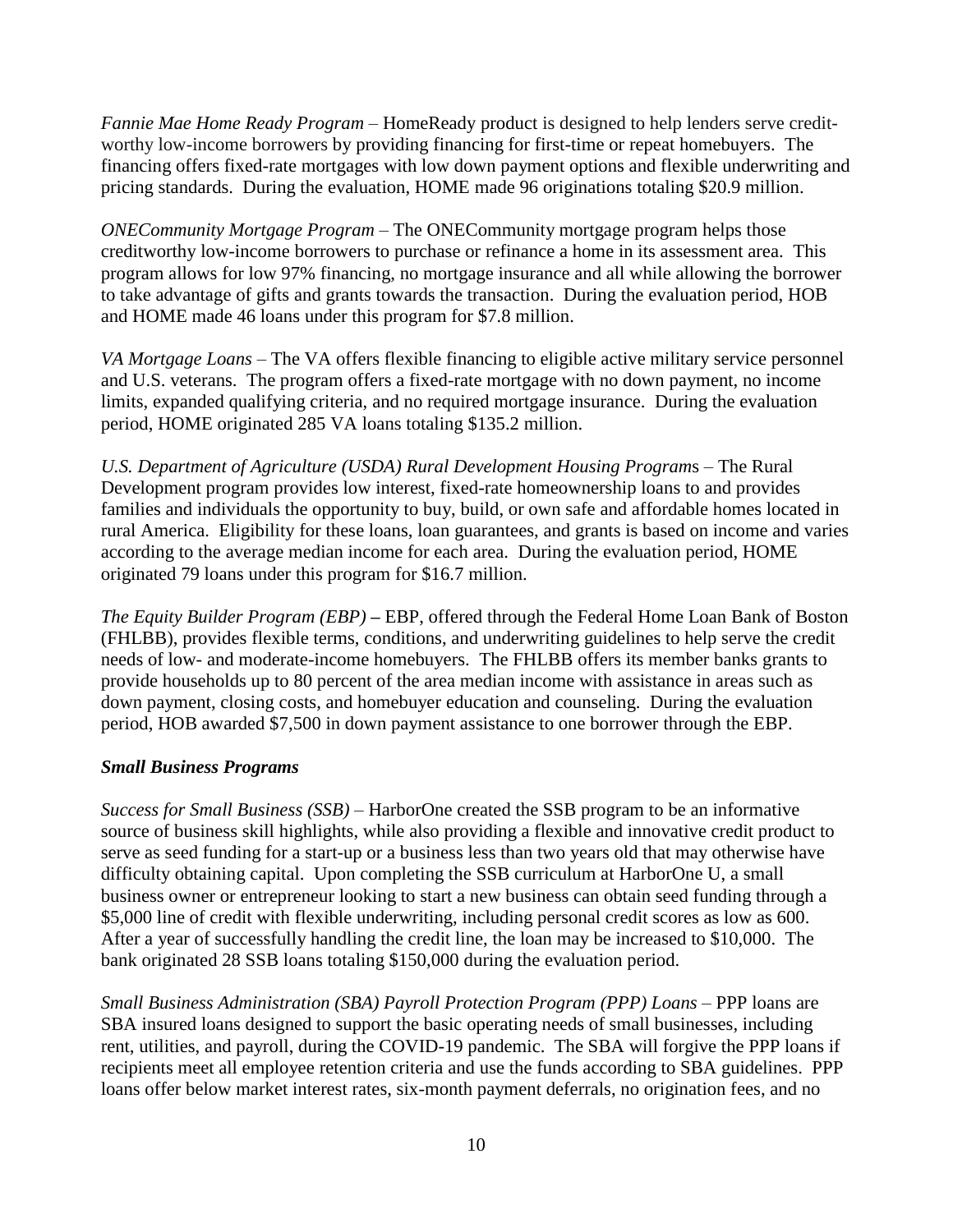collateral requirements. During the evaluation period, the bank originated 1,047 PPP loans totaling \$153.0 million.

*SBA Loans* – HOB is an approved SBA lender and offers 504 and 7(a) program loans. These programs offer financing to qualified small businesses that may not be eligible for traditional bank financing. In 2018 and 2020, the SBA named HarborOne Bank the "Rhode Island 7(a) & 504 Combined Lender of the Year." During the evaluation period, the bank originated 1,241 SBA loans totaling \$243.9 million.

*Small Business Banking Partnership (MA Treasury)* – HOB partnered with the Massachusetts Office of State Treasurer and Receiver General (MA Treasury). This program promotes small business loans and aims to move state deposits into community banks that have been at the forefront of providing capital to creditworthy small businesses to help them expand and create new jobs. During the evaluation period, HOB made 82 qualified small business loans under this partnership totaling \$17.6 million.

## *Consumer Loan Programs*

*Money Smart Line of Credit* – HOB offers this product to individuals who complete a multi-part financial education series at HarborOne U, after which they may be approved for a \$500 line of credit, even in cases of no or challenging credit history. One year later, if the credit account has been handled responsibly, the line may be increased to \$1,000. The bank originated two new loans totaling \$1,000 and granted increases to eight borrowers totaling \$8,000 under this program during the evaluation period.

*Secured VISA* – HOB offers a VISA credit card secured with a savings account with credit limits as low as \$300 to help customers start or re-establish their credit history. During the evaluation period, the bank opened 936 credit card accounts with credit limits totaling \$417,050 under this program.

Additionally, during the evaluation period, the bank offered two consumer loan programs for the benefit of the local community. The bank provided unsecured personal loans to help cover the cost of the U.S. citizenship application to be used in conjunction with HarborOne U's Citizenship Preparation course. The bank also recently began offering a micro-lending program in coordination with the Society of St. Vincent de Paul (SVDP) to provide emergency credit to families in need. While the bank has not originated any loans under these programs during the evaluation period, both programs exhibit the bank's willingness to extend credit in innovative and responsive ways.

## **Community Development Loans**

HOB is a leader in making community development loans. During the evaluation period, the bank originated a total of 36 community development loans totaling \$86.1 million. Of the 36 total loans, 27 loans totaling \$54.1 million directly benefited assessment area needs of affordable housing, community services, and economic development. The bank also made nine community development loans totaling \$32.0 million for initiatives that benefited a broader statewide or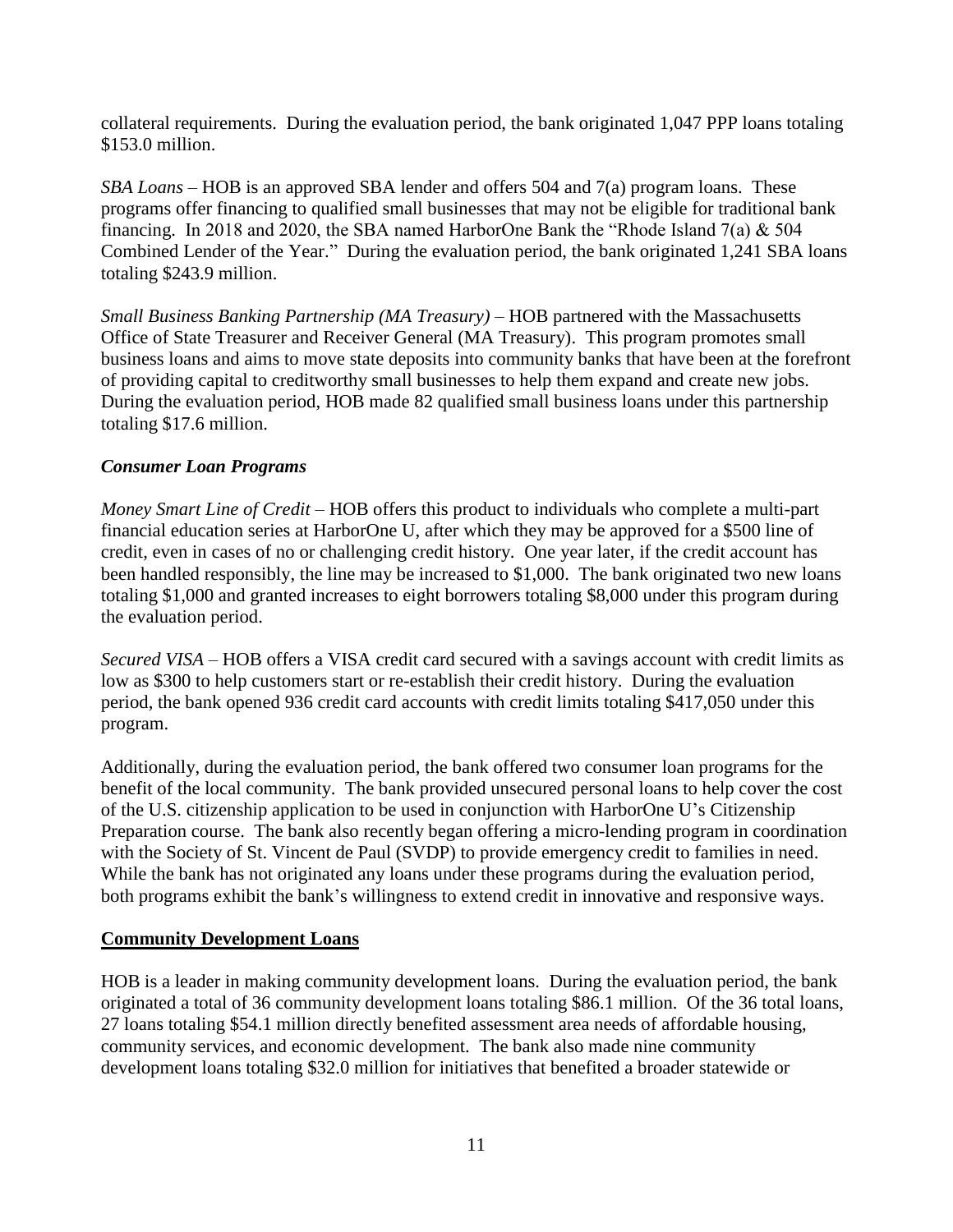regional area and were also located outside the bank's assessment areas. Examiners considered these loans because the bank met the credit needs of its assessment areas.

The following is a notable example of a community development loan not tied to a specific assessment area. The bank made other similar community development loans to small businesses outside the assessment areas to construct hotels. These developments added permanent jobs for low- and moderate-income people in moderate-income geographies.

• In 2018, the bank originated a \$6.8 million loan through the SBA's 504 program that financed the construction of a hotel in Barnstable County, Massachusetts. The hotel development resulted in the creation of 25 permanent jobs for low- and moderate-income individuals. In addition to having an economic development purpose, the project helped revitalize a moderate-income census tract just outside the bank's assessment area.

The number of community development loans increased slightly compared to the prior evaluation, while the total dollar volume decreased. However, both the number and dollar amount of loans specifically benefitting the bank's assessment area increased, as the vast majority of community development loans at the prior evaluation did not directly benefit the bank's assessment area. The bank also enhanced its responsiveness to area credit needs by increasing loans that meet affordable housing needs.

The total dollar amount of community development loans represents 2.9 percent of average total loans. HOB's community development lending compared favorably to similarly situated institutions. The bank exceeded the dollar volume of community development loans originated by Bristol County Savings Bank and BayCoast Bank, and exceeded these institutions' ratios of community development loans to total loans. These institutions were either a leader or made a relatively high level of community development loans. Refer to rated area sections for a breakdown of community development lending by each assessment area and notable examples.

## **INVESTMENT TEST**

The bank is rated Outstanding under the Investment Test. The bank and its foundations have an excellent level of qualified community development investments, grants, and donations, often in a leadership position, particularly those that are not routinely provided by private investors. The bank exhibits excellent responsiveness to credit and community development needs. Qualified investments and donations supported activities that predominately promote affordable housing and community services to low- and moderate-income individuals, which community contacts identified as great needs in the combined assessment area. The bank makes significant use of innovative and/or complex investments to support community development initiatives. Bank performance in the Massachusetts rated area is consistent with the overall Investment Test rating, while performance in the Providence-Warwick, RI-MA rated area is slightly below the overall rating.

During the evaluation period, qualified investments, grants, and donations totaled \$32.3 million, which represents 0.9 percent of average total assets and 13.1 percent of average total securities. Specifically, equity investments totaled \$29.2 million and donations totaled \$3.1 million. The \$32.3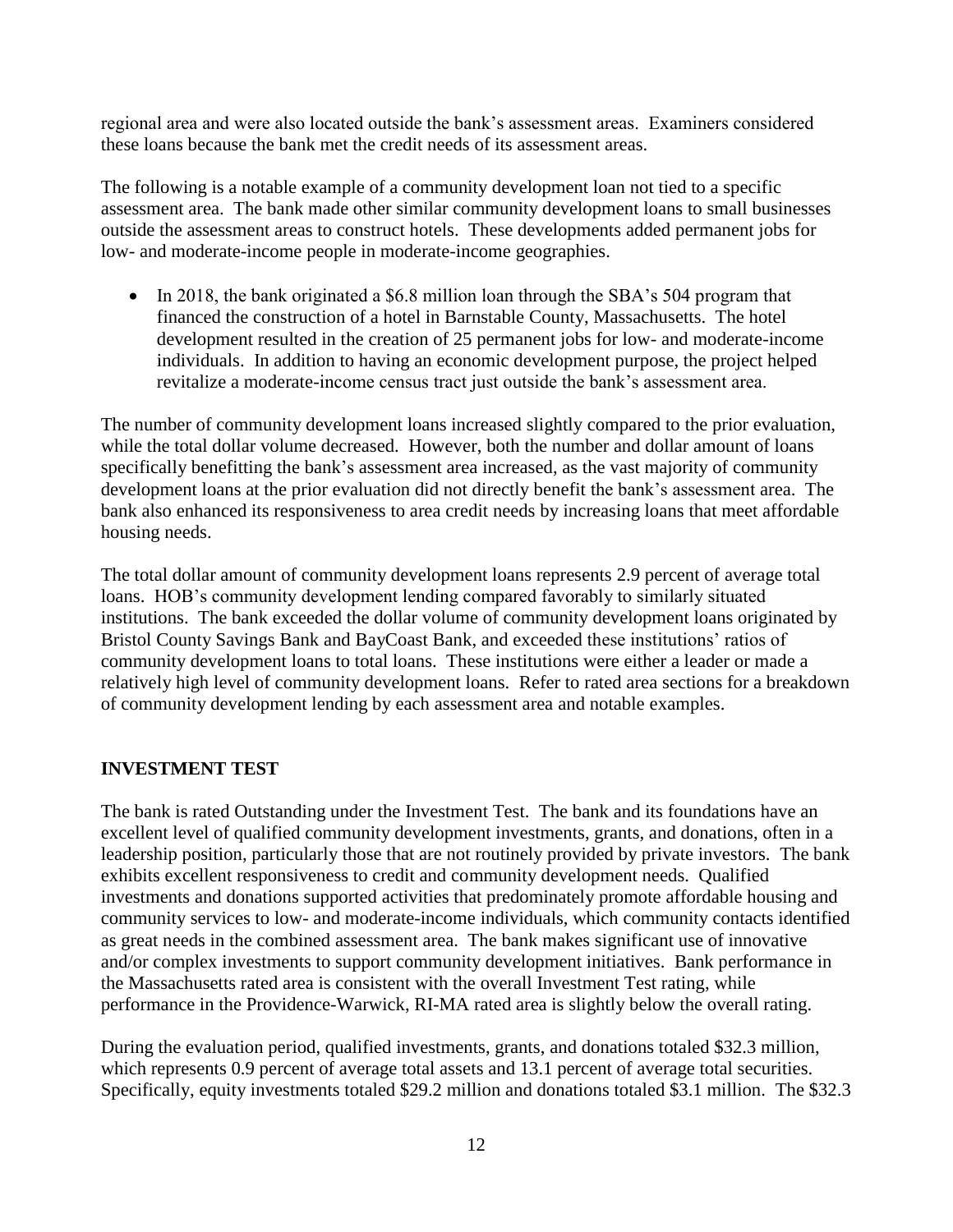million in qualified investments and donations represents a notable increase since the last evaluation period, when qualified investments totaled \$21.3 million, representing 0.8 percent of total assets and 8.4 percent of total securities.

The bank's qualified investment total and performance ratios are comparable with or exceed similarly situation institutions. Hingham Institution for Savings had \$9.0 million in qualified investments, representing 0.5 percent of total assets and 3.0 percent of total securities, earning a High Satisfactory rating. The bank also exceeded qualified investment totals for BayCoast Bank (\$25.6 million) and Bristol County Savings Bank (\$20.2 million). These institutions received Outstanding Investment Test ratings with comparable performance ratios.

The following are notable qualified investments benefitting all assessment areas or a broader statewide/regional area.

*Small Business Investment Companies (SBIC) –* The bank maintained three SBIC investments from the previous evaluation period. Funds from the bonds help finance small businesses through loans with low interest rates. The rates are set according to the cost of funds to the Federal Government. The book value of these investments was \$6.3 million as of the evaluation date.

*Massachusetts Business (MB) Capital Fund IV –* MB Capital Fund is a limited partnership managed by the Massachusetts Business Development Corporation (MBDC). MBDC provides supplemental financing and financial services to growing companies throughout the regional area. The objective of the partnership is to provide capital to established small businesses in need of capital growth. The book value of the investment was \$941,284 as of the evaluation date.

*MA Low Income Housing Tax Program –* In 2020, the bank invested \$2.0 million in the Massachusetts Housing Equity Fund XXVI LLC (MHEF). MHEF will acquire interests in various limited partnerships and/or limited liability companies that will engage in low-income housing improvement projects in Massachusetts. Specifically, the investment promotes affordable housing and is projected to create over 100 units of affordable housing.

Refer to rated area sections for performance details under each factor and notable qualified investment examples in these areas.

## **SERVICE TEST**

The bank's overall Service Test performance is rated Outstanding. Delivery systems are readily accessible to all portions of the assessment area. To the extent changes have been made, the institution's opening and closing of branches has improved the accessibility of its delivery systems, particularly in low- and moderate-income geographies and to low- and moderate-income individuals. Services and business hours are tailored to the convenience and needs of the assessment area, particularly low- and moderate-income geographies and individuals. The institution is a leader in providing community development services. During the evaluation period, the bank provided 5,705 hours of qualified community development services.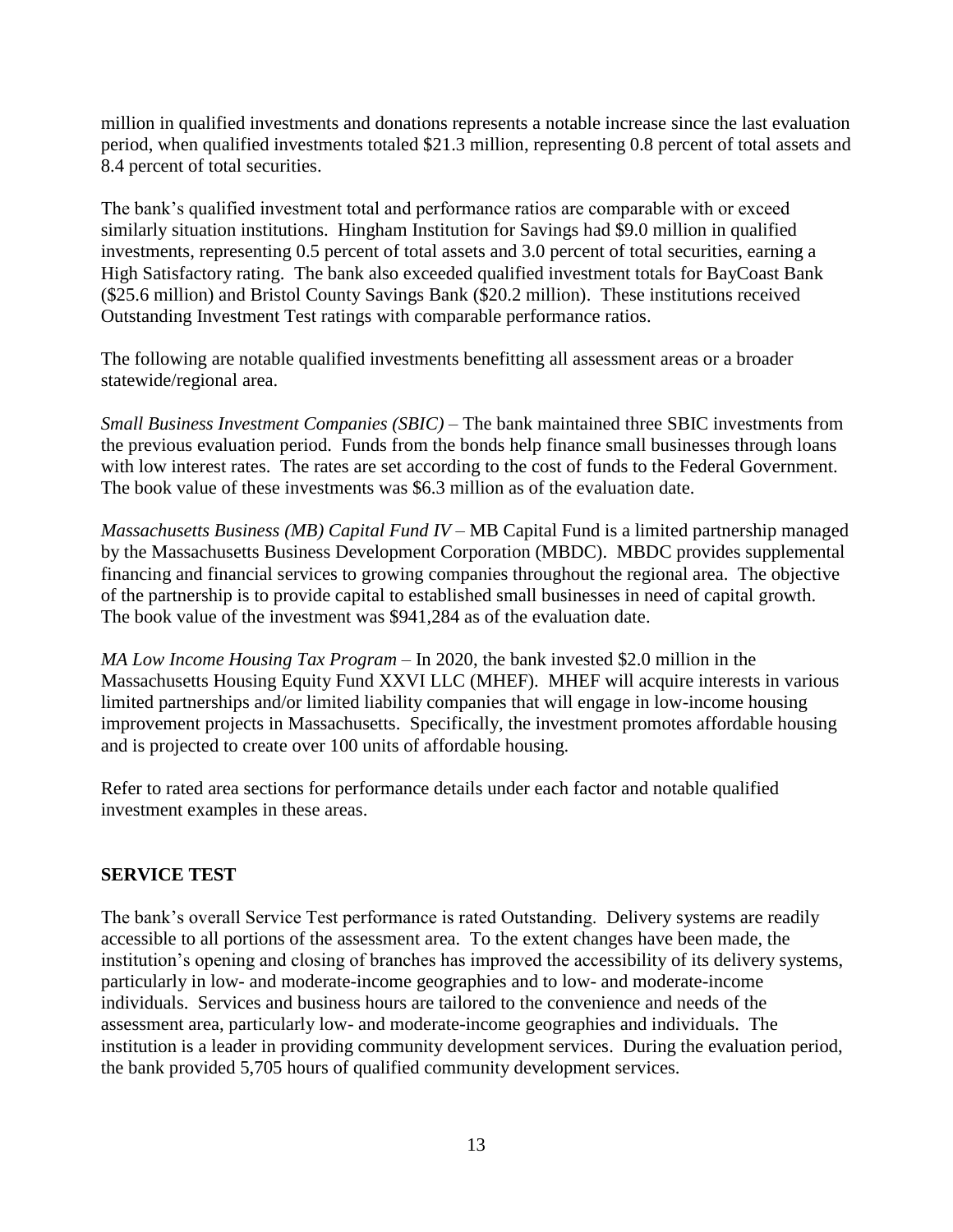The bank's performances in the Massachusetts and the Providence-Warwick, RI-MA MSA rated areas are consistent with the overall Service Test rating. The bank notably surpassed similarly situated institutions in providing community development services, both in financial education and providing expertise to community development organizations. Bank hours devoted to community development services far surpassed the substantial hours devoted at the prior examination, reflecting the bank's commitment to continue its leadership in financial education and community outreach. Refer to rated area sections for bank performance details under each factor and notable community development service examples.

## <span id="page-15-0"></span>**DISCRIMINATORY OR OTHER ILLEGAL CREDIT PRACTICES REVIEW**

Examiners did not identify any evidence of discriminatory or other illegal credit practices inconsistent with helping to meet community credit needs.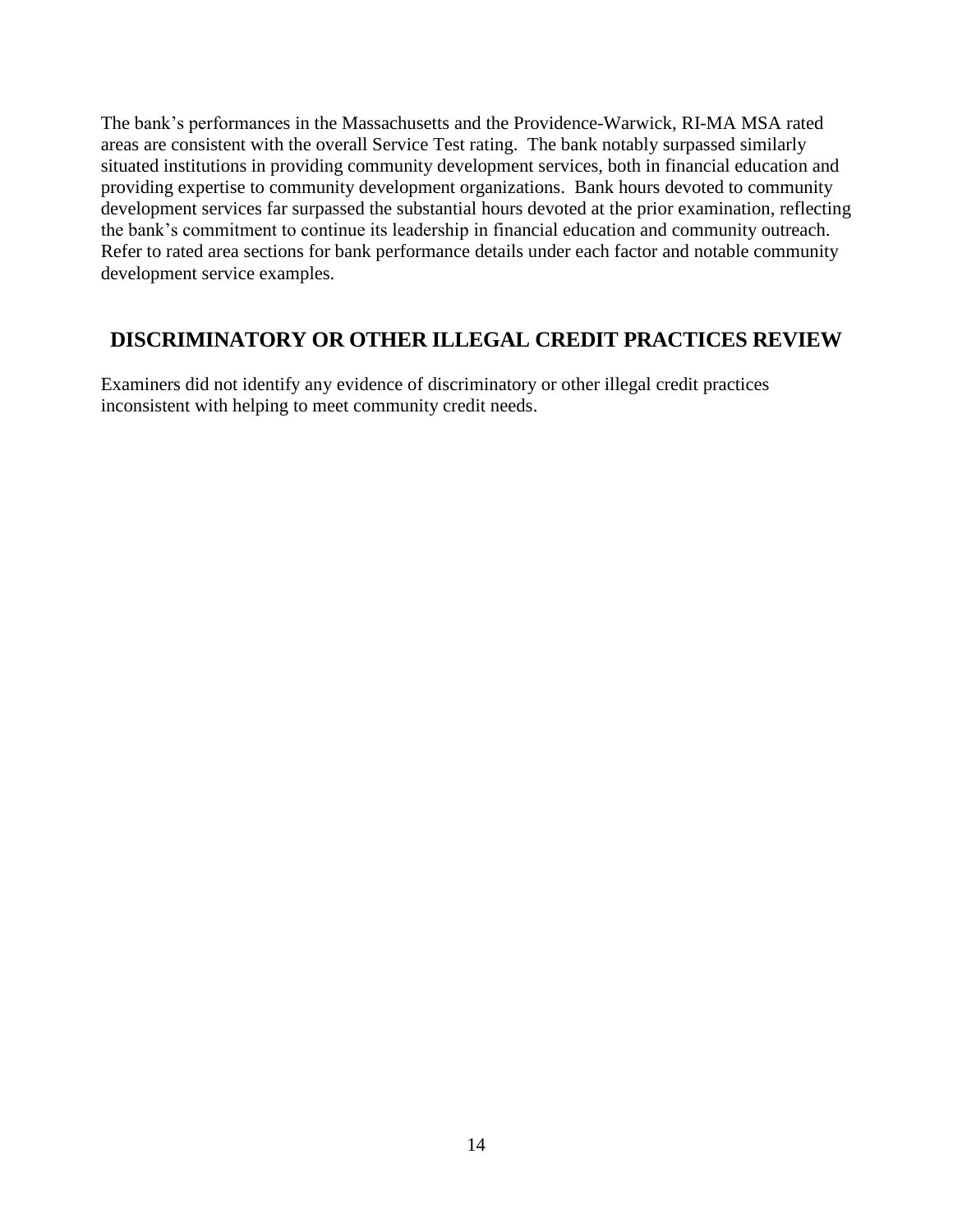# **MASSACHUSETTS**

## **CRA RATING FOR MASSACHUSETTS: OUTSTANDING**

**The Lending Test is rated: Outstanding The Investment Test is rated: Outstanding The Service Test is rated: Outstanding**

# **SCOPE OF EVALUATION – MASSACHUSETTS**

<span id="page-16-0"></span>Examiners used full-scope examination procedures to review the bank's operations in Massachusetts, which includes portions of the Boston, MA MD. Examiners evaluated and considered loans, qualified investments and donations, and services provided in the bank's assessment area within the Boston, MA MD. The Massachusetts evaluation does not include assessment area portions in Bristol County, Massachusetts, as this county is part of the Providence-Warwick, RI-MA MSA; therefore, examiners evaluated the bank's activities in Bristol County within the multistate MSA evaluation, which is presented later in this document.

Examiners evaluated the Lending Test's geographic distribution and borrower profile factors using the assessment area designated prior to 2020. As noted previously, HOB added the City of Boston in 2020, which added a significant number of census tracts to the Boston, MA MD assessment area, including a vast majority of the area's low- and moderate-income census tracts. Again, the geographic distribution and borrower profile analyses did not consider 2020 lending or any lending activity in the 2020 expanded assessment area that includes the City of Boston.

# <span id="page-16-1"></span>**DESCRIPTION OF INSTITUTION'S OPERATIONS IN MASSACHUSETTS**

HOB operates 13 of its 26 branch offices in the Boston, MA MD. Since the last CRA evaluation, HOB expanded its branch network by opening three branches in the following towns: Stoughton (February 2019), Boston (November 2019), and Quincy (October 2020). Additionally, the bank closed its limited-service branch in Brockton (November 2020). The Boston, MA MD assessment area contains the following counties, cities, and towns.

- **Norfolk County, MA –** Avon, Bellingham, Braintree, *Brookline*, Canton, Cohasset, *Dedham*, *Dover*, Foxborough, *Franklin*, Holbrook, *Medfield*, *Medway*, *Millis*, Milton, *Needham*, *Norfolk*, *Norwood*, Plainville, Quincy, Randolph, Sharon, Stoughton, *Walpole*, Wellesley, *Westwood*, Weymouth, and *Wrentham*
- **Plymouth County, MA –** Abington, Bridgewater, Brockton, Carver, Duxbury, East Bridgewater, Halifax, Hanover, Hanson, Hingham, Hull, Kingston, Lakeville, Marion, Marshfield, Mattapoisett Middleborough, Norwell, Pembroke, Plymouth, Plympton, Rochester, Rockland, Scituate, Wareham, West Bridgewater, and Whitman
- **Suffolk County, MA –** *Boston*

Since the previous evaluation, the bank expanded its Massachusetts assessment area to encompass all of Plymouth County in Massachusetts in 2018. In 2020, the bank expanded its assessment area after opening a new branch in Boston to include the City of Boston in Suffolk County and all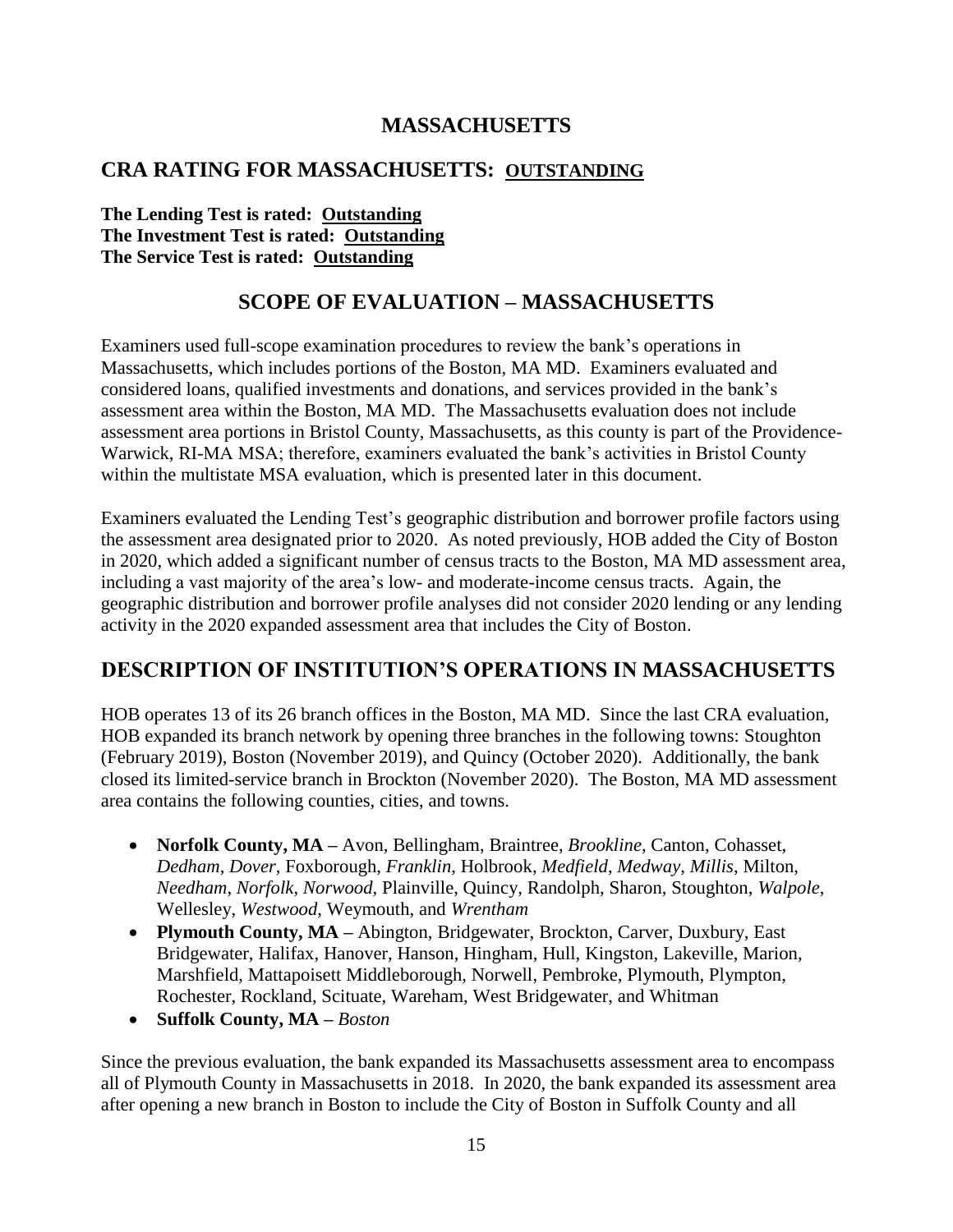remaining towns of Norfolk County in Massachusetts not previously included. The italicized communities in the list above represent those communities added to the assessment area in 2020.

The expanded Boston, MA MD assessment area comprises 411 census tracts with the following income designations according to the 2015 ACS:

- 51 low-income census tracts.
- 77 moderate-income census tracts,
- 140 middle-income census tracts,
- 128 upper-income census tracts,
- 15 tracts with no income designation.

The low-income census tracts are located in Boston (45), Brockton (5), and Quincy (1). The moderateincome census tracts are located in Boston (49), Brockton (10), Quincy (6), Plymouth (2), Randolph (2), Wareham (2), Braintree (1), Holbrook (1), Weymouth (1), Stoughton (1), Middleborough (1), and Carver (1). The tracts with no income designation contain universities, medical centers, state parks, golf courses, ports and terminals, and bodies of water on the coast of southern Massachusetts.

As already stated, the City of Boston contains the vast majority of the area's low- and moderate-income census tracts. Since these were added in 2020, they will not factor into the geographic distribution analysis, which only considered home mortgage and small business loans from 2017, 2018, and 2019. The following table illustrates demographic information of the current assessment area.

|                                                                                                                                                                                       | Demographic Information of the Assessment Area |                 |                                     |                           |                          |                   |  |  |  |  |
|---------------------------------------------------------------------------------------------------------------------------------------------------------------------------------------|------------------------------------------------|-----------------|-------------------------------------|---------------------------|--------------------------|-------------------|--|--|--|--|
| <b>Assessment Area: Massachusetts</b>                                                                                                                                                 |                                                |                 |                                     |                           |                          |                   |  |  |  |  |
| <b>Demographic Characteristics</b>                                                                                                                                                    | #                                              | Low<br>$%$ of # | <b>Moderate</b><br>$%$ of #         | <b>Middle</b><br>$%$ of # | <b>Upper</b><br>$%$ of # | $NA*$<br>$%$ of # |  |  |  |  |
| Geographies (Census Tracts)                                                                                                                                                           | 411                                            | 12.4            | 18.7                                | 34.1                      | 31.1                     | 3.6               |  |  |  |  |
| Population by Geography                                                                                                                                                               | 1,841,683                                      | 10.1            | 19.0                                | 36.4                      | 33.8                     | 0.7               |  |  |  |  |
| Housing Units by Geography                                                                                                                                                            | 752,848                                        | 9.2             | 19.5                                | 37.2                      | 33.6                     | 0.6               |  |  |  |  |
| Owner-Occupied Units by Geography                                                                                                                                                     | 404,392                                        | 3.0             | 13.3                                | 42.2                      | 41.2                     | 0.3               |  |  |  |  |
| Occupied Rental Units by Geography                                                                                                                                                    | 292,872                                        | 17.4            | 27.4                                | 30.2                      | 24.1                     | 0.9               |  |  |  |  |
| Vacant Units by Geography                                                                                                                                                             | 55,584                                         | 10.7            | 23.4                                | 36.8                      | 28.4                     | 0.8               |  |  |  |  |
| <b>Businesses by Geography</b>                                                                                                                                                        | 159,956                                        | 5.9             | 13.4                                | 31.0                      | 48.8                     | 0.9               |  |  |  |  |
| Family Distribution by Income Level                                                                                                                                                   | 422,865                                        | 23.8            | 15.5                                | 18.5                      | 42.2                     | 0.0               |  |  |  |  |
| Household Distribution by Income Level                                                                                                                                                | 697,264                                        | 27.0            | 13.6                                | 15.6                      | 43.8                     | 0.0               |  |  |  |  |
| Median Family Income MSA - 14454 Boston, MA                                                                                                                                           |                                                |                 | \$90,699 Median Housing Value       |                           |                          | \$411,520         |  |  |  |  |
|                                                                                                                                                                                       |                                                |                 | <b>Median Gross Rent</b>            |                           |                          | \$1,305           |  |  |  |  |
|                                                                                                                                                                                       |                                                |                 | <b>Families Below Poverty Level</b> |                           |                          | 8.5%              |  |  |  |  |
| Source: 2015 ACS and 2019 D&B Data. Due to rounding, totals may not equal 100.0%<br>(*) The NA category consists of geographies that have not been assigned an income classification. |                                                |                 |                                     |                           |                          |                   |  |  |  |  |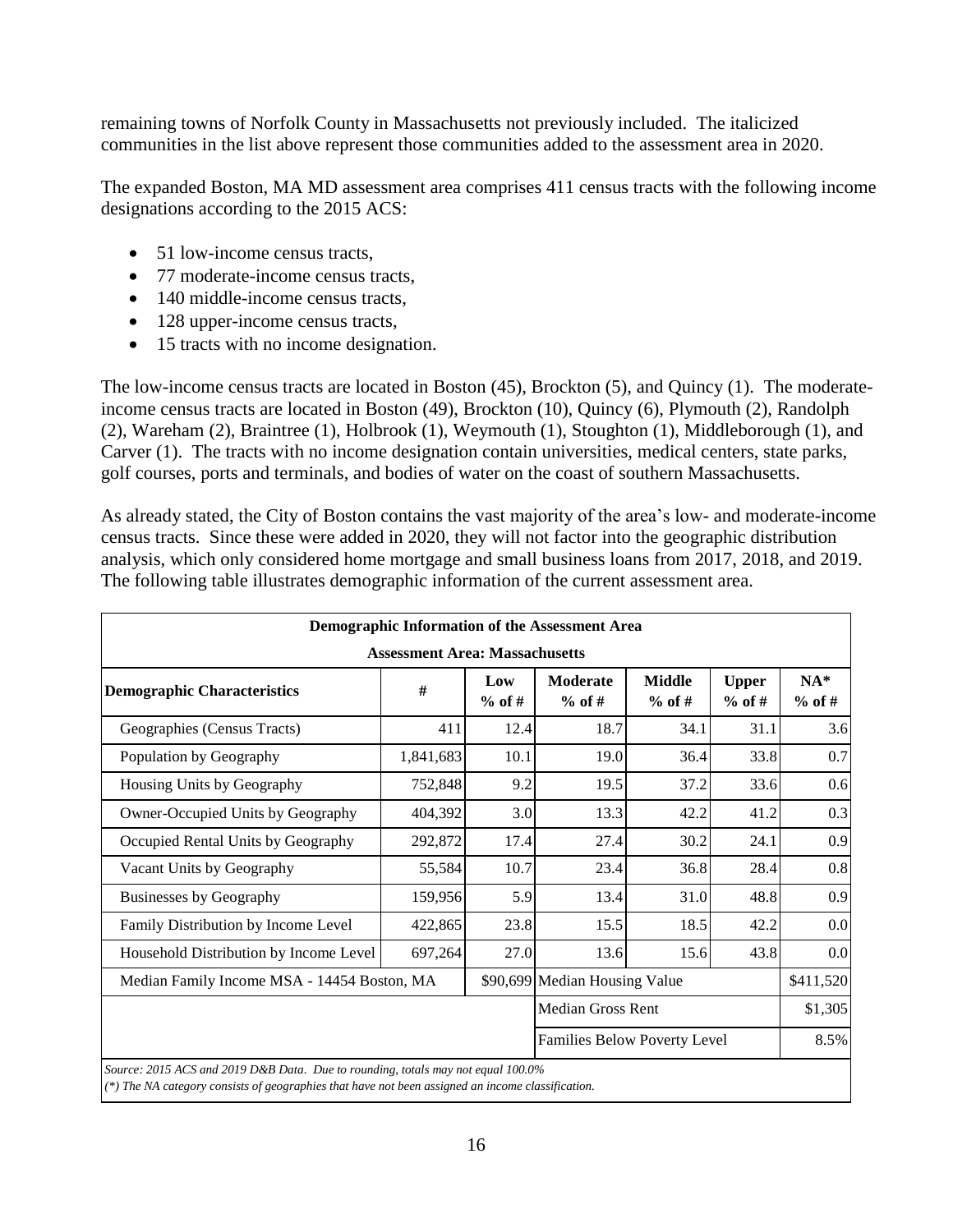The median housing value for the assessment area is \$441,520 and the median family income is \$90,699 in the Boston, MA MD. In addition, approximately 8.5 percent of families are below poverty level, which is a subset of the low-income level category. Families in this category are faced with more financial hardship and likely face challenges qualifying for traditional residential loans for homes with median housing value of \$411,520. Additionally, with low-income geographies containing only 3.0 percent of the area's owner-occupied housing units, lenders have limited opportunities to make home mortgage loans in these geographies. The median family income ranges are in the following table.

| <b>Median Family Income Ranges</b>         |                 |                                    |                              |                             |  |  |  |  |  |  |
|--------------------------------------------|-----------------|------------------------------------|------------------------------|-----------------------------|--|--|--|--|--|--|
| <b>Median Family Incomes</b>               | Low<br>$< 50\%$ | <b>Moderate</b><br>50\% to $<80\%$ | Middle<br>80\% to $<$ 120\%  | <b>Upper</b><br>$\geq$ 120% |  |  |  |  |  |  |
| Boston, MA MD Median Family Income (14454) |                 |                                    |                              |                             |  |  |  |  |  |  |
| 2017 (\$94,300)                            | $<$ \$47,150    | \$47,150 to $< $75,440$            | \$75,440 to $\leq$ \$113,160 | $\geq$ \$113,160            |  |  |  |  |  |  |
| 2018 (\$99,300)                            | $<$ \$49,650    | \$49,650 to $\langle$ \$79,440     | \$79,440 to $\leq$ \$119,160 | $\geq$ \$119,160            |  |  |  |  |  |  |
| 2019 (\$105,500)                           | $<$ \$52,750    | \$52,750 to $< $84,400$            | \$84,400 to $\leq$ \$126,600 | $\geq$ \$126,600            |  |  |  |  |  |  |
| Source: FFIEC                              |                 |                                    |                              |                             |  |  |  |  |  |  |

The assessment area includes both affluent and low-income communities. Therefore, overall demographic information for this assessment area does not reflect significant economic and demographic disparities at the city and town level. Affluent areas include suburban towns such as Wellesley and Hingham, which contain census tracts with median incomes over \$200,000 and median housing values as high as \$1.2 million. In comparison, Brockton is an urban community consisting of mostly low- and moderate-income census tracts.

Demographic data for low- and moderate-income census tracts indicate limited opportunities for home mortgage lending. Specifically, the median housing values are as high as \$267,000 and median family income as low as \$16,000. Additionally, owner occupied units are as low as 1.4 percent of all housing with rental units as high as 85.9 percent, illustrating lack of opportunity for owner-occupied home mortgage lending. The high concentration of rental units contrasts significantly with housing demographics for the rest of the Boston, MA MD assessment area. Furthermore, poverty levels as high as 60.8 percent indicate limited opportunities for home mortgage lending.

According to 2019 D&B data, 173,405 non-farm businesses and 2,802 farms are located in the assessment area. Of those, 151,136 or 85.7 percent have gross annual revenues of \$1.0 million or less. Service industries represent the largest portion of businesses at 39.6 percent, followed by retail trade at 10.9 percent, and finance/insurance businesses at 12.8 percent. Additionally, 61.6 percent of business operate with four employees or less.

According to the U.S Bureau of Labor Statistics, unemployment rates in the assessment area increased since the previous evaluation period, as illustrated in the following table. According to Moody's Analytics, the Boston, MA MD experienced a sharp increase in unemployment due to the onset of the COVID-19 pandemic. At the highest point in June 2020, unemployment in the Boston,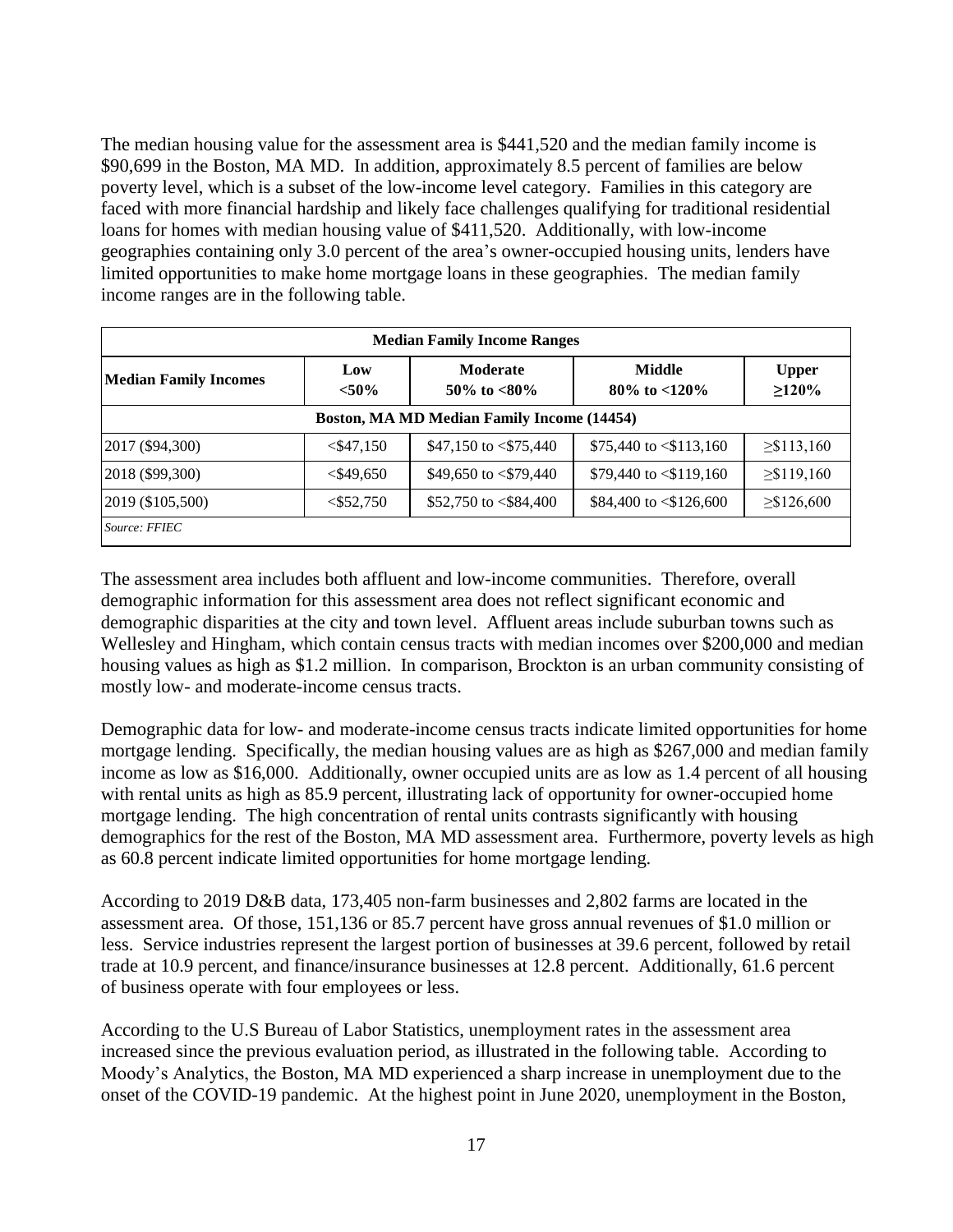| <b>Unemployment Rates</b> |                                                       |               |               |  |  |  |  |  |
|---------------------------|-------------------------------------------------------|---------------|---------------|--|--|--|--|--|
|                           | 2018                                                  | 2019          | 2020          |  |  |  |  |  |
| Location                  | $\frac{0}{0}$                                         | $\frac{0}{0}$ | $\frac{0}{0}$ |  |  |  |  |  |
| Boston, MA MD             | 3.1                                                   | 2.7           | 10.2          |  |  |  |  |  |
| Massachusetts             | 3.4                                                   | 2.9           | 7.4           |  |  |  |  |  |
| Nationwide                | 3.9                                                   | 3.7           | 8.1           |  |  |  |  |  |
|                           | Source: Bureau of Labor Statistics, Moody's Analytics |               |               |  |  |  |  |  |

MA MD was 19.0 percent. The following table reflects unemployment rates in the Boston, MA MD compared to the state and national figures throughout the evaluation period.

According to Moody's Analytics, the Boston, MA MD has challenges of high business and living costs and high exposure to cyclical finance and technology industries. It also has strengths such as being the business capital of New England, having access to skilled labor and venture capital for emerging companies, dynamic high-tech and biomedical research industries, and labor market stability due to education/healthcare. All major industries reduced staff since February 2020, with leisure, hospitality, and transportation suffering the biggest losses. Top employers in the area include Partners HealthCare, University of Massachusetts, and Stop & Shop Supermarket Co.

### **Competition**

Examiners excluded the City of Boston and the Norfolk County towns added to the assessment area in 2020 when evaluating the bank's competitive landscape, as the bank had no branches and was not active in those areas prior to 2020. HOB operates in a highly competitive market for banking services. The presence of large national, regional, and community banks and credit unions creates significant competition in the area. According to the June 30, 2020 FDIC Deposit Market Share data, there were 31 financial institutions with 256 branches in the area, among which Rockland Trust Company; Citizens Bank, N.A. (CBNA); and Bank of America, N.A. were the top three, with a combined deposit market share of 46.9 percent. HOB ranked 4th with a market share of 8.1 percent. Banks that trailed behind were Eastern Bank  $(5<sup>th</sup>)$  and Hingham Institution for Savings  $(6<sup>th</sup>)$ , with market shares of 7.9 percent and 6.5 percent, respectively.

HOB faces a high level of competition for home mortgage lending from national lenders, mortgage companies, credit unions, and community banks. In 2019, 471 HMDA-reporting lenders originated or purchased 42,552 home mortgage loans in the assessment area. Combined, HOB and HOME ranked 26<sup>th</sup> with a 1.2 percent market share. Lenders that ranked higher were large and national lenders and local credit unions, including CBNA, Wells Fargo Bank N.A., and Quicken Loans. Other community banks, such as The Cape Cod Five Cents Savings Bank, trailed behind, ranking 40th with a market share of 0.4 percent. BayCoast Mortgage Company and BayCoast Bank also trailed behind, ranking  $56<sup>th</sup>$  and  $65<sup>th</sup>$  with a combined market share of 0.6 percent.

The bank also faces a high level of competition for small business loans. In 2019, 138 lenders originated 37,411 small business loans in the area. The top three lenders were American Express National Bank, Bank of America, N.A., and JPMorgan Chase Bank, N.A. with a combined market share of 46.7 percent.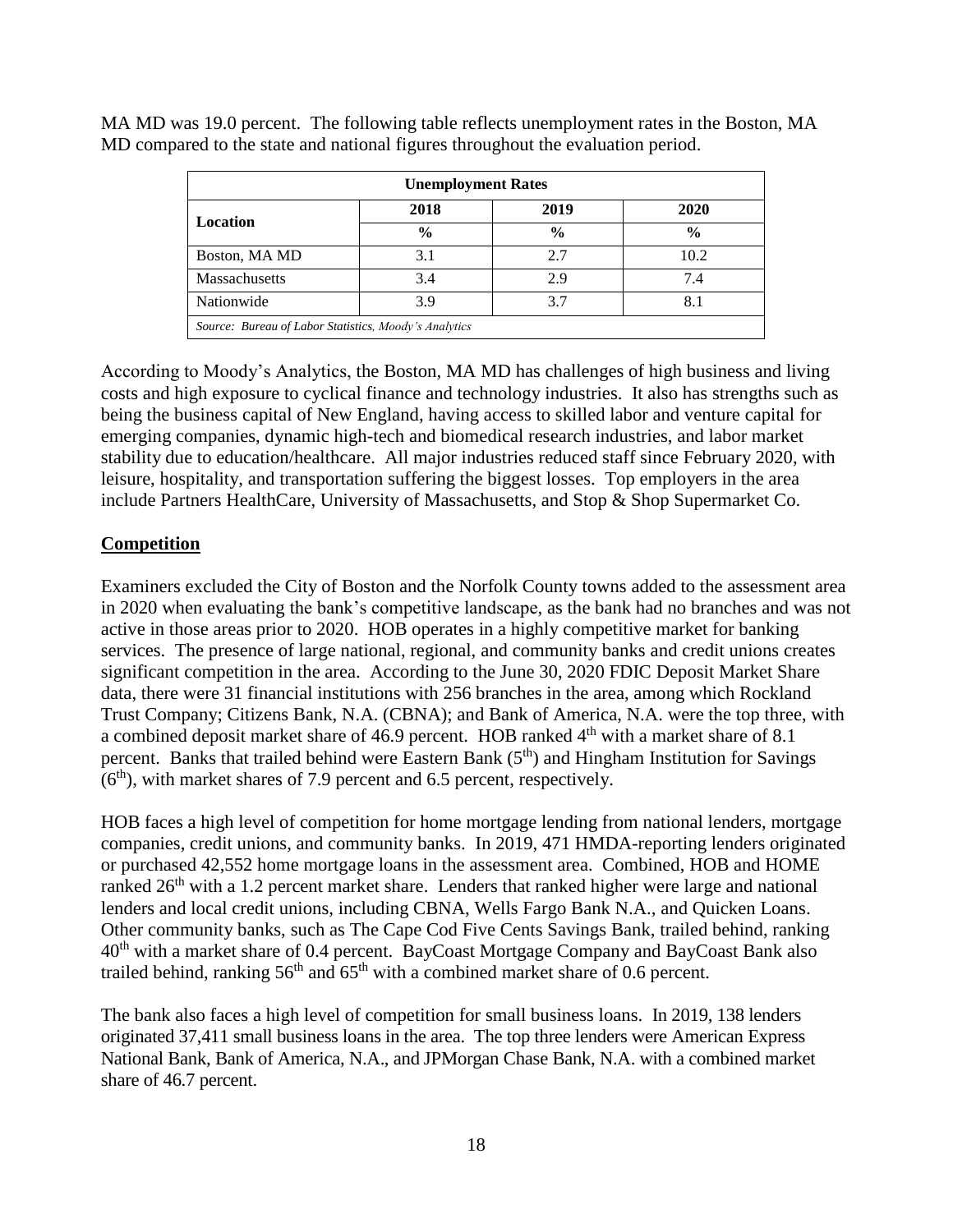## **Community Contacts**

As part of the evaluation process, examiners contact third-parties active in the assessment area to assist in identifying the credit and community development needs. This information helps determine whether local financial institutions are responsive to these needs. It also shows available credit and community development opportunities.

Examiners contacted a representative from a non-profit organization serving the Boston, MA MD. Services include homelessness prevention, a food relief program, thrift shop, and mental health counseling. Due to the COVID-19 Pandemic, the contact acknowledged an increase in demand and opportunity for the provision of food supplies for low- and moderate-income individuals and those below the poverty level. In terms of credit-related assistance, the contact discussed the need for mortgage and rental relief to retain residents in their homes and stabilize communities. The contact indicated that financial institutions have been responsive with donations to provide the needed funding to support essential programs and cited HOB as a supporter to the local community.

## **Credit and Community Development Needs and Opportunities**

Considering information from the community contact, bank management, and demographic and economic data, examiners determined affordable housing and community services to support lowand moderate-income individuals are primary community development needs in the assessment area. Currently pressing needs include housing stabilization in low- and moderate-income areas and to low- and moderate-income individuals.

Brockton represents the community with most significant community development needs and opportunities during most of the evaluation period. Homelessness, unemployment, and wellness gaps in Brockton reflect a significant need for community services and affordable housing for lowand moderate-income people. In addition, support for small businesses and economic development in general is a critical need in Brockton. With a substantial number of low- and moderate-income tracts in Boston added to the assessment area in 2020, credit and community development needs and opportunities significantly expanded. Financial literacy represents a significant need in these areas in order to create economic development and help reduce high poverty levels in many of the area's low-income census tracts for the long term.

# <span id="page-20-0"></span>**CONCLUSIONS ON PERFORMANCE CRITERIA IN MASSACHUSETTS**

## **LENDING TEST**

HOB demonstrated Outstanding performance under the Lending Test. The following sections discuss the bank's performance under each criterion.

## **Lending Activity**

Lending levels reflect excellent responsiveness to the Boston, MA MD assessment area credit needs. In 2019, HOB and HOME combined to originate or purchase 514 home mortgage loans totaling \$191.1 million. Combined, HOB and HOME ranked  $26<sup>th</sup>$  out of 471 lenders with a market share 1.2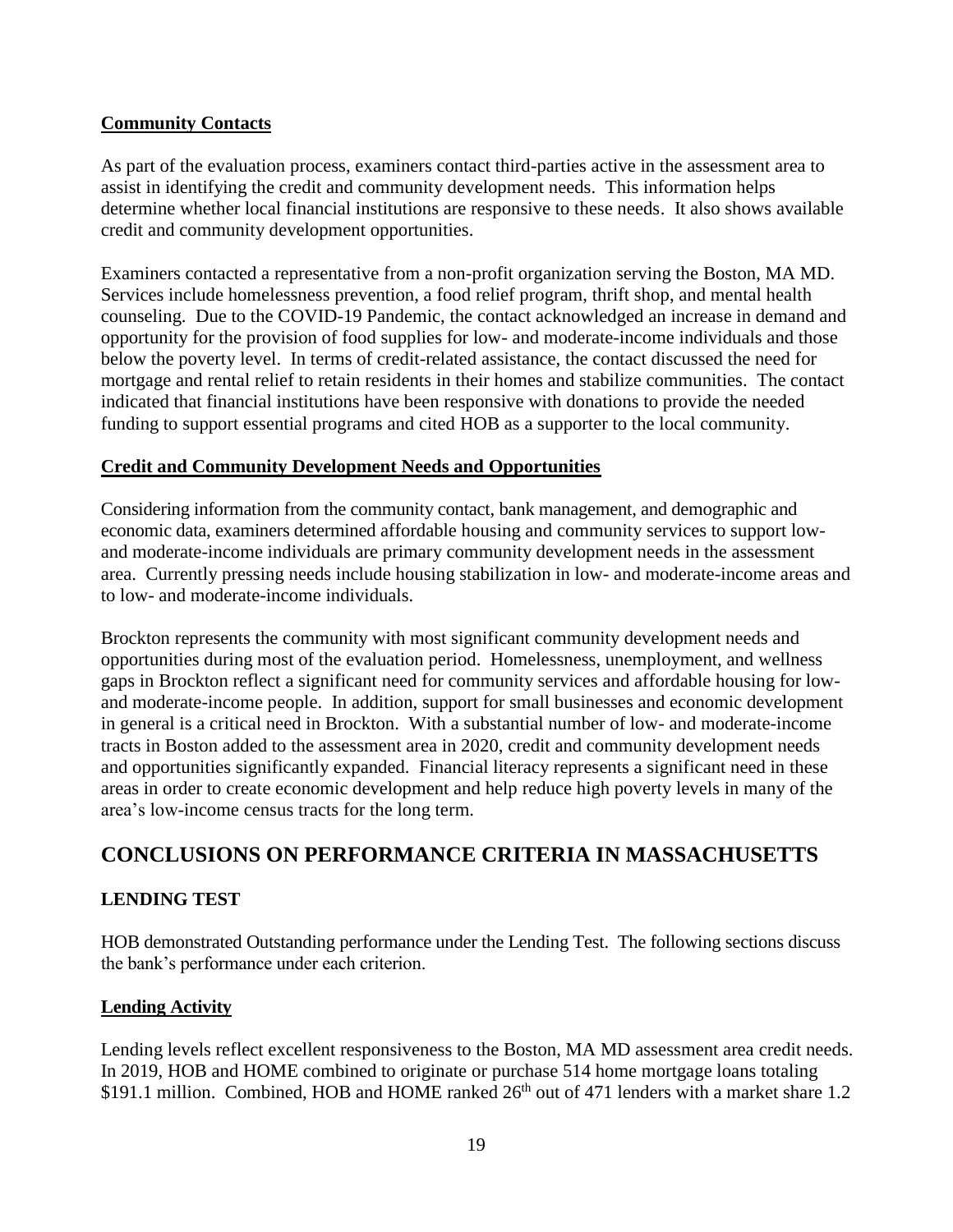percent, outperforming local community bank competitors. Lending activity increased notably from 2017 and 2018, although the consolidation of lending operations under HOME in 2019 make comparisons to prior years less meaningful.

HOB originated 119 small business loans totaling \$18.1 million in the rated area in 2019. HOB outperformed other community banks, except Rockland Trust Company, which is a much larger institution than HOB. The top lenders are national credit card lenders that offer average loan sizes of as little as 5,000, compared to HOB whose average loan size was \$153,000.

#### **Geographic Distribution**

The geographic distribution of home mortgage and small business loans reflects excellent penetration throughout the Massachusetts rated area.

## **Home Mortgage Loans**

The geographic distribution of home mortgage loans reflects excellent penetration throughout the assessment area. The bank's performance in low-income geographies remained fairly consistent during the evaluation period and remained above comparable demographic data and the aggregate performance for the majority of the evaluation period. The bank's percentage of loans decreased in 2019; however, the bank performed slightly above aggregate performance and demographic data. Given the lack of home mortgage lending opportunities due to a low percentage of owner-occupied units within these tracts, the bank's performance is excellent.

Similarly, the bank's performance consistently outperformed aggregate performance and demographic data in moderate-income geographies. HOB's performance also significantly increased in moderate-income census tracts throughout the evaluation period. In 2019, HOB and HOME ranked  $26<sup>th</sup>$  out of 110 lenders in low-income geographies and  $17<sup>th</sup>$  out of 304 lenders in moderate-income geographies, outperforming its local community bank competitors. The increasing trend in performance and market share rankings support an excellent performance. The bank's strong performance in moderate-income census tracts particularly stands out.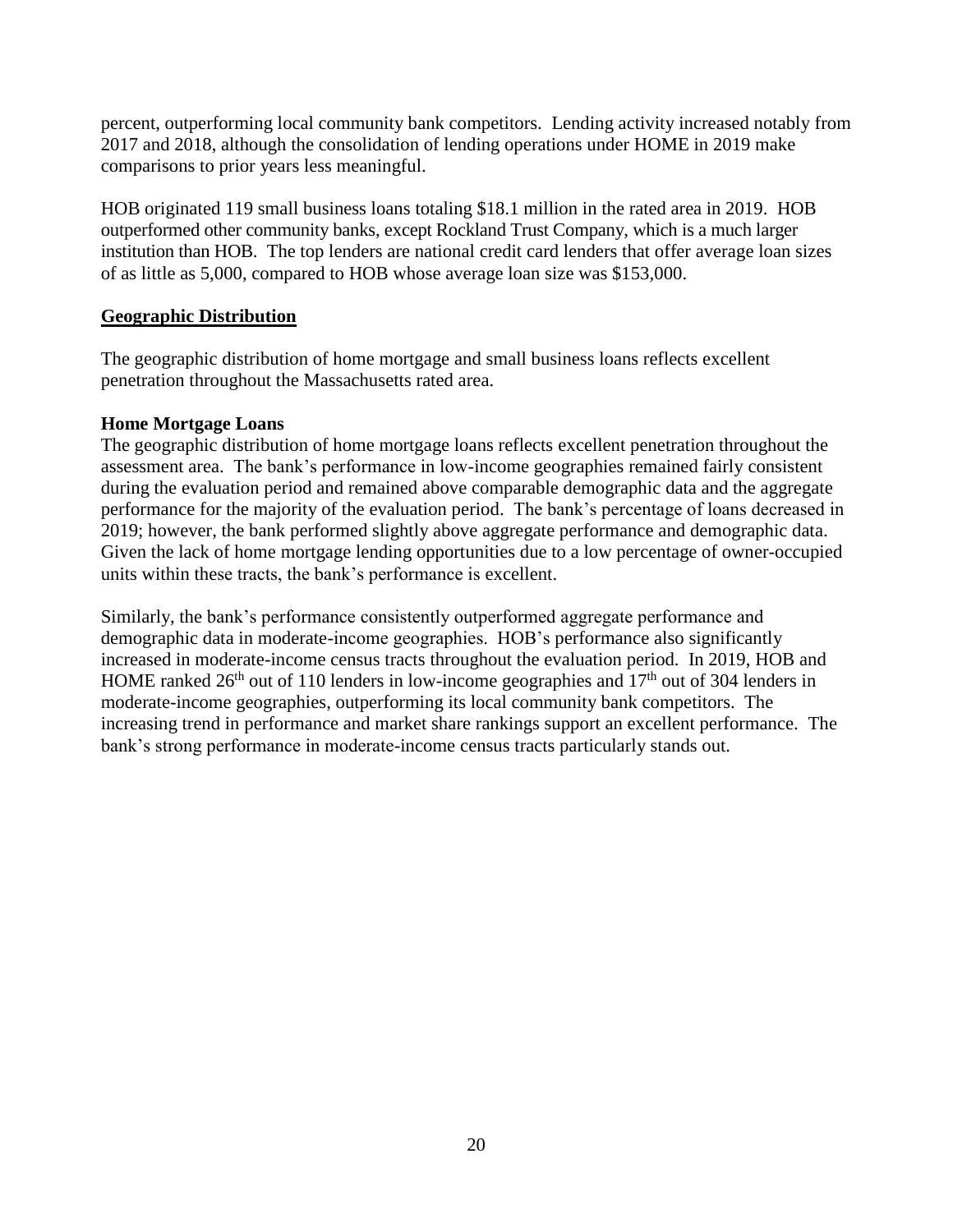|                                                                                                                                 | <b>Geographic Distribution of Home Mortgage Loans</b> |                                                    |          |               |                |               |  |  |  |  |
|---------------------------------------------------------------------------------------------------------------------------------|-------------------------------------------------------|----------------------------------------------------|----------|---------------|----------------|---------------|--|--|--|--|
| <b>Assessment Area: Massachusetts</b>                                                                                           |                                                       |                                                    |          |               |                |               |  |  |  |  |
| <b>Tract Income Level</b>                                                                                                       | % of Owner-<br>Occupied<br><b>Housing Units</b>       | <b>Aggregate</b><br><b>Performance</b><br>$%$ of # | $\#$     | $\frac{0}{0}$ | \$(000s)       | $\frac{0}{0}$ |  |  |  |  |
| Low                                                                                                                             |                                                       |                                                    |          |               |                |               |  |  |  |  |
| 2019                                                                                                                            | 0.9                                                   | 1.1                                                | 6        | 1.2           | 1,385          | 0.7           |  |  |  |  |
| Moderate                                                                                                                        |                                                       |                                                    |          |               |                |               |  |  |  |  |
| 2019                                                                                                                            | 13.5                                                  | 13.2                                               | 104      | 20.1          | 24,604         | 12.9          |  |  |  |  |
| Middle                                                                                                                          |                                                       |                                                    |          |               |                |               |  |  |  |  |
| 2019                                                                                                                            | 54.7                                                  | 53.1                                               | 292      | 56.4          | 121,459        | 63.6          |  |  |  |  |
| Upper                                                                                                                           |                                                       |                                                    |          |               |                |               |  |  |  |  |
| 2019                                                                                                                            | 30.9                                                  | 32.7                                               | 116      | 22.4          | 43,440         | 22.8          |  |  |  |  |
| Not Available                                                                                                                   |                                                       |                                                    |          |               |                |               |  |  |  |  |
| 2019                                                                                                                            | 0.0                                                   | 0.1                                                | $\theta$ | 0.0           | $\overline{0}$ | 0.0           |  |  |  |  |
| <b>Totals</b>                                                                                                                   |                                                       |                                                    |          |               |                |               |  |  |  |  |
| 2019                                                                                                                            | 100.0                                                 | 100.0                                              | 518      | 100.0         | 190,888        | 100.0         |  |  |  |  |
| Source: 2015 ACS; Bank Data, 2019 HMDA Aggregate Data, "--" data not available.<br>Due to rounding, totals may not equal 100.0% |                                                       |                                                    |          |               |                |               |  |  |  |  |

## **Small Business Loans**

The geographic distribution of small business loans reflects excellent penetration throughout the assessment area. In low-income geographies, the bank exceeded aggregate performance and demographic data for the majority of the evaluation period. In moderate-income geographies, the bank increased its originations during the evaluation period, exceeding demographic data and aggregate performance in 2019. The bank's bank strong performance compared to its peers and percentages of businesses and positive trends support the bank's excellent performance.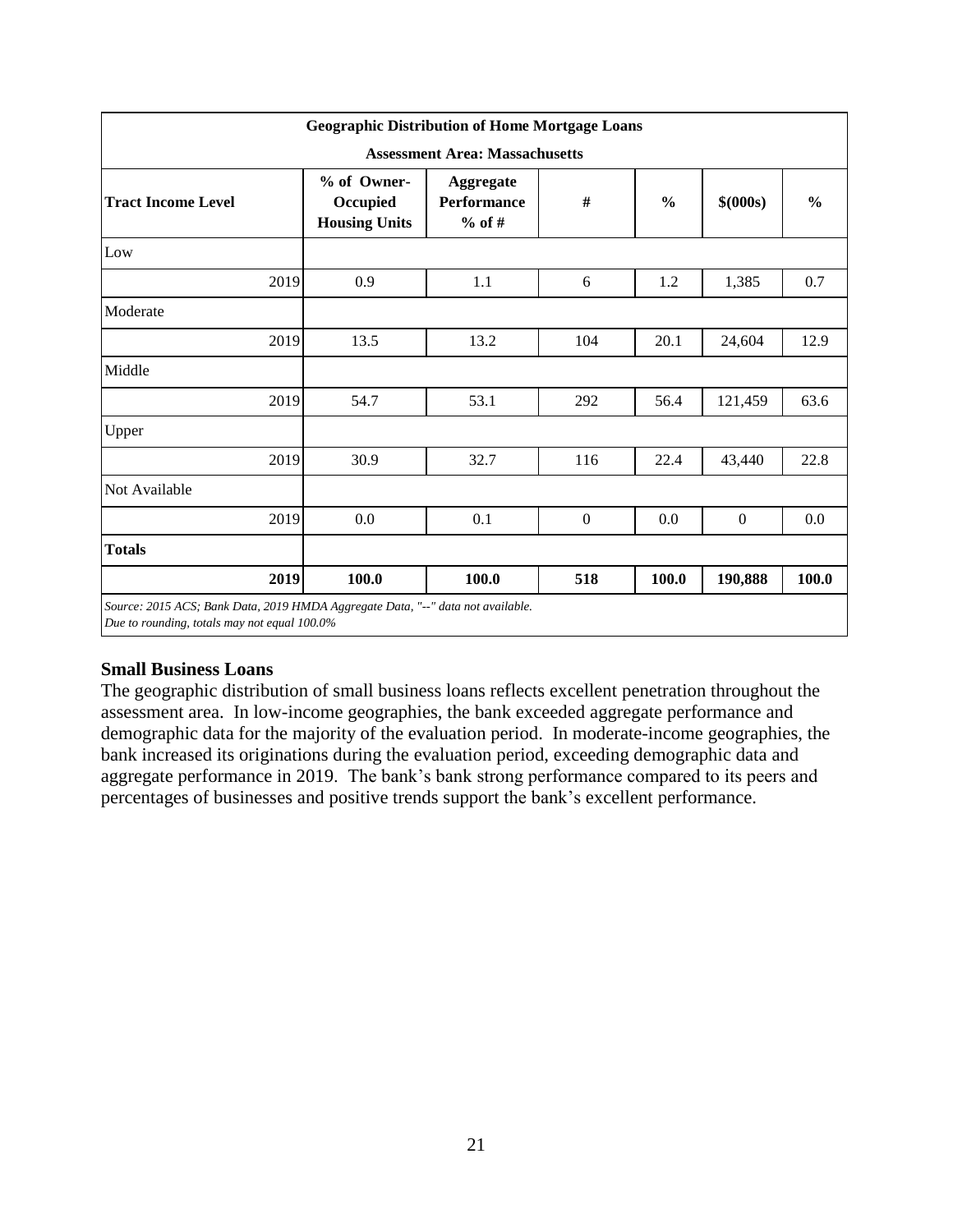|                                                                                                                                     | <b>Geographic Distribution of Small Business Loans</b> |                                             |                |               |                |               |  |  |  |  |
|-------------------------------------------------------------------------------------------------------------------------------------|--------------------------------------------------------|---------------------------------------------|----------------|---------------|----------------|---------------|--|--|--|--|
| <b>Assessment Area: Massachusetts</b>                                                                                               |                                                        |                                             |                |               |                |               |  |  |  |  |
| <b>Tract Income Level</b>                                                                                                           | $%$ of<br><b>Businesses</b>                            | Aggregate<br><b>Performance</b><br>$%$ of # | #              | $\frac{0}{0}$ | \$ (000s)      | $\frac{0}{0}$ |  |  |  |  |
| Low                                                                                                                                 |                                                        |                                             |                |               |                |               |  |  |  |  |
| 2019                                                                                                                                | 1.8                                                    | 1.6                                         | $\tau$         | 5.9           | 1,750          | 9.7           |  |  |  |  |
| Moderate                                                                                                                            |                                                        |                                             |                |               |                |               |  |  |  |  |
| 2019                                                                                                                                | 14.6                                                   | 14.5                                        | 24             | 20.2          | 3,963          | 21.9          |  |  |  |  |
| Middle                                                                                                                              |                                                        |                                             |                |               |                |               |  |  |  |  |
| 2019                                                                                                                                | 51.3                                                   | 53.2                                        | 62             | 52.1          | 8,034          | 44.4          |  |  |  |  |
| Upper                                                                                                                               |                                                        |                                             |                |               |                |               |  |  |  |  |
| 2019                                                                                                                                | 32.2                                                   | 30.8                                        | 26             | 21.8          | 4,345          | 24.0          |  |  |  |  |
| Not Available                                                                                                                       |                                                        |                                             |                |               |                |               |  |  |  |  |
| 2019                                                                                                                                | 0.1                                                    | 0.0                                         | $\overline{0}$ | 0.0           | $\overline{0}$ | 0.0           |  |  |  |  |
| <b>Totals</b>                                                                                                                       |                                                        |                                             |                |               |                |               |  |  |  |  |
| 2019                                                                                                                                | 100.0                                                  | 100.0                                       | 119            | 100.0         | 18,092         | 100.0         |  |  |  |  |
| Source: 2019 D&B Data; Bank Data; 2019 CRA Aggregate Data, "--" data not available.<br>Due to rounding, totals may not equal 100.0% |                                                        |                                             |                |               |                |               |  |  |  |  |

## **Borrower Profile**

The distribution of borrowers reflects, given the demographics of the assessment area, excellent penetration among individuals of different income levels and good penetration among businesses of different sizes.

#### **Home Mortgage Loans**

The distribution of borrowers reflects, given the demographics of the assessment area, excellent penetration among individuals of different income levels. The bank's 2019 home mortgage lending to low-income borrowers increased compared to prior years and was significantly above aggregate performance. Although the bank trailed demographic percentages throughout the evaluation period, the percentage of low-income families overstates home mortgage loan demand for this group due to difficulties with affording home ownership at these income levels.

The bank significantly increased originations to moderate-income individuals during the evaluation period. The bank's performance in moderate-income borrowers was consistently significantly above aggregate and demographic data throughout the evaluation period. In 2019, HOB and HOME ranked  $12<sup>th</sup>$  out of 202 lenders that made loans to low-income borrowers and  $19<sup>th</sup>$  out of 278 lenders that made loans to moderate-income borrowers. These market share rankings demonstrate an excellent level of lending to low- and moderate-income borrowers as the bank outperformed other local community banks. Given the bank's increase in lending activity and consistent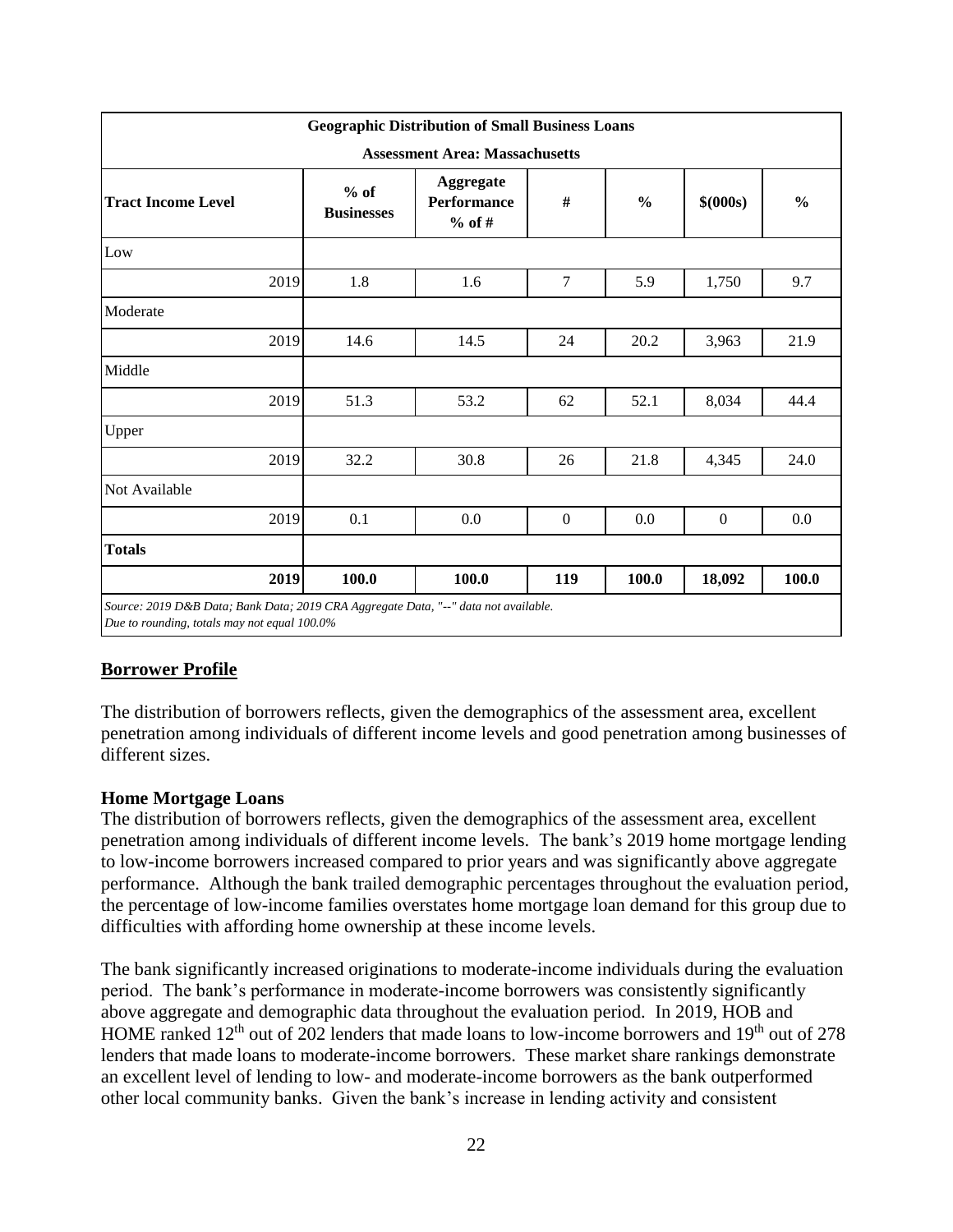|                                                                                                                                 | Distribution of Home Mortgage Loans by Borrower Income Level |                                                    |     |               |           |               |  |  |  |  |
|---------------------------------------------------------------------------------------------------------------------------------|--------------------------------------------------------------|----------------------------------------------------|-----|---------------|-----------|---------------|--|--|--|--|
| <b>Assessment Area: Massachusetts</b>                                                                                           |                                                              |                                                    |     |               |           |               |  |  |  |  |
| <b>Borrower Income Level</b>                                                                                                    | % of Families                                                | <b>Aggregate</b><br><b>Performance</b><br>$%$ of # | #   | $\frac{0}{0}$ | \$ (000s) | $\frac{0}{0}$ |  |  |  |  |
| Low                                                                                                                             |                                                              |                                                    |     |               |           |               |  |  |  |  |
| 2019                                                                                                                            | 20.4                                                         | 5.4                                                | 49  | 9.6           | 7,469     | 3.9           |  |  |  |  |
| Moderate                                                                                                                        |                                                              |                                                    |     |               |           |               |  |  |  |  |
| 2019                                                                                                                            | 16.9                                                         | 19.4                                               | 122 | 23.5          | 29,998    | 15.7          |  |  |  |  |
| Middle                                                                                                                          |                                                              |                                                    |     |               |           |               |  |  |  |  |
| 2019                                                                                                                            | 20.7                                                         | 24.6                                               | 170 | 32.8          | 51,484    | 27.0          |  |  |  |  |
| Upper                                                                                                                           |                                                              |                                                    |     |               |           |               |  |  |  |  |
| 2019                                                                                                                            | 42.0                                                         | 35.7                                               | 166 | 32.0          | 62,484    | 32.7          |  |  |  |  |
| Not Available                                                                                                                   |                                                              |                                                    |     |               |           |               |  |  |  |  |
| 2019                                                                                                                            | 0.0                                                          | 14.9                                               | 11  | 2.1           | 39,453    | 20.7          |  |  |  |  |
| <b>Totals</b>                                                                                                                   |                                                              |                                                    |     |               |           |               |  |  |  |  |
| 2019                                                                                                                            | 100.0                                                        | 100.0                                              | 518 | 100.0         | 190,888   | 100.0         |  |  |  |  |
| Source: 2015 ACS; Bank Data, 2019 HMDA Aggregate Data, "--" data not available.<br>Due to rounding, totals may not equal 100.0% |                                                              |                                                    |     |               |           |               |  |  |  |  |

performance above its peers, the bank's performance to low- and moderate-income borrowers supports excellent distribution.

### **Small Business Loans**

The distribution of small business loans reflects good penetration among businesses of different sizes. Although the bank's lending activity has decreased slightly throughout the evaluation period, HOB ranked above the aggregate performance each year. Although the bank's performance is below the percentage of businesses in the assessment area, the bank consistently outperformed its peers and other institutions in lending to businesses with gross annual revenues of \$1.0 million or less.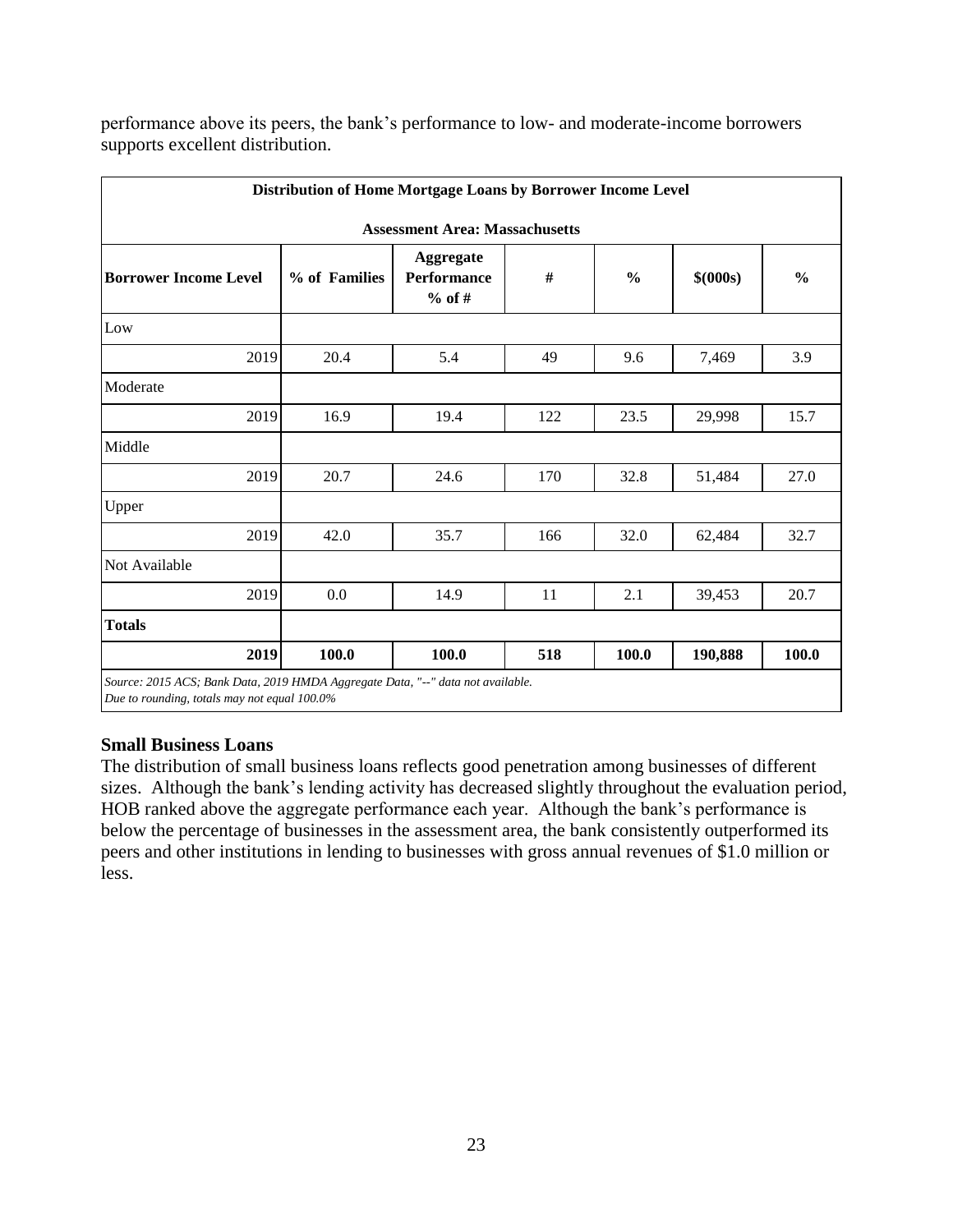| Distribution of Small Business Loans by Gross Annual Revenue Category |                                       |                                                                                                                                     |     |               |           |               |  |  |  |  |
|-----------------------------------------------------------------------|---------------------------------------|-------------------------------------------------------------------------------------------------------------------------------------|-----|---------------|-----------|---------------|--|--|--|--|
|                                                                       | <b>Assessment Area: Massachusetts</b> |                                                                                                                                     |     |               |           |               |  |  |  |  |
| <b>Gross Revenue Level</b>                                            | $%$ of<br><b>Businesses</b>           | <b>Aggregate</b><br><b>Performance</b><br>$%$ of #                                                                                  | #   | $\frac{6}{9}$ | \$ (000s) | $\frac{0}{0}$ |  |  |  |  |
| $\leq$ \$1,000,000                                                    |                                       |                                                                                                                                     |     |               |           |               |  |  |  |  |
| 2019                                                                  | 85.8                                  | 38.0                                                                                                                                | 56  | 47.1          | 6,318     | 34.9          |  |  |  |  |
| >1,000,000                                                            |                                       |                                                                                                                                     |     |               |           |               |  |  |  |  |
| 2019                                                                  | 5.6                                   |                                                                                                                                     | 54  | 45.4          | 11,441    | 63.2          |  |  |  |  |
| Revenue Not Available                                                 |                                       |                                                                                                                                     |     |               |           |               |  |  |  |  |
| 2019                                                                  | 8.6                                   |                                                                                                                                     | 9   | 7.6           | 333       | 1.8           |  |  |  |  |
| <b>Totals</b>                                                         |                                       |                                                                                                                                     |     |               |           |               |  |  |  |  |
| 2019                                                                  | 100.0                                 | 100.0                                                                                                                               | 119 | 100.0         | 18,092    | 100.0         |  |  |  |  |
|                                                                       |                                       | Source: 2019 D&B Data; Bank Data; 2019 CRA Aggregate Data; "--" data not available.<br>Due to rounding, totals may not equal 100.0% |     |               |           |               |  |  |  |  |

### **Community Development Loans**

HOB is a leader in making community development loans in the Massachusetts assessment area. HOB originated 14 community development loans totaling \$27.6 million that met the needs of affordable housing, community services, and economic development. The following table illustrates the bank's community development lending activity.

| <b>Community Development Lending</b><br><b>Assessment Area: Massachusetts</b> |                              |           |                                     |           |                |                                       |               |           |  |  |
|-------------------------------------------------------------------------------|------------------------------|-----------|-------------------------------------|-----------|----------------|---------------------------------------|---------------|-----------|--|--|
| <b>Activity Year</b>                                                          | <b>Affordable</b><br>Housing |           | <b>Community</b><br><b>Services</b> |           |                | <b>Economic</b><br><b>Development</b> | <b>Totals</b> |           |  |  |
|                                                                               | #                            | \$ (000s) | #                                   | \$ (000s) | #              | \$ (000s)                             | #             | \$ (000s) |  |  |
| Partial 2017                                                                  | $\theta$                     | $\theta$  | $\Omega$                            | $\Omega$  | 0              | 0                                     | $\bf{0}$      | $\bf{0}$  |  |  |
| 2018                                                                          | $\overline{2}$               | 4,800     | $\mathfrak{D}$                      | 400       | $\mathfrak{D}$ | 4,009                                 | 6             | 9,209     |  |  |
| 2019                                                                          | 3                            | 8,015     |                                     | 25        | $\Omega$       | $\Omega$                              | 4             | 8,040     |  |  |
| 2020                                                                          | 4                            | 10,307    | $\Omega$                            | $\Omega$  | $\theta$       | $\Omega$                              | 4             | 10,307    |  |  |
| <b>Total</b>                                                                  | 9                            | 23,122    | 3                                   | 425       | 2              | 4,009                                 | 14            | 27,556    |  |  |
| Source: Bank Data                                                             |                              |           |                                     |           |                |                                       |               |           |  |  |

Below are notable examples of the bank's community development loans.

• In 2019, the bank was a lead lender in a participation loan totaling \$36.5 million that financed a 180-unit apartment development in Stoughton, Massachusetts. Of 180 units, 45 units were designated as affordable. The bank's participation was \$13.6 million, of which \$3.4 million was qualified for community development purpose of affordable housing.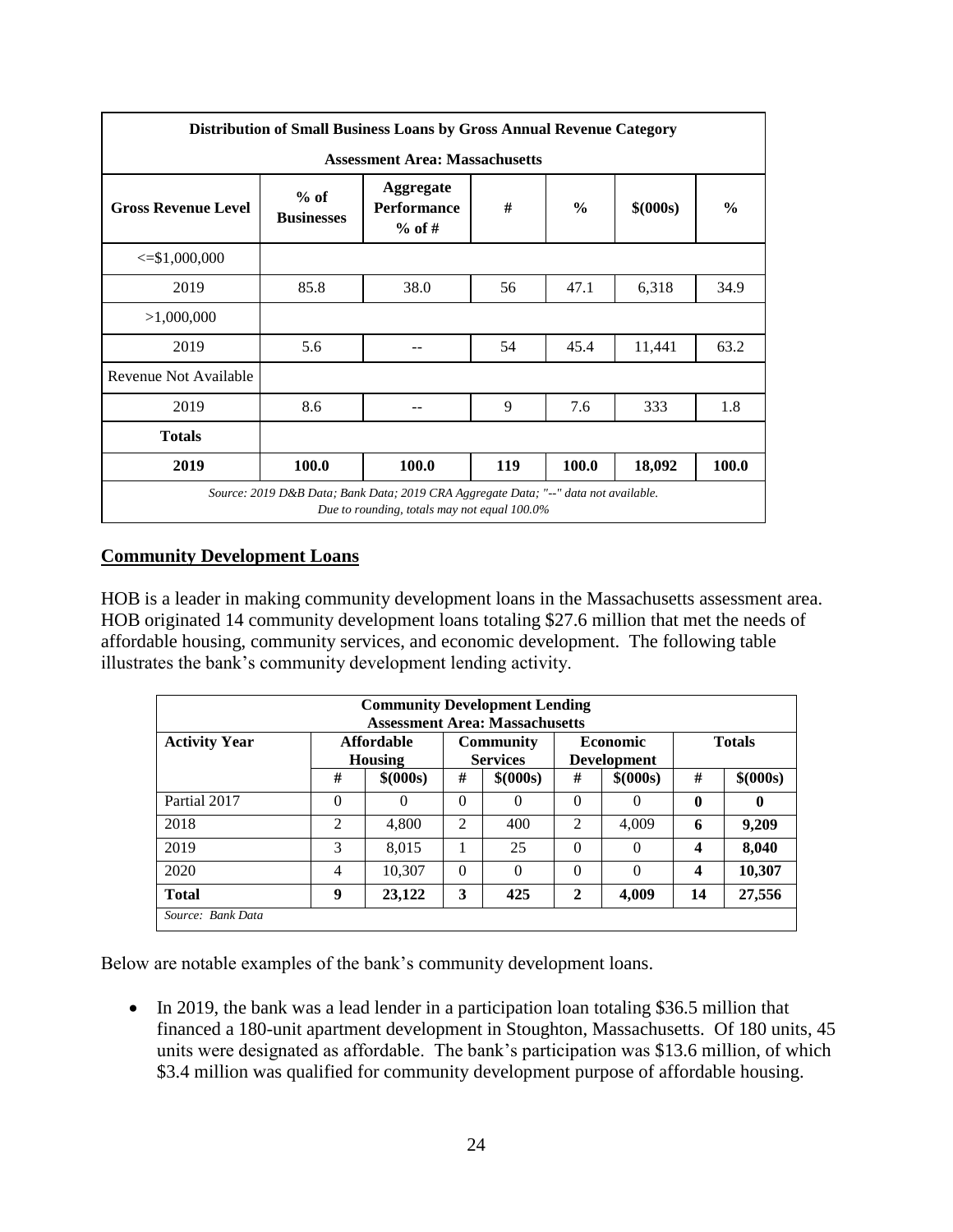- In 2020, HOB originated a loan to finance a development of a 60-unit apartment building in Canton, Massachusetts. Of the total 60 units, 15 were designated as affordable. The total loan amount was \$16.4 million, of which \$4.1 qualified for the community development purpose of affordable housing.
- In 2019, the bank originated a loan for construction of a 100-unit apartment building in Mansfield, Massachusetts. Of the 100, 12 units were designated as affordable. The total loan amount was \$19.0 million, of which \$2.8 million met the community development purpose of supporting affordable housing.
- In 2018, the bank made a \$2.9 million SBA loan as part of the 504 Certified Development Company program. SBA 504 loans meet the community development purpose of economic development.

## **Innovative or Flexible Lending Practices**

HOB makes extensive use of innovative and flexible lending practices in order to serve the MA assessment area credit needs. The bank showed leadership under this factor through responsive inhouse programs such as the ONECommunity, Success for Small Business, Secured VISA, and Money Smart LOC loan programs. The extensive volume of innovative or flexible lending combined with these particularly responsive in-house programs supports the strong performance conclusion.

## **INVESTMENT TEST**

The Investment Test for Massachusetts is rated Outstanding. The bank and its foundations have an excellent level of qualified community development investment and grants, often in a leadership position, particularly those that are not routinely provided by private investors. The bank exhibits excellent responsiveness to credit and community development needs. HOB makes significant use of innovative and/or complex investments to support community development initiatives. The bank's performance in this assessment area is consistent with the overall performance.

## **Investment and Grant Activity**

The bank has an excellent level of qualified community development investments, grants and donations. During the evaluation period, the bank made or maintained 324 qualified investments totaling \$18.8 million within Massachusetts. The following table illustrates the bank's qualified community development investments and qualified grants and donations by year and purpose.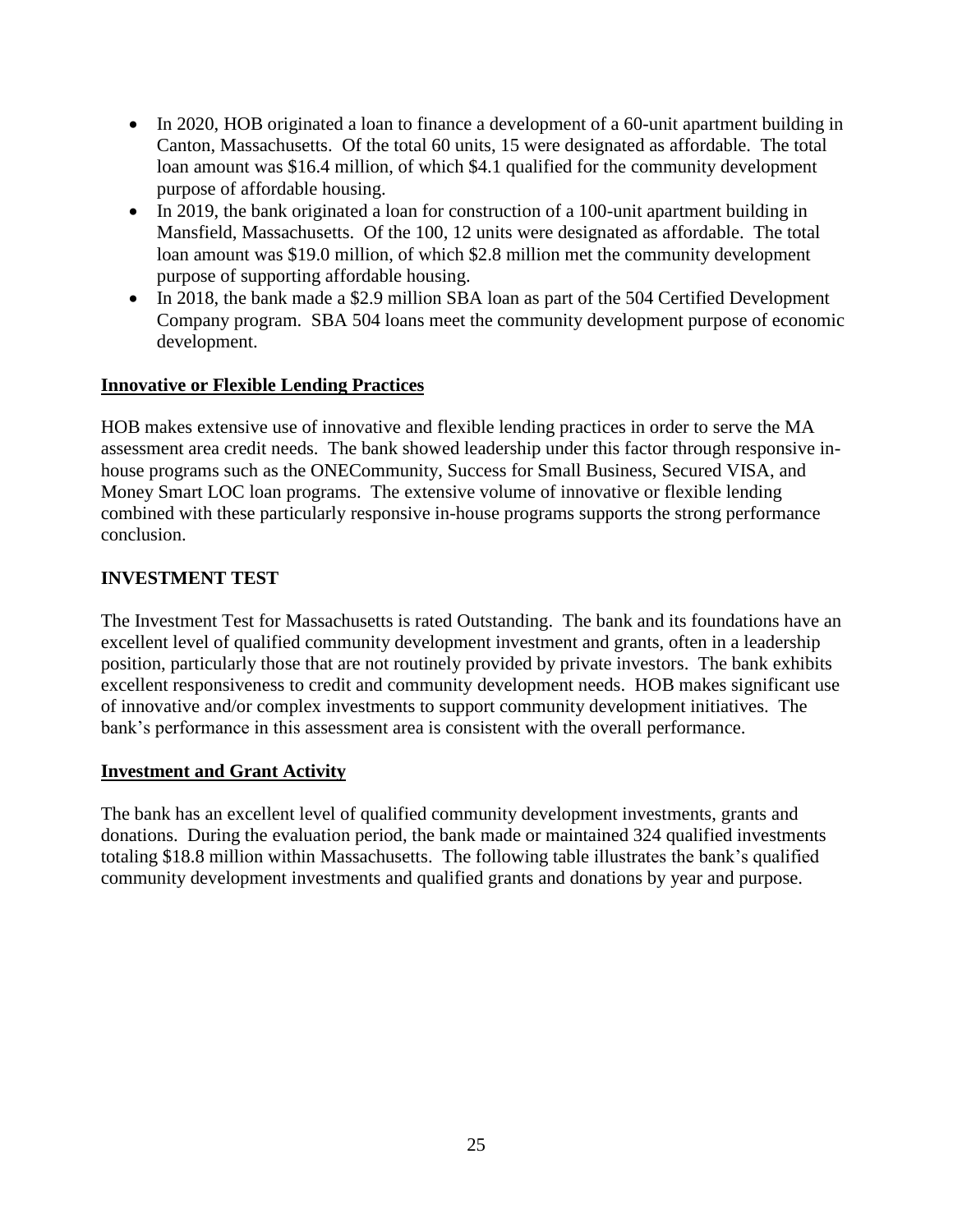|                                       |                                     |           |                                     | <b>Qualified Investments</b> |              |                                       |               |           |  |  |
|---------------------------------------|-------------------------------------|-----------|-------------------------------------|------------------------------|--------------|---------------------------------------|---------------|-----------|--|--|
| <b>Assessment Area: Massachusetts</b> |                                     |           |                                     |                              |              |                                       |               |           |  |  |
| <b>Activity</b><br>Year               | <b>Affordable</b><br><b>Housing</b> |           | <b>Community</b><br><b>Services</b> |                              |              | <b>Economic</b><br><b>Development</b> | <b>Totals</b> |           |  |  |
|                                       | #                                   | \$ (000s) | #                                   | \$ (000s)                    | #            | \$ (000s)                             | #             | \$ (000s) |  |  |
| Prior<br>Period                       | $\mathbf{0}$                        | $\theta$  | 1                                   | 2,600                        | $\mathbf{0}$ | $\theta$                              | 1             | 2,600     |  |  |
| 2018                                  | $\theta$                            | $\Omega$  | 1                                   | 7,000                        | $\Omega$     | $\theta$                              | 1             | 7,000     |  |  |
| 2019                                  | $\Omega$                            | $\Omega$  | 1                                   | 7,300                        | $\Omega$     | $\theta$                              | 1             | 7,300     |  |  |
| 2020                                  | 1                                   | 65        | $\Omega$                            | $\Omega$                     | 1            | 300                                   | $\mathbf{2}$  | 365       |  |  |
| <b>Subtotal</b>                       | 1                                   | 65        | 3                                   | 16,900                       | 1            | <b>300</b>                            | 5             | 17,265    |  |  |
| Qualified<br>Grants $\&$<br>Donations | 37                                  | 241       | 264                                 | 1,280                        | 18           | 58                                    | 319           | 1,579     |  |  |
| Total                                 | 38                                  | 306       | 267                                 | 18,180                       | 19           | 358                                   | 324           | 18,844    |  |  |
| Source: Bank Data                     |                                     |           |                                     |                              |              |                                       |               |           |  |  |

Following are notable examples of the bank's qualified investments benefitting the Massachusetts assessment area.

*Brockton Venture Fund –* In 2020, HOB was the leading financial institution and collaborated with Neighborworks Solutions and other regional institutions to create The Brockton Venture Fund to help businesses locate, expand, and hire in Brockton. The fund provides for loans up to \$50,000 along with small business education training for eligible borrowers, targeting applicants with the most upside for job growth to stimulate housing, neighborhood revitalization, and increased spending on other services in the city. The program particularly seeks businesses that are women-, minority-, or veteran-owned. HarborOne provided \$300,000 for the fund, which collectively committed to \$1 million in loans to eligible businesses.

*Conservatory Lab Charter School –* In 2019, the bank participated in a \$7.3 million bond consisting of an overall \$17.3 direct purchase tax-exempt bond to the Conservatory Lab Charter Foundation, Inc. to finance construction of the new Conservatory Lab Charter School. The bank's participation represents 41.8 percent. The project financing also utilized New Market Tax Credits. The school is located in a moderate-income census tract in the Dorchester section of Boston, and 68.0 percent of students qualify for free or reduced lunch programs.

#### Charitable Contributions

HOB and HarborOne Charitable Foundation Massachusetts made \$1.5 million in qualified donations benefitting the Boston, MA MD. The majority of donations went to organizations that provide community services to low- and moderate-income individuals and families. The following examples highlight a few of the many organizations receiving bank or foundation donations during the evaluation period. These example received notable qualitative credit under the Investment Test due to their community impact.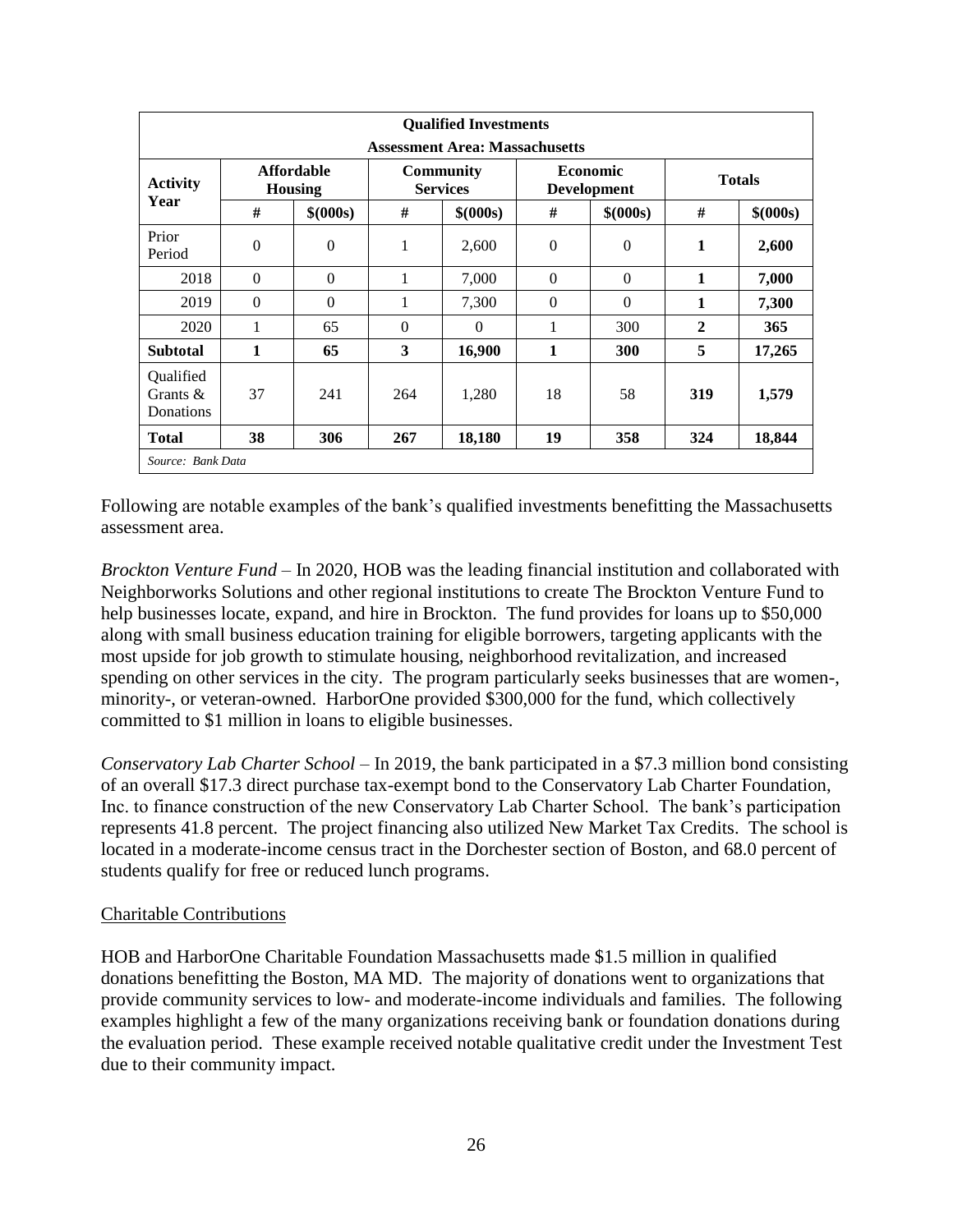*Father Bills & Mainspring –* Father Bills and Mainspring is a social service agency focused on emergency and permanent housing, job training and placement, and homelessness prevention services. HarborOne's yearly contribution supported homelessness prevention, food security and basic essentials for individuals, families and veterans in need. In 2019, HOB made a grant for stabilization services at their newest permanent supportive housing developments in Brockton. In 2020, HOB gave a grant to support essential services for homeless individuals and families during the COVID-19 pandemic.

*Fresh Truck –* HOB established a relationship with Fresh Truck, a Boston based non-profit organization whose mission seeks to improve the health of low-income communities by getting healthy food to those who need it most. The bank's relationship is driven by monetary contributions and also a volunteer component that is both innovative and responsive. A grant from the HarborOne Foundation helped launch and facilitate Fresh Truck's Fresh Connect Food Prescription Program. A partner with Boston Medical Center (BMC), Fresh Truck is able to track and measure the impact of nutritious food on BMC patients' health outcomes.

*Pro Home, Inc. –* Pro Home, Inc. is a nonprofit organization established for the production and protection of affordable housing. HOB made donations to Pro Home, Inc. in 2018, 2019, and 2020. The contributions support financial literacy programs, counseling for first-time homebuyers, tenantlandlords, and those facing foreclosure, as well as down payment and closing cost assistance.

*Community Servings* – Community Servings provides medically tailored and nutritious meals to chronically and critically ill individuals and their families throughout the assessment area. More than 90 percent of clients served are below the poverty level. The Bank and Foundation's yearly contributions support the food program. HOB also made an additional contribution in 2020 for emergency COVID-19 relief.

*In-kind Donations* – The bank made substantial in-kind donations, including over \$90,000 of inkind educational tools to assemble over 12,000 backpacks full of new school supplies and handwritten notes of encouragement to help local at-risk children start the school year. Additionally, HOB offered free periodic meeting space to additional community development organizations, economic development agencies, networking groups, and community service organizations that provide human services and resources for micro businesses and entrepreneurs, especially those that are women-, veteran- and/or minority-owned.

#### **Responsiveness to Credit and Community Development Needs**

The bank exhibits excellent responsiveness to credit and community needs in the Massachusetts assessment area. The investments and donations supported activities that predominantly promote community services to low- and moderate-income individuals, which the community contact identified as the assessment area's greatest need.

In order to determine community development needs, HOB uses a comprehensive strategy that involves significant outreach to and partnership with nonprofits and government agencies within its assessment areas. Through analysis of community-based studies and direct outreach to community groups, the bank considers how to ensure its qualified investments address all area needs, with focus on the most critical credit and community development needs.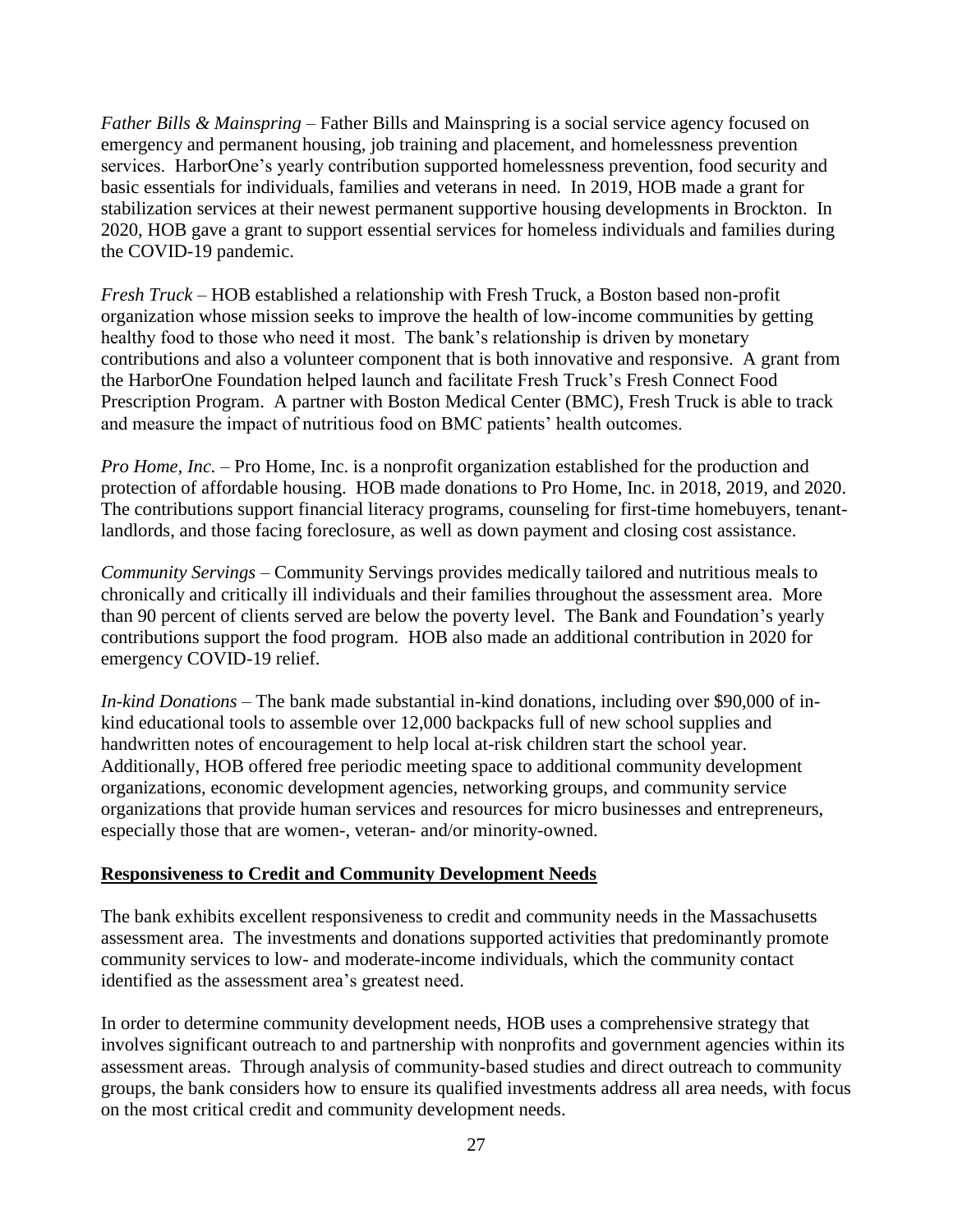Guided by information gathered through its various needs assessment methods, HOB and the HarborOne Foundation MA targeted investments primarily to community services for low- and moderate-income individuals, followed by economic development and affordable housing. In addition to meeting critical food, energy, and short-term housing needs for fixed-income elderly and low-income residents, the bank also invested in organizations and efforts aimed at small business growth and financial literacy, which provide long-term solutions for assessment area individuals to achieve economic independence and stability.

### **Community Development Initiatives**

The bank makes significant use of innovative or complex investments to support community development initiatives. The recently established Brockton Venture Fund is a primary example of the bank's leadership to create innovative ways to invest in community development in an area with significant needs. Additionally, the bank's relationship with Fresh Truck combines financial contributions with providing technical expertise and volunteer support. The bank has also proactively pursued Low Income Housing Tax Credit and New Market Tax Credit investments, which involve greater complexity and require expertise.

## **SERVICE TEST**

The bank's Service Test performance is rated Outstanding. The following sections discuss the bank's performance under each criterion for Massachusetts. The bank's performance in this assessment area is consistent with overall performance.

## **Accessibility of Delivery Systems**

The bank's delivery systems are readily accessible to all portions of its assessment area. The bank maintains 13 branches and 23 ATMs located in Norfolk, Plymouth, and Suffolk Counties in Massachusetts. All branches have at least one 24-hour deposit-taking ATM and have staff who are bi-lingual in English and Spanish. The following table illustrates branches and ATMs by census tract income level.

| <b>Branch and ATM Distribution by Geography Income Level</b><br><b>Assessment Area: Massachusetts</b> |     |                      |           |                   |                |                 |             |       |  |  |  |
|-------------------------------------------------------------------------------------------------------|-----|----------------------|-----------|-------------------|----------------|-----------------|-------------|-------|--|--|--|
| <b>Tract Income</b>                                                                                   |     | <b>Census Tracts</b> |           | <b>Population</b> |                | <b>Branches</b> | <b>ATMs</b> |       |  |  |  |
| Level                                                                                                 | #   | $\frac{6}{6}$        | #         | $\frac{0}{0}$     | #              | $\frac{6}{9}$   | #           | $\%$  |  |  |  |
| Low                                                                                                   | 51  | 12.4                 | 186.187   | 10.1              | $\mathfrak{D}$ | 15.5            | 3           | 13.0  |  |  |  |
| Moderate                                                                                              | 77  | 18.7                 | 349.908   | 19.0              | 4              | 30.7            | 5           | 21.8  |  |  |  |
| Middle                                                                                                | 140 | 34.0                 | 669,558   | 36.4              | $\overline{4}$ | 30.7            | 12          | 52.2  |  |  |  |
| Upper                                                                                                 | 128 | 31.2                 | 623.041   | 33.8              | 3              | 23.1            | 3           | 13.0  |  |  |  |
| <b>NA</b>                                                                                             | 15  | 3.7                  | 12.989    | 0.7               | $\Omega$       | 0.0             | $\Omega$    | 0.0   |  |  |  |
| <b>Total</b>                                                                                          | 411 | 100.0                | 1,841,683 | 100.0             | 13             | 100.0           | 23          | 100.0 |  |  |  |
| Source: 2015 ACS Data; Bank Data                                                                      |     |                      |           |                   |                |                 |             |       |  |  |  |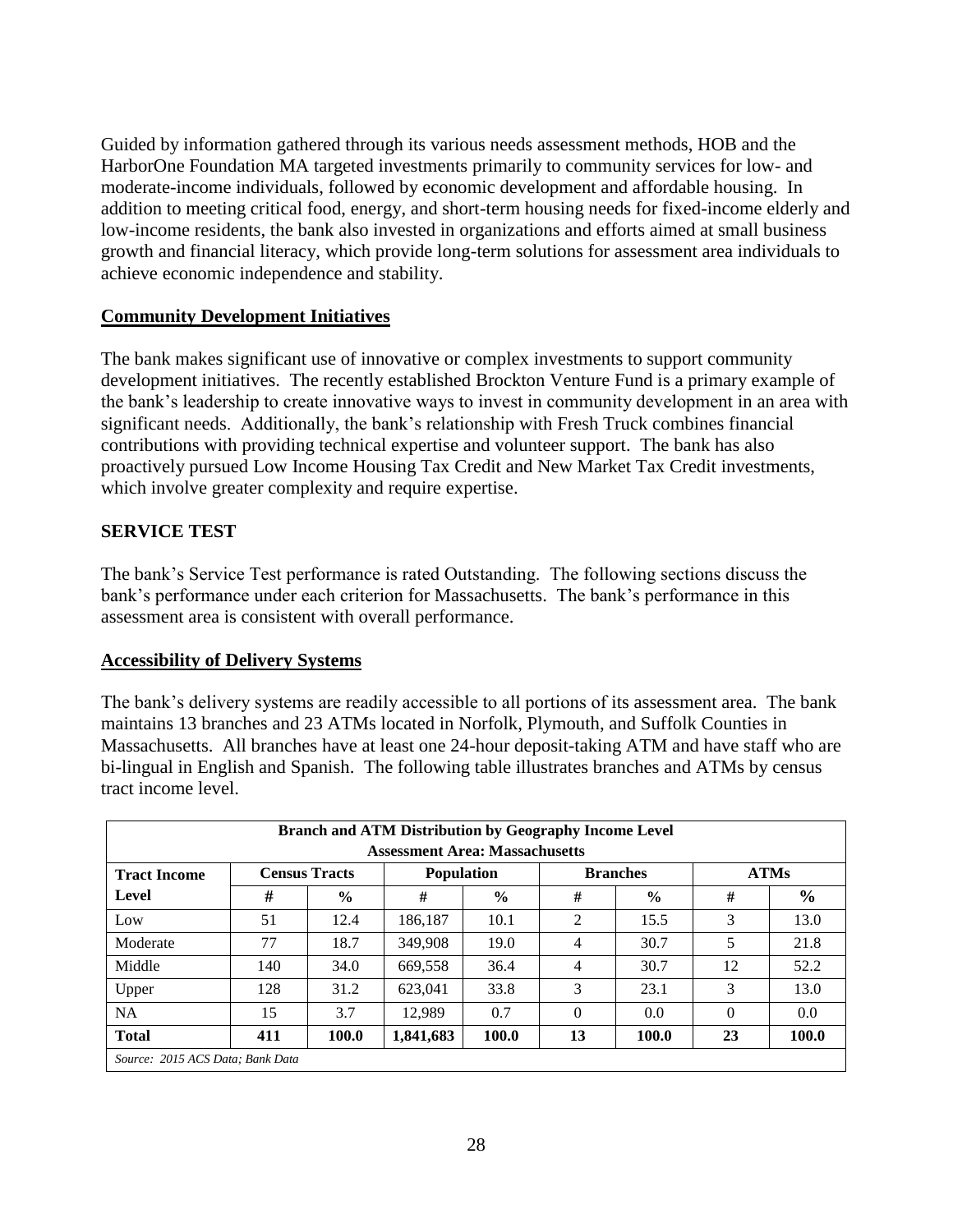Bank branches in low- and moderate-income census tracts, including one Quincy branch and four Brockton branches, are accessible by public transportation, and some are within walking distance from other low- and moderate-income census tracts. Notably, the distribution of bank branches and ATMs in low- and moderate-income census tracts exceed population percentages in these tracts.

HOB's Quincy and Randolph branches, as well as the Brockton branches at 68 Legion Parkway and 443 Belmont Street, are in designated opportunity zones. These zones are recommended by the Governor of Massachusetts and approved by the U.S. Department of Treasury. Opportunity zones are identified as areas of economic need, and many have the lowest median family income within the state of Massachusetts. These branch locations further demonstrate the accessibility of banking services available to low- and moderate-income individuals and businesses.

In addition to its branches and ATMs, HOB offers alternative delivery systems to expand retail banking service access to all individuals. The bank offers online banking, mobile banking, and support through its Customer Call Center. Businesses and consumers can access their accounts 24 hours a day to perform various transactions.

The bank also offers a "Bank at Work" program that currently serves 294 companies, many of which employ low- and moderate-income individuals, minorities, and immigrants throughout the bank's assessment area, making financial services more accessible to the community.

#### **Changes in Branch Locations**

To the extent changes have been made, HOB's record of opening and closing branches has improved the accessibility of its delivery systems, particularly to low- and moderate-income community members and in low- and moderate-income geographies. Since the last evaluation, the bank increased its branch presence in low- and moderate-income areas.

During the exam period, HOB expanded operations into the Boston area and opened branch offices in a moderate-income area of Quincy, a middle-income area of Stoughton, and in an upper-income area of Boston.

The bank closed one branch in a middle-income census tract in the Massachusetts assessment area since the prior evaluation. This closure was a limited service branch at Brockton high school on November 2020. The office had low transaction volume due the branch having limited accessibility to the public. Therefore, the closure had a very limited effect on the accessibility of delivery systems to low- and moderate-income individuals or geographies in the assessment area.

The bank's opening and closing of branches in the Massachusetts assessment area is consistent with the bank's overall opening and closing of branches.

#### **Reasonableness of Business Hours and Services**

Services and business hours are tailored to the convenience and needs of the Massachusetts assessment area, particularly low- and moderate-income geographies and individuals. All branch locations offer the same loan and deposit products and retail banking services. The bank's business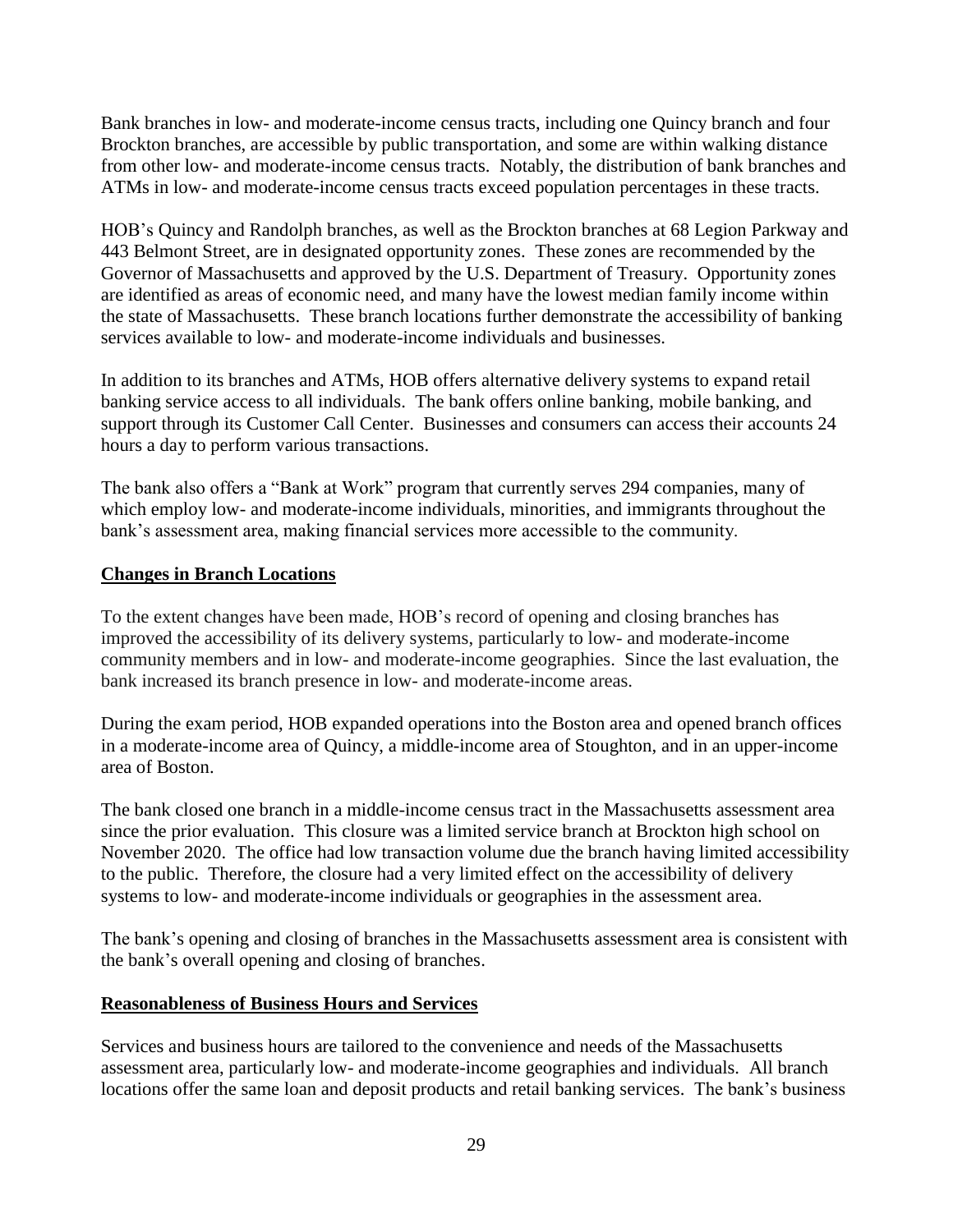hours and services in the Massachusetts assessment area are consistent with the bank's overall assessment area business hours and services. All full-service branch locations offer lobby and drive-up teller services and at least one 24-hour deposit taking ATM. All full service branches have extended hours at least one night a week and all are open on Saturdays. Weekday hours include 8:30 A.M. to 4:00 P.M. on Mondays through Wednesday, 8:30 A.M. to 6:00 P.M on Thursdays, 8:30 A.M. to 5:00 P.M. on Fridays, and 9:00 A.M. to 1:00 P.M. on Saturdays. In addition, the bank employs multilingual staff, ensuring clients receive critical account information and services in their native language. Multilingual services have been particularly beneficial at the bank's Brockton locations, which service many immigrants, including Haitian, Dominican, and Cape Verdean individuals.

The Bank also offers several no- and low-cost deposit products to provide opportunities for those unbanked and underbanked to more easily enter mainstream banking. Further, HarborOne's CRA Officer leads the *Bank On Brockton* initiative locally and participates on committees to help relaunch *Bank On Boston*. *Bank On* is a national program sponsored by the Cities for Financial Empowerment that introduces unbanked and underbanked families to traditional deposit and credit products in order to promote financial independence and wealth building for historically disadvantaged populations.

The bank also reaches low- and moderate-income individuals through the HarborOne U Brockton campus, which was formed in 2007 as a formal educational community outreach program to provide financial and other services to the unbanked and underbanked. The campus offers a wide range of financial education, seminars and financial counseling tailored to help youth, adults, and business owners better understand and manage their finances. These services are also offered in multiple languages to meet the needs of the large immigrant population in Brockton. The "Bank at Work" program described previously also received positive consideration under this factor.

#### **Community Development Services**

HOB is a leader in providing community development services in the Massachusetts assessment area. The bank's community development leadership primarily shows through its innovative approach and substantial resources devoted to providing free financial education to low- and moderate-income individuals and small businesses. The bank's efforts to provide extensive and innovative community development services have resulted in excellent responsiveness to community development needs. In addition to outstanding financial education, the bank's leadership also shows through its commitment to providing financial expertise to community organizations that serve low- and moderate-income individuals and small businesses.

#### **Financial Education**

#### *HarborOne U*

During the evaluation period, HarborOne U delivered 88 classes through its Brockton campus to low- and moderate-income youths and adults. The extent of free, multilingual financial education to low- and moderate-income individuals and small business owners through HarborOne U surpasses that of all similarly situated institutions, highlighting the bank's leadership in financial education.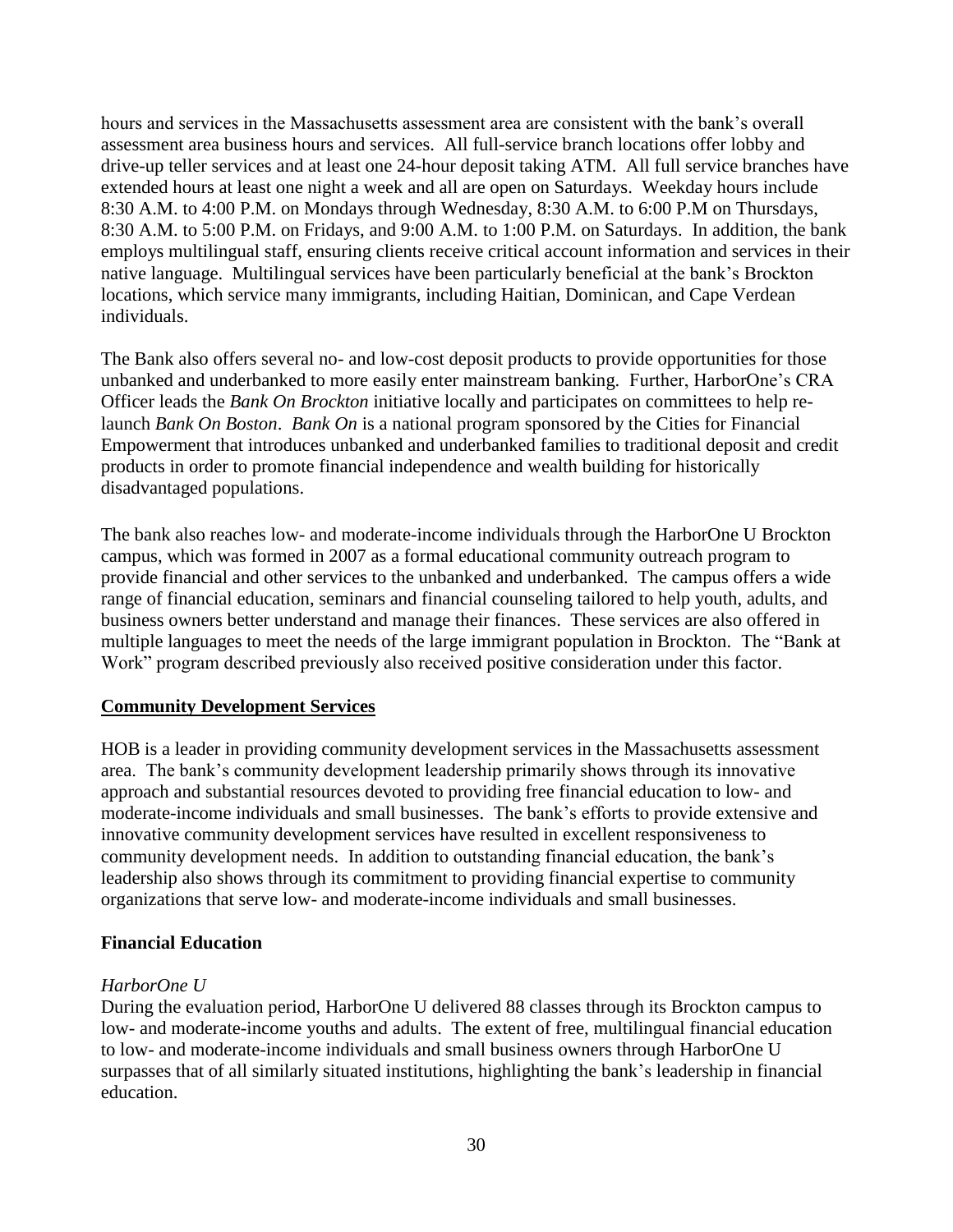For youths ages 7-21, financial education classes focus on savings, budgeting, and credit. Adult classes focus on setting financial goals, creating and maintaining a budget, and improving credit history. One-on-one financial coaching is available for those looking to develop a plan to achieve personal financial goals, improve a credit score, or increase savings. For businesses, topics focus on business planning, bookkeeping and tax planning, financial management, business credit, and cash flow.

#### *Other Financial Education*

Additionally, the bank provides financial education and training throughout the assessment area, both in schools and at local nonprofit organizations. This education and training includes courses presented in foreign languages, in low- and moderate-income geographies, to youth and adults, and to nonprofits who serve the needs of low- and moderate-income communities.

#### *Credit for Life Fairs*

The bank has been instrumental in implementing this widely successful financial literacy program for high school students on the basics of personal finance since 2001. The program is an interactive fair where each student is given a scenario that provides them with net income and a blank budget sheet. Then they must visit various booths to decide what lifestyle choices their budget allows. During the evaluation period, bank employees volunteered at 20 Credit for Life Fairs, including the first one at Blue Hills Regional Vocational Technical High School in 2018. These fairs reached 5,755 students, including nearly 2,000 in Brockton. In 2018, 2019 and 2020, HOB staff successfully secured a \$2,500 grant from the MA State Treasurer's Office to defray fair costs for Brockton High School. The bank also assisted Randolph High School in obtaining a grant from the MA State Treasurer's Office to sponsor their own Credit for Life Fair.

Since many Credit for Life Fairs did not occur in 2020 due to COVID-19, HOB joined forces with seven other banks to share the cost of a vendor to develop a virtual Credit for Life "experience," hoping to make a free web-based program available to all Massachusetts schools in 2021. This platform will also become available to non-profit organizations for use with their clients.

#### **Board Involvement and Technical Expertise**

In addition to financial education, the bank provided 3,702 hours of qualified community development services in the Massachusetts rated area. These hours represent 65.0 percent of the bank's total financial and technical assistance activities. Bank officers have taken a leadership role within community organizations to provide significant support to the most economically diverse areas of the assessment area, many being low- and moderate-income areas.

HOB's officers serve on boards and committees of leading area nonprofits including, but not limited to: Old Colony YMCA, Old Colony Hospice, the United Way of Greater Plymouth County, NeighborWorks Southern Mass, and Brockton Boys and Girls Club. All of these organizations serve low- and moderate-income individuals in the Massachusetts assessment area. HarborOne Officers also serve on the boards and financial/investment committees of economic development organizations including Brockton Area Workforce Development, Southeastern Economic Development (SEED) Corporation, and other similar organizations.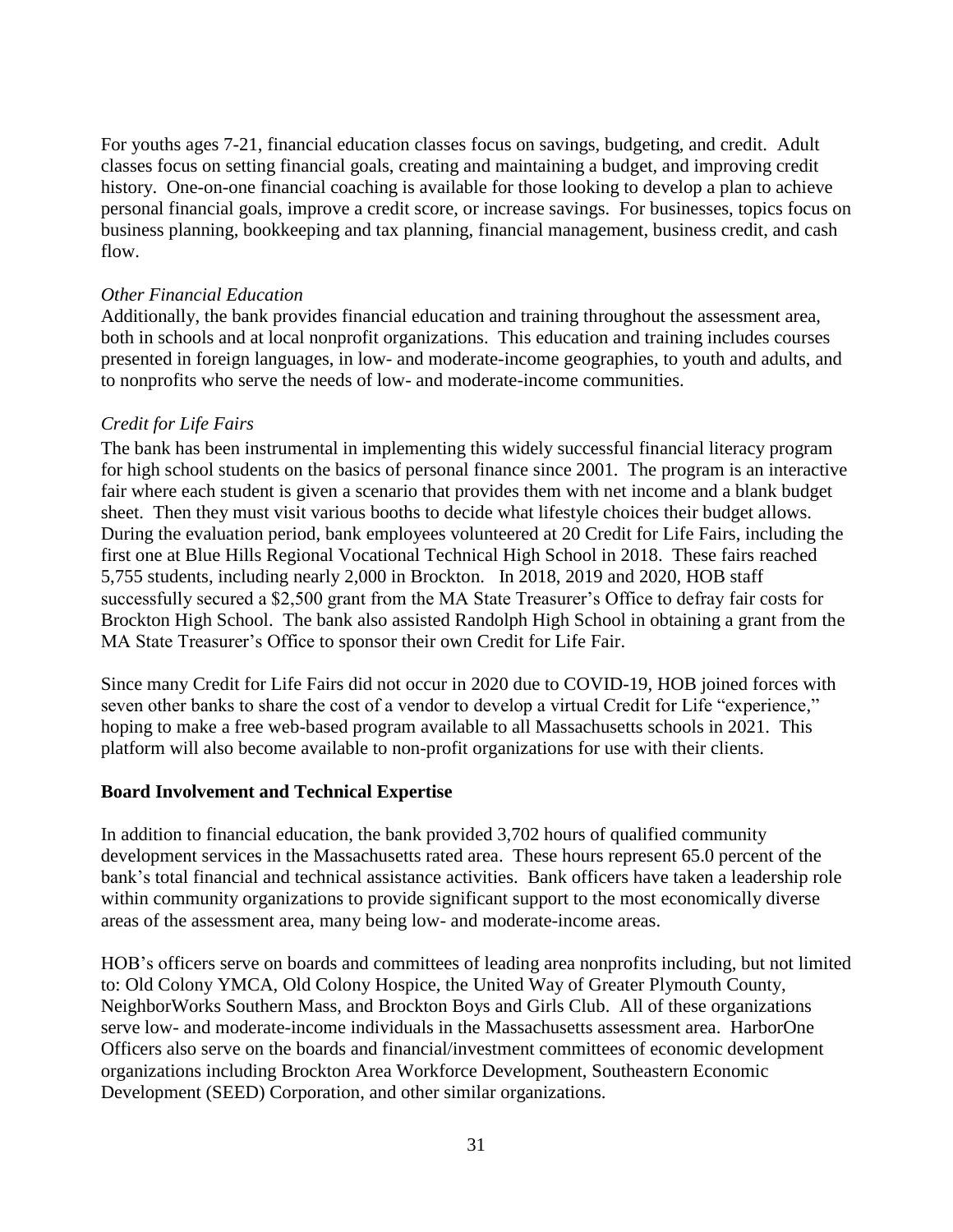The following table shows the number of hours bank officers devoted to qualified community development services by year and purpose in the Massachusetts assessment area.

| <b>Community Development Service Hours</b><br><b>Assessment Area: Massachusetts</b> |                                                                            |       |                                       |               |  |  |  |  |  |
|-------------------------------------------------------------------------------------|----------------------------------------------------------------------------|-------|---------------------------------------|---------------|--|--|--|--|--|
| <b>Activity Year</b>                                                                | <b>Affordable</b><br><b>Community</b><br><b>Services</b><br><b>Housing</b> |       | <b>Economic</b><br><b>Development</b> | <b>Totals</b> |  |  |  |  |  |
|                                                                                     | #                                                                          | #     | #                                     | #             |  |  |  |  |  |
| 2018                                                                                | 167                                                                        | 1,019 | 96                                    | 1,282         |  |  |  |  |  |
| 2019                                                                                | 190                                                                        | 687   | 488                                   | 1,365         |  |  |  |  |  |
| 2020                                                                                | 172                                                                        | 830   | 53                                    | 1,055         |  |  |  |  |  |
| <b>Total</b>                                                                        | 529                                                                        | 2,536 | 637                                   | 3,702         |  |  |  |  |  |
| Source: Bank Data                                                                   |                                                                            |       |                                       |               |  |  |  |  |  |

The following represents notable examples of how the bank has been a community development service leader through partnerships with government and community development organizations.

### *Small Business Banking Pilot (with MA State Treasurer's Office)*

In early 2019, the Office of the Massachusetts State Treasurer and Receiver General and HarborOne Bank entered into an agreement to collaborate and develop a pilot program as part of the Small Business Banking Pilot. The purpose of the pilot was to specifically help citizens who reside in Gateway Cities (midsize urban centers that anchor regional economies) across Massachusetts obtain the knowledge, understanding, and funding necessary to establish, sustain, expand, and/or renovate their small businesses.

#### *NeighborWorks Housing Solutions*

In 2019, HOB received the Boston Business Journal's Partner of the Year Award (Annual Corporate Citizenship Program) for its longstanding collaboration and partnership with NeighborWorks, now called NeighborWorks Housing Solutions (NHS). For over a decade, HOB and NHS have formed a mutually beneficial relationship aimed at improving the financial wellbeing of Greater Brockton area residents. Since 2008, HarborOne has provided technical expertise and inkind office and classroom space at its HarborOne educational facility in downtown Brockton. NHS has utilized the space to deliver first-time homebuyer classes, foreclosure mitigation counseling, and courses on personal finance and other critical life-skills for new Americans and historically disadvantaged populations.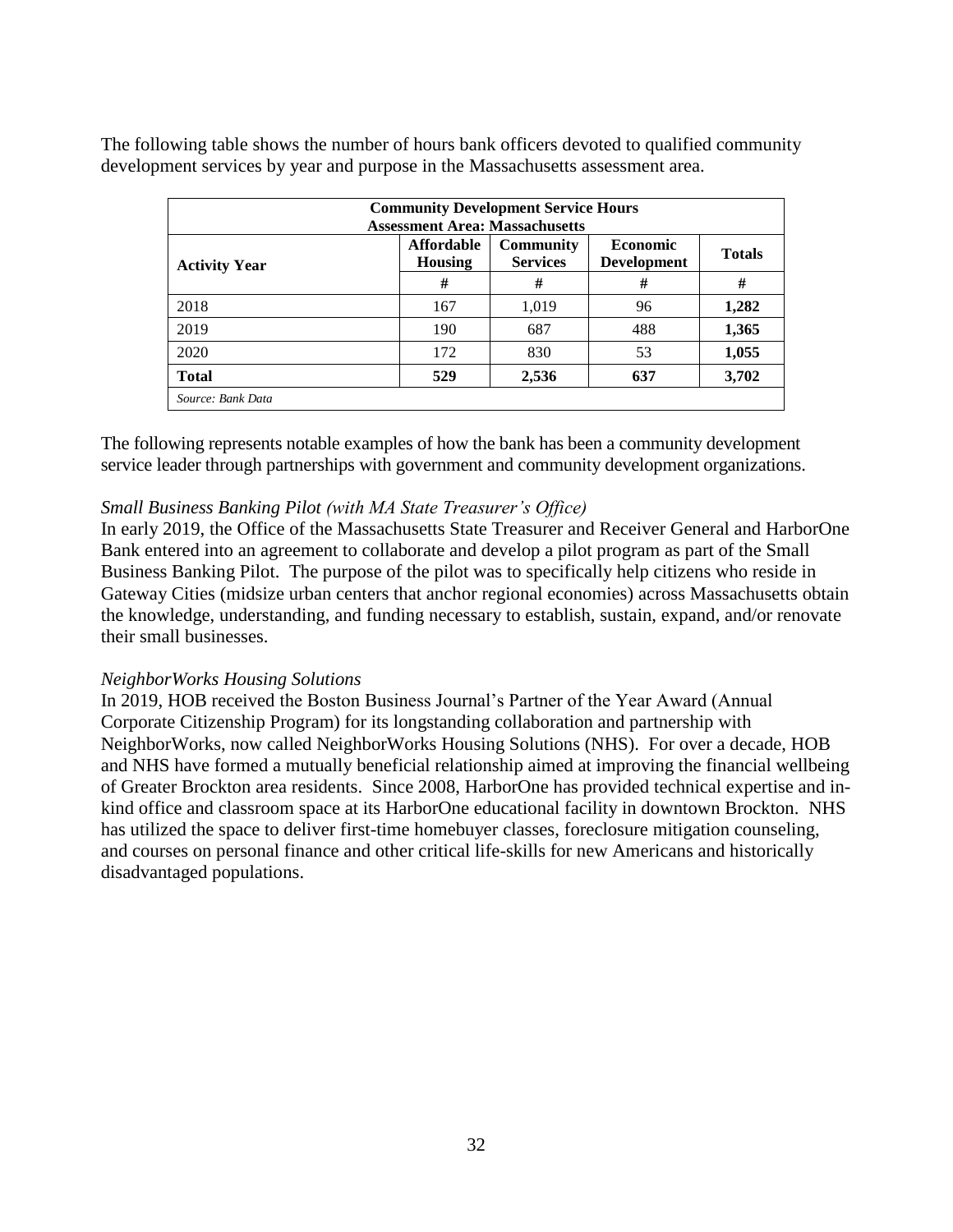# **PROVIDENCE-WARWICK, RI-MA MULTISTATE MSA**

## <span id="page-34-1"></span><span id="page-34-0"></span>**CRA RATING FOR RI-MA MULTISTATE MSA: OUTSTANDING**

**The Lending Test is rated: Outstanding The Investment Test is rated: High Satisfactory The Service Test is rated: Outstanding**

# **SCOPE OF EVALUATION – RI-MA MULTISTATE MSA**

<span id="page-34-2"></span>Examiners used full-scope examination procedures to review the bank's operations in the Providence-Warwick, RI-MA MSA. Examiners evaluated and considered loans, qualified investments and donations, and services originated, made, or provided in the assessment area. Examiners evaluated the lending activity, geographic distribution, and borrower profile factors, focusing on the bank's performance in 2019 because the bank did not operate in Rhode Island until October 2018, and it did not include all of Bristol County, MA in its assessment area until that time.

# <span id="page-34-3"></span>**DESCRIPTION OF INSTITUTION'S OPERATIONS IN PROVIDENCE-WARWICK, RI-MA MSA**

HOB operates 13 of its 26 branches in the Providence-Warwick, RI-MA MSA. As part of the CCB acquisition, the bank acquired 10 full-service branches and a limited-service branch. In addition, HOB closed its limited-service branches in Attleboro (December 2018). This portion of the bank's assessment area contains the following counties, cities, and towns in the Providence-Warwick, RI-MA MSA (Providence, RI-MA MSA).

- **Bristol County, MA –** Attleboro, *Acushnet*, Berkley, *Dartmouth*, Dighton, Easton, *Fairhaven*, *Fall River*, *Freetown*, Mansfield, *New Bedford*, North Attleboro, Norton, Raynham, Rehoboth, Seekonk, *Somerset*, *Swansea*, Taunton, and *Westport*
- Bristol County, RI Barrington, Bristol, and Warren
- **Kent County, RI** Coventry, East Greenwich, Warwick, West Greenwich, and West Warwick
- **Newport County, RI**  Jamestown, Little Compton, Middletown, Newport, Portsmouth, and Tiverton
- **Providence County, RI** Burrillville, Central Falls, Cranston, Cumberland, East Providence, Foster, Glocester, Johnston, Lincoln, North Providence, North Smithfield, Pawtucket, Providence, Scituate, Smithfield, and Woonsocket
- **Washington County, RI –** Charlestown, Exeter, Hopkinton, Narragansett, New Shoreham, North Kingstown, Richmond, South Kingstown, and Westerly

After acquiring CCB in October 2018, the bank expanded its assessment area in the Providence, RI-MA MSA to encompass all of Bristol County in Massachusetts (added communities italicized above) and add the whole state of Rhode Island. Acquiring CCB drastically changed the bank's operations and assessment area within the Providence, RI-MA MSA, notably adding Providence, New Bedford, Fall River, and other urban areas with large low- and moderate-income populations.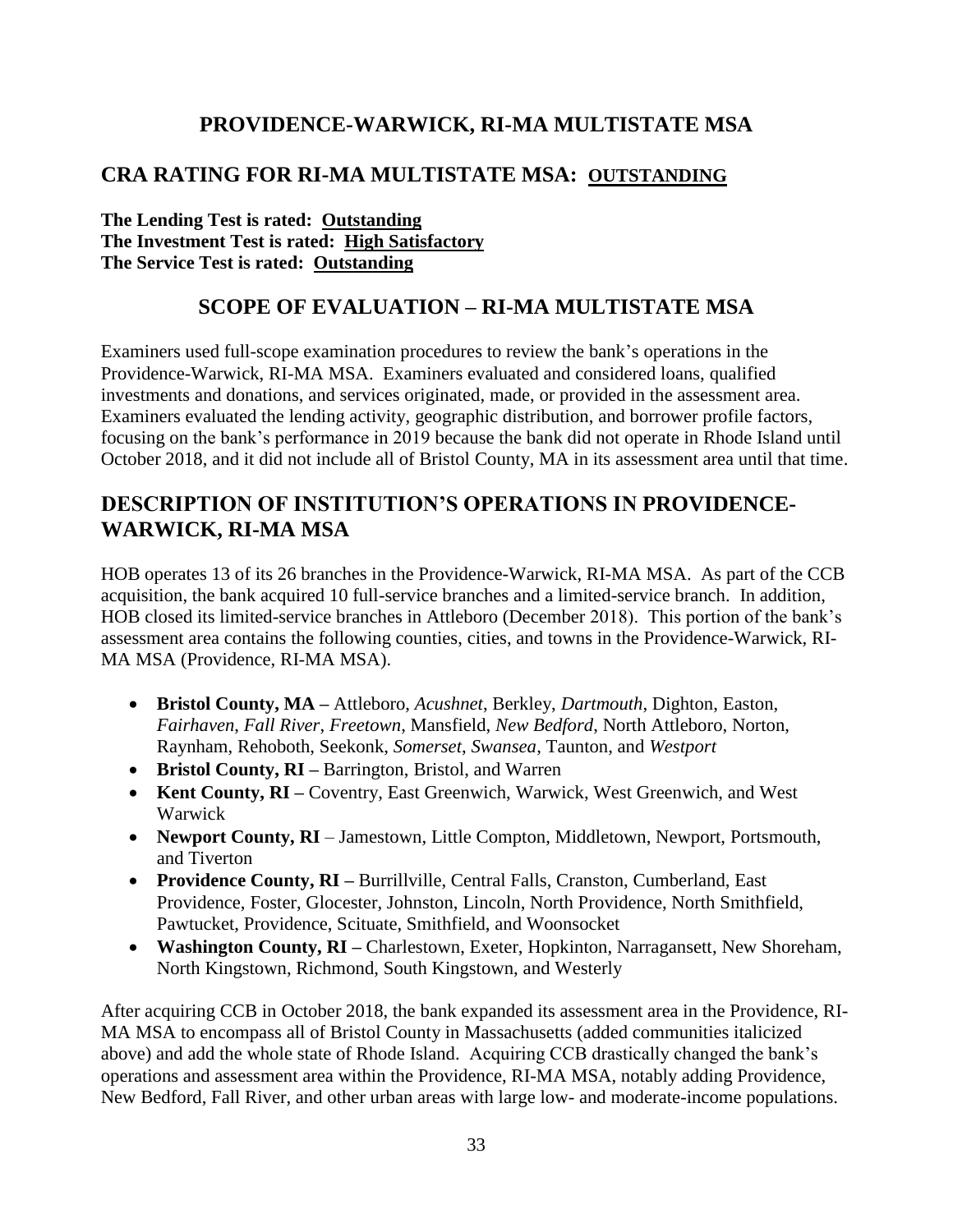While former CCB branches provide a physical presence in and near Providence, neither CCB nor HOB had ever operated in or included New Bedford or Fall River in their assessment areas. HOB's recent inclusion of New Bedford and Fall River in the assessment area and lack of a physical presence in these cities affected the bank's ability to meet credit and community development needs in these areas. Combined, New Bedford and Fall River contain 20 low- and 25 moderate-income census tracts, representing over a third of total low- and moderate-income census tracts in the Providence, RI-MA MSA.

The Providence, RI-MA MSA assessment area comprises 370 census tracts that reflect the following income designations according to the 2015 ACS:

- 53 low-income census tracts,
- 69 moderate-income census tracts,
- 129 middle-income census tracts,
- 112 upper-income census tracts,
- 7 census tracts with no income designation.

|                                                                                                                                                                                       |                                              |                 | Demographic Information of the Assessment Area |                           |                          |                   |  |  |  |  |  |
|---------------------------------------------------------------------------------------------------------------------------------------------------------------------------------------|----------------------------------------------|-----------------|------------------------------------------------|---------------------------|--------------------------|-------------------|--|--|--|--|--|
|                                                                                                                                                                                       | <b>Assessment Area: RI-MA Multistate MSA</b> |                 |                                                |                           |                          |                   |  |  |  |  |  |
| <b>Demographic Characteristics</b>                                                                                                                                                    | #                                            | Low<br>$%$ of # | <b>Moderate</b><br>$%$ of #                    | <b>Middle</b><br>$%$ of # | <b>Upper</b><br>$%$ of # | $NA*$<br>$%$ of # |  |  |  |  |  |
| Geographies (Census Tracts)                                                                                                                                                           | 370                                          | 14.3            | 18.6                                           | 34.9                      | 30.3                     | 1.9               |  |  |  |  |  |
| Population by Geography                                                                                                                                                               | 1,606,424                                    | 11.8            | 16.8                                           | 35.9                      | 34.8                     | 0.6               |  |  |  |  |  |
| Housing Units by Geography                                                                                                                                                            | 693,886                                      | 12.1            | 17.5                                           | 36.4                      | 33.5                     | 0.4               |  |  |  |  |  |
| Owner-Occupied Units by Geography                                                                                                                                                     | 378,517                                      | 4.3             | 11.2                                           | 41.5                      | 42.8                     | 0.2               |  |  |  |  |  |
| Occupied Rental Units by Geography                                                                                                                                                    | 244,114                                      | 22.9            | 27.3                                           | 31.0                      | 18.1                     | 0.7               |  |  |  |  |  |
| Vacant Units by Geography                                                                                                                                                             | 71,255                                       | 16.9            | 17.8                                           | 28.1                      | 36.8                     | 0.4               |  |  |  |  |  |
| <b>Businesses by Geography</b>                                                                                                                                                        | 117,259                                      | 9.7             | 15.2                                           | 35.4                      | 39.0                     | 0.7               |  |  |  |  |  |
| Farms by Geography                                                                                                                                                                    | 3,210                                        | 3.8             | 8.7                                            | 32.8                      | 54.7                     | 0.0               |  |  |  |  |  |
| Family Distribution by Income Level                                                                                                                                                   | 396,417                                      | 23.6            | 16.4                                           | 19.2                      | 40.8                     | 0.0               |  |  |  |  |  |
| Household Distribution by Income<br>Level                                                                                                                                             | 622,631                                      | 26.4            | 14.7                                           | 16.0                      | 42.9                     | 0.0               |  |  |  |  |  |
| Median Family Income MSA - 39300<br>Providence-Warwick, RI-MA MSA                                                                                                                     |                                              |                 | \$73,950 Median Housing Value                  |                           |                          | \$258,088         |  |  |  |  |  |
|                                                                                                                                                                                       |                                              |                 | <b>Median Gross Rent</b>                       |                           |                          | \$897             |  |  |  |  |  |
|                                                                                                                                                                                       |                                              |                 | Families Below Poverty Level                   |                           |                          | 9.9%              |  |  |  |  |  |
| Source: 2015 ACS and 2019 D&B Data; Due to rounding, totals may not equal 100.0%<br>(*) The NA category consists of geographies that have not been assigned an income classification. |                                              |                 |                                                |                           |                          |                   |  |  |  |  |  |

The following table illustrates demographic information of the assessment area.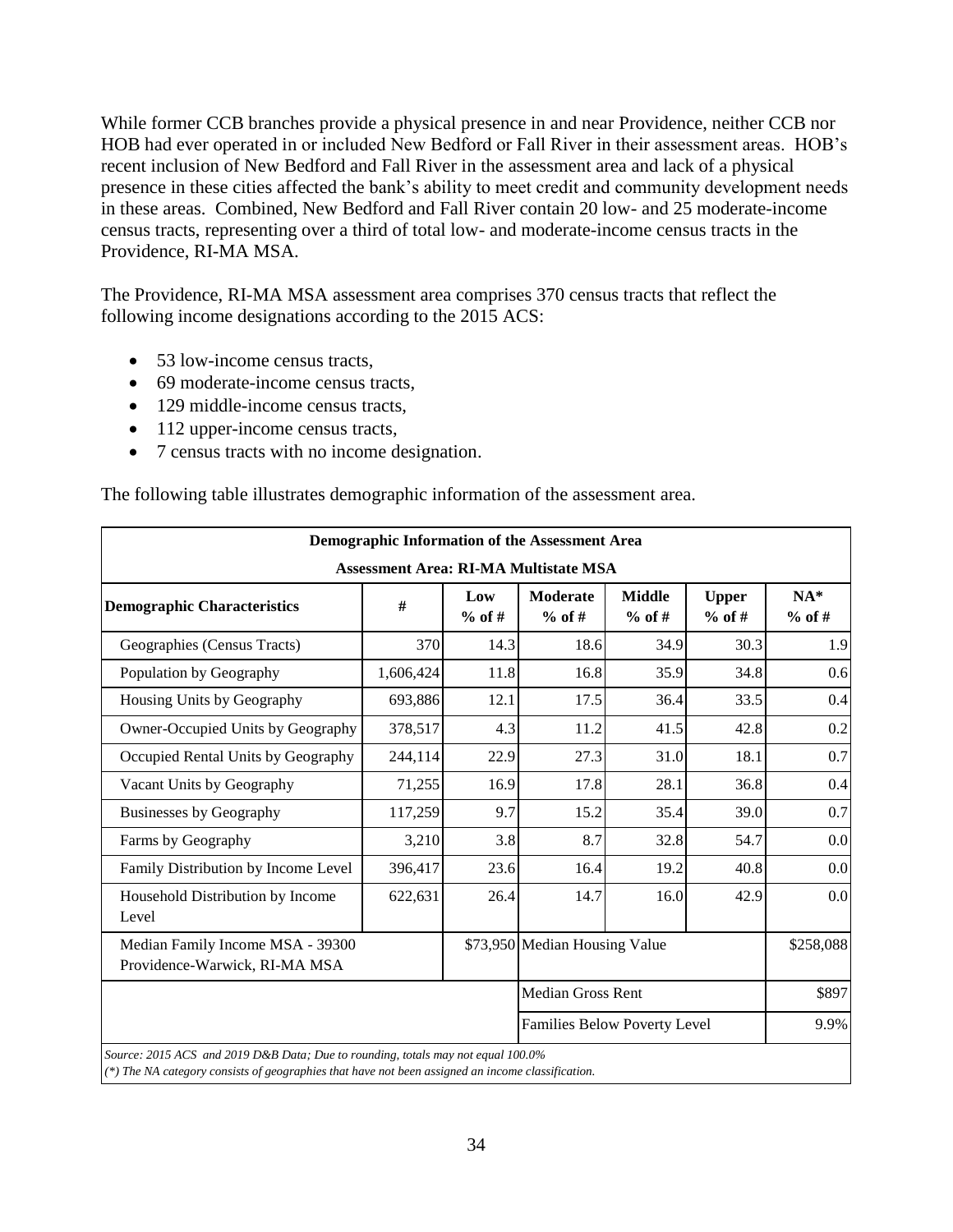The median housing value is \$258,088, and the median family income is \$73,950 in the Providence, RI-MA MSA. In addition, approximately 9.9 percent of families are below poverty level, which is a subset of the low-income level category. Families in this category generally face financial hardship and likely have challenges qualifying for traditional residential loans for homes considering the median housing value of \$258,088. Additionally, low-income geographies contain only 4.3 percent of the area's owner-occupied housing units, limiting lender opportunities to make home mortgage loans in these geographies. The following table shows median family income ranges.

| <b>Median Family Income Ranges</b>                         |                 |                                    |                              |                             |  |  |  |  |  |  |
|------------------------------------------------------------|-----------------|------------------------------------|------------------------------|-----------------------------|--|--|--|--|--|--|
| <b>Median Family Incomes</b>                               | Low<br>$< 50\%$ | <b>Moderate</b><br>50\% to $<80\%$ | Middle<br>80\% to $<$ 120\%  | <b>Upper</b><br>$\geq$ 120% |  |  |  |  |  |  |
| Providence-Warwick, RI-MA MSA Median Family Income (39300) |                 |                                    |                              |                             |  |  |  |  |  |  |
| 2017 (\$74,500)                                            | $<$ \$37,250    | \$37,250 to $<$ \$59,600           | \$59,600 to $<$ \$89,400     | $\geq$ \$89,400             |  |  |  |  |  |  |
| 2018 (\$80,600)                                            | $<$ \$40,300    | \$40,300 to $< $64,480$            | \$64,480 to $< $96,720$      | $\geq$ \$96,720             |  |  |  |  |  |  |
| 2019 (\$85,100)                                            | $<$ \$42,550    | \$42,550 to $< $68,080$            | \$68,080 to $\leq$ \$102,120 | $\geq$ \$102,120            |  |  |  |  |  |  |
| Source: FFIEC                                              |                 |                                    |                              |                             |  |  |  |  |  |  |

The assessment area includes both affluent and low-income communities. Therefore, demographic information for the whole assessment area does not reflect the significant economic and demographic disparities across assessment area communities. Affluent areas include suburban towns such as Westerly, which contains upper-income census tracts with median incomes of over \$100,000 and median housing values as high as \$640,000. In comparison, Fall River, New Bedford, and Central Falls are urban communities with many low- and moderate-income census tracts.

Demographic data for low- and moderate-income geographies indicate limited opportunities for home mortgage lending. Specifically, median housing values are as high as \$240,000 and median family income as low as \$14,000. Additionally, owner-occupied units are as low as 5.3 percent of all housing with rental units as high as 80.4 percent, illustrating lack of opportunities for owner-occupied home mortgage lending. The high concentration of rental units contrasts significantly with housing demographics for the rest of the assessment area. Furthermore, poverty levels as high as 52.7 percent in these census tracts indicate limited opportunities for home mortgage lending.

The assessment area also includes cities such as Providence, that have diverse and varying demographics within different neighborhoods that provide insight on the level of opportunity and challenges within the assessment area. Specifically, 43.6 percent of the Providence population is low-income and 17.0 percent is moderate-income, with 24.0 percent of families having incomes below poverty level. Median housing values vary between approximately \$110,000 and \$776,000, similar to median family income, which is as high as \$184,000 and as low as \$19,000, with poverty levels in some areas as high as 46.9 percent. Percentages of owner-occupied units compared to rental units demonstrate the lack of homeownership opportunities in low-income geographies, as owner-occupied units are as low as 7.0 percent with rental units as high as 85.0 percent within lowincome areas.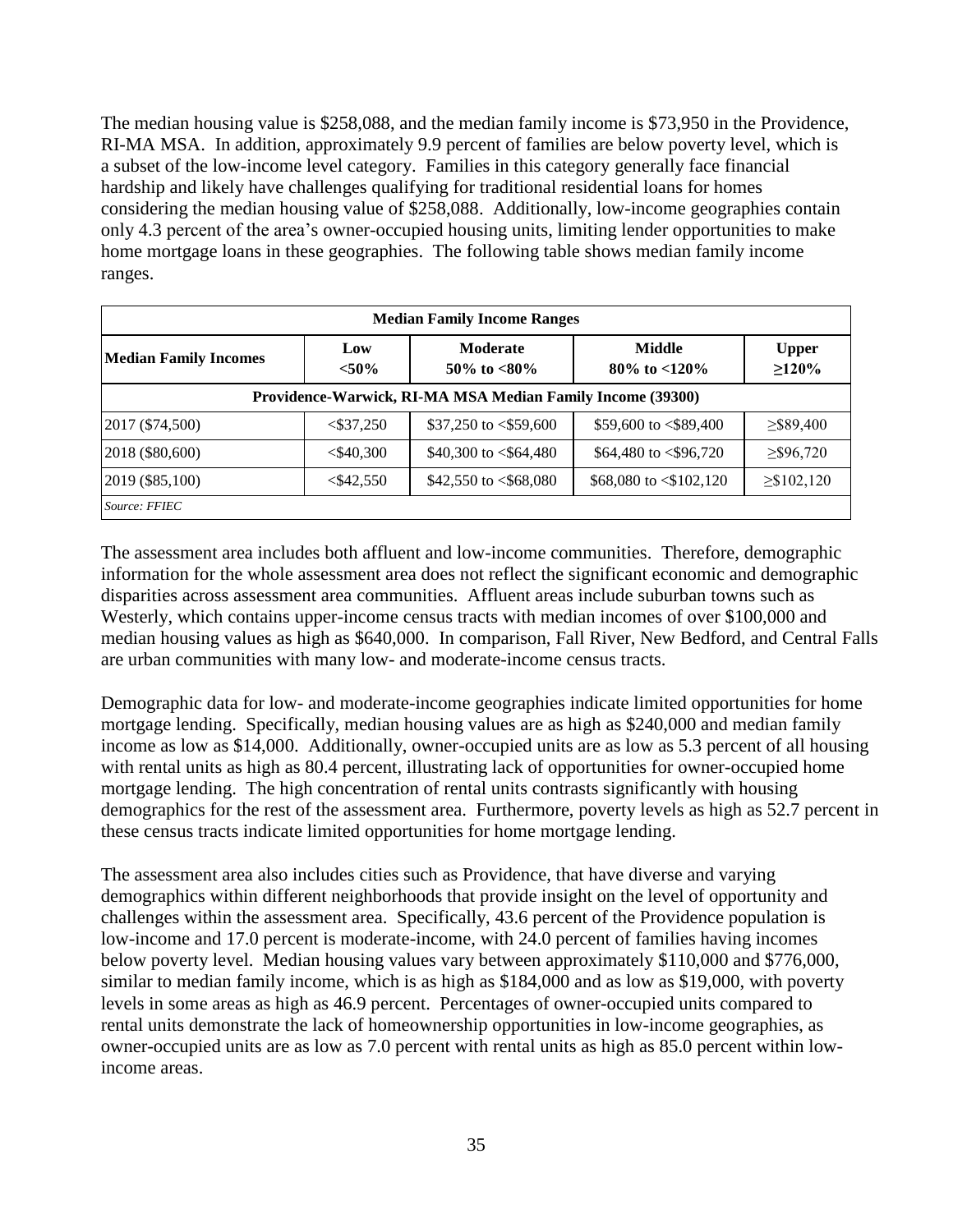According to 2019 D&B data, 125,609 non-farm businesses and 3,378 farms are located in the assessment area. Of those, 111,472 or 86.4 percent have gross annual revenues of \$1 million or less. Service industries represent the largest portion of businesses at 37.3 percent, followed by retail trade at 13.0 percent and finance/insurance businesses at 9.8 percent. Additionally, 62.8 percent of businesses operate with four employees or less.

According to the U.S Bureau of Labor Statistics, unemployment rates in the Providence, RI-MA MSA increased since the previous evaluation, as illustrated in the following table. According to Moody's Analytics, the MSA experienced a sharp increase in unemployment due to the onset of the COVID-19 pandemic. The highest point was in June 2020, when the monthly unemployment rate in the Providence, RI-MA MSA was 17.2 percent. The following table illustrates annual unemployment rates by location throughout the evaluation period.

| <b>Unemployment Rates</b>                             |               |               |               |  |  |  |  |  |  |
|-------------------------------------------------------|---------------|---------------|---------------|--|--|--|--|--|--|
| Location                                              | 2018          | 2019          | 2020          |  |  |  |  |  |  |
|                                                       | $\frac{0}{0}$ | $\frac{6}{9}$ | $\frac{6}{6}$ |  |  |  |  |  |  |
| Providence-Warwick, RI-MA MSA                         | 4.1           | 3.6           | 10.2          |  |  |  |  |  |  |
| Rhode Island                                          | 4.0           | 3.6           | 8.1           |  |  |  |  |  |  |
| Nationwide                                            | 3.9           | 3.7           | 8.1           |  |  |  |  |  |  |
| Source: Bureau of Labor Statistics, Moody's Analytics |               |               |               |  |  |  |  |  |  |

Furthermore, according to Moody's Analytics, the Providence RI-MA MSA has challenges such as unequal distribution of wealth, heavy tax burden, and poor infrastructure. The MSA's economic strengths include a strong housing market, strong links to fast-growing Boston, a collection of colleges and universities, and synergies among universities, hospitals, and R&D firms. Top employers in the area include Lifespan, Care New England, and CVS Health Corporation, all of which are healthcare-related employers that have been crucial since the onset of the pandemic.

## **Competition**

HOB operates in a highly competitive market for banking services. The presence of large national, regional, and community banks and credit unions within the assessment area creates significant competition in the area. According to the June 30, 2020 FDIC Deposit Market Share data, there were 28 financial institutions with 394 branches in the assessment area, among which Citizens Bank, N.A.; Bank of America, N.A.; and The Washington Trust Company were the top three institutions with a combined deposit market share of approximately 58.8 percent. HOB ranked  $10<sup>th</sup>$ with a market share of 2.3 percent. Banks that also ranked above HOB were Bank Rhode Island  $(5<sup>th</sup>)$ , Bristol County Savings Bank  $(6<sup>th</sup>)$ , and BayCoast Bank  $(7<sup>th</sup>)$  with a combined market share of 12.1 percent. Centreville Bank ranked  $13<sup>th</sup>$  with a market share of 1.9 percent.

HOB faces a high level of competition for home mortgage lending from national banks, mortgage companies, credit unions, and community banks. In 2019, 520 HMDA-reporting lenders originated or purchased 63,429 home mortgage loans in the Providence, RI-MA MSA. Combined, HOB and HOME ranked  $26<sup>th</sup>$  with a market share of 1.1 percent. Lenders that ranked higher were large national lenders and local credit unions, including CBNA, Quicken Loans, Navigant Credit Union, and Pawtucket Credit Union. The Washington Trust Company ranked  $7<sup>th</sup>$ , outperforming HOB and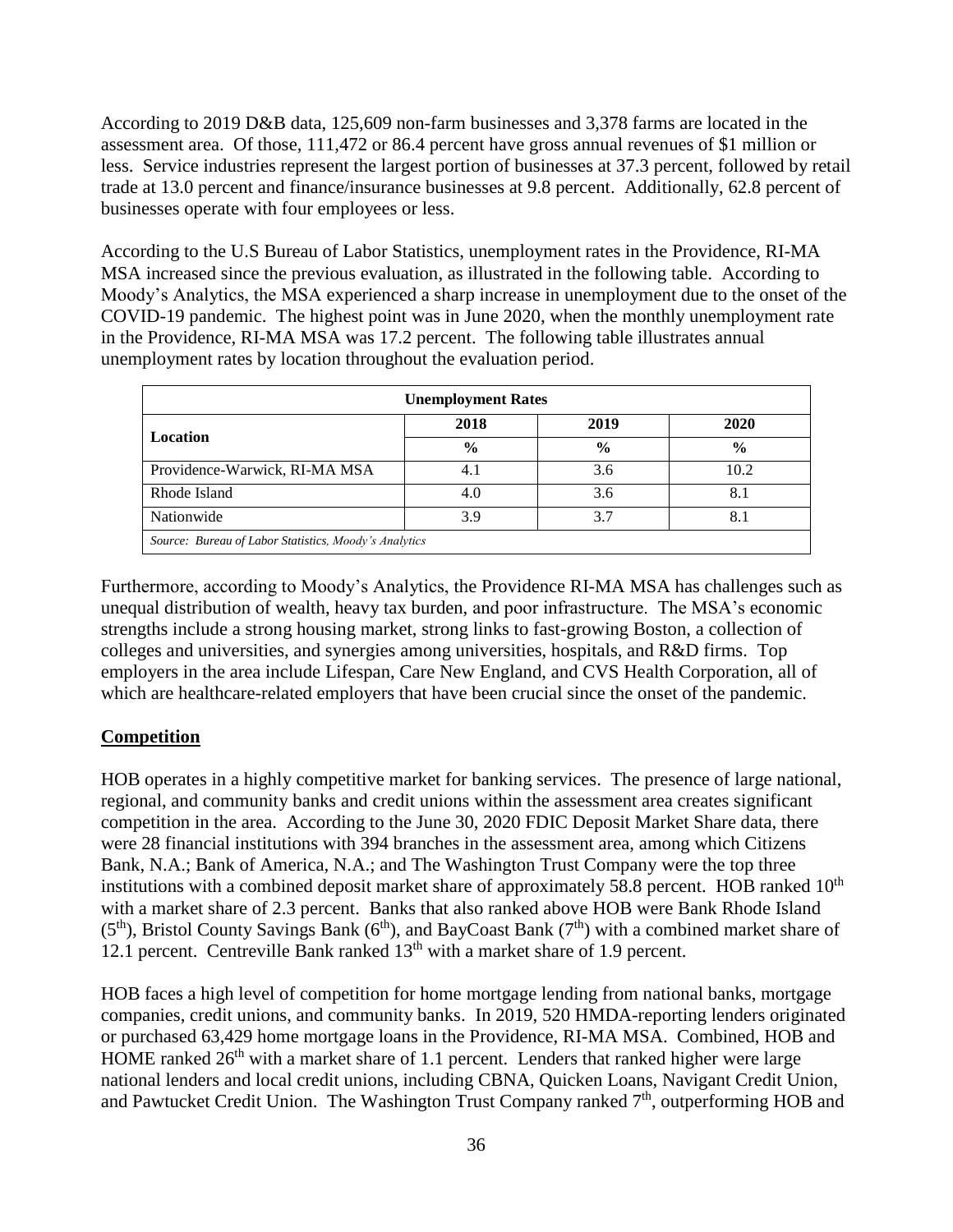HOME's combined activity. For community-based lenders, BayCoast Mortgage Company and BayCoast Bank ranked  $19<sup>th</sup>$  and  $27<sup>th</sup>$  with a combined market share of 2.3 percent. Bristol County Savings Bank trailed behind, ranking 49<sup>th</sup> with a market share of 0.6 percent.

The bank also faces a high level of competition for small business loans. In 2019, the bank ranked  $19<sup>th</sup>$ out of 132 lenders with a market share of 0.7 percent. In comparison, Bank Rhode Island, Bristol County Savings Bank, and BayCoast Bank ranked  $20<sup>th</sup>$ ,  $21<sup>st</sup>$ , and  $25<sup>th</sup>$  with market shares of 0.7 percent, 0.7 percent and 0.5 percent, respectively.

## **Community Contact**

Examiners contacted an organization in Providence that revitalizes buildings and homes to provide safe and affordable housing for low- and moderate-income families. The contact indicated that affordable home ownership and home repair opportunities are needs within the area. A majority of the housing stock in Providence was built pre-1940s, and low- and moderate-income homeowners struggle to afford purchasing and caring for these properties.

According to the contact, the first-time homebuyers and low- and moderate-income persons that struggled to afford purchasing a home in Providence have achieved home ownership through loans with flexible down payment options and down payment loans. However, low- and moderateincome borrowers using these targeted programs often have large mortgages or multiple liens on their property, which reduces their available home equity. As a result, the contact stated that many low- and moderate-income homeowners struggle to qualify for home equity loans or lines of credit, which forces them to pay for repairs and improvements out of pocket, or defer necessary maintenance and allow their homes to fall into disrepair. Much of the available housing stock needs rehabilitation, as many homes have code violations, lead paint, and foundation or roofing problems.

The contact also expressed that small business owners need financial assistance because of the COVID-19 Pandemic. Businesses have struggled to provide the required application documentation for PPP loans and found the application process confusing, and many were ultimately denied for PPP loans. According to the contact, not all businesses are able to pull required payroll records or receipts quickly, especially those operated by non-native English speakers, and businesses denied for PPP loans often closed due to lack of financial support. The contact also suggested small businesses need financial literacy and financial assistance.

## **Credit and Community Development Needs and Opportunities**

Examiners determined the primary needs of the assessment area based on demographic and economic information, discussions with bank management, and information from community contacts. The needs and opportunities include affordable housing, community services, and economic development. Financial institutions have an opportunity to support community needs through innovative and flexible lending programs, community development loans, investments, and services.

There is an overall need for affordable housing in the area, especially in low- and moderate-income geographies, due to relatively high home prices and varied income and housing demographics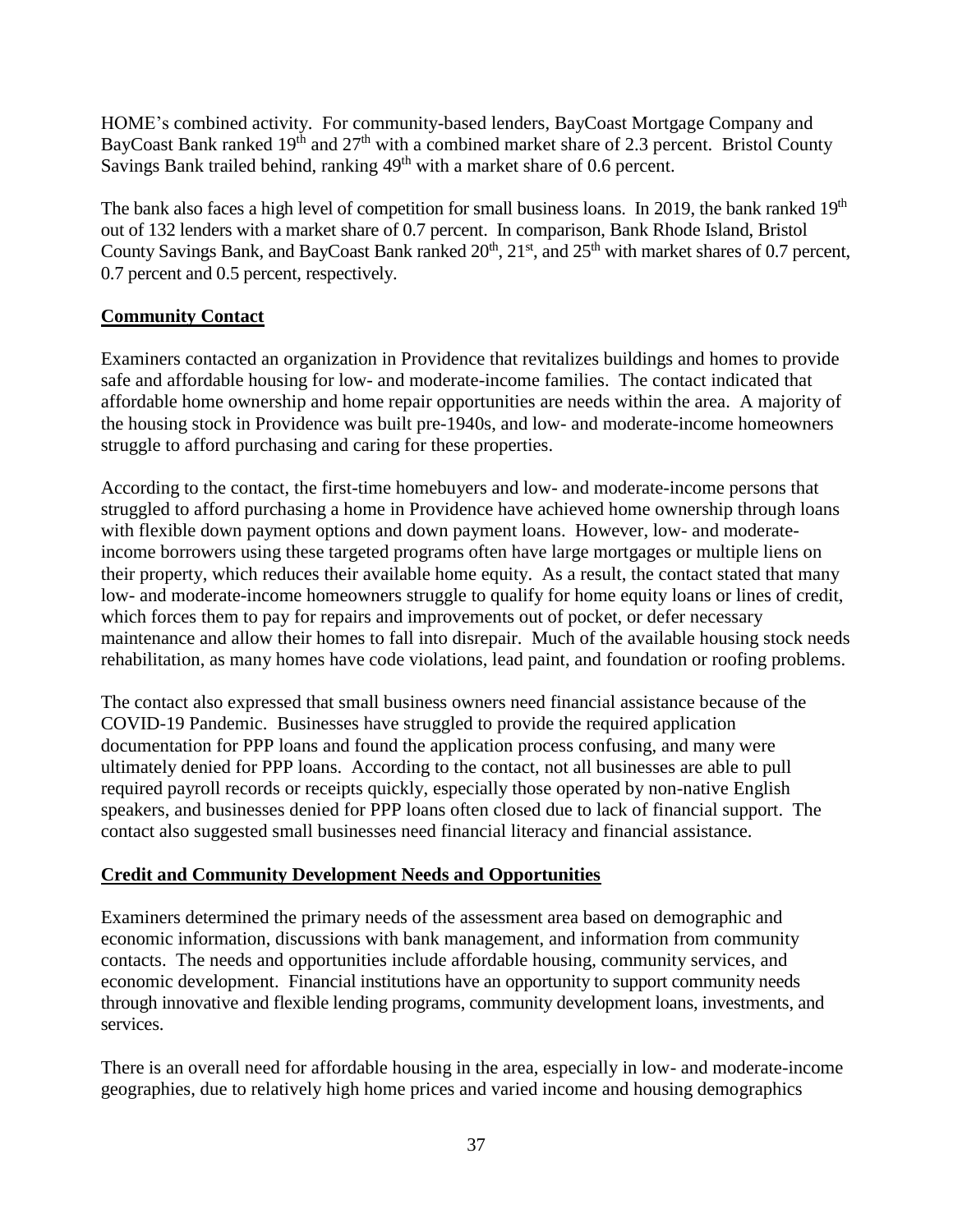depending on the town or city. Low- and moderate-income individuals would benefit from low-cost home mortgage loans, first-time homebuyer programs, and down payment assistance. Additionally, there is a need for economic development as low- and moderate-income areas continue to struggle with unemployment and business retention, a need elevated by the ongoing COVID-19 Pandemic. Small dollar loans would help low- and moderate-income individuals struggling to pay basic expenses due to job loss. Small businesses affected by the pandemic and individuals struggling to navigate the loan application process would benefit from small dollar loans, financial literacy programs, and multi-lingual loan officers.

Lastly, there is a need for revitalization and stabilization projects in the cities of Providence, Fall River, and New Bedford, where housing stock is outdated and needs restoration. Low- and moderate-income homeowners in these areas would benefit from home repair loans that support owners with limited to no home equity.

# **CONCLUSIONS ON PERFORMANCE CRITERIA IN RI-MA MSA**

## <span id="page-39-0"></span>**LENDING TEST**

HOB demonstrated Outstanding performance under the Lending Test. The following sections provide support for the bank's performance under each factor criteria.

### **Lending Activity**

The bank's lending levels reflect good responsiveness to Providence, RI-MA MSA credit needs. In 2019, HOB and HOME originated or purchased a combined total of 688 home mortgage loans, ranking  $26<sup>th</sup>$  among 520 lenders, with a market share of 1.1 percent. Although HOB and HOME were outperformed by Washington Trust Company and BayCoast Mortgage Company, they outperformed other community banks operating in the area, which is notable considering HOB's recent expansion into most of the Providence, RI-MA MSA.

The bank's small business lending activity further supports this conclusion. The bank originated 125 small business loans totaling \$19.9 million in 2019 in the Providence, RI-MA MSA. According to 2019 Peer Small Business Data, the bank outperformed other community banks. Given significant competition and the bank's recent assessment area expansion, HOB's lending performance demonstrates good responsiveness to assessment area credit needs.

## **Geographic Distribution**

The geographic distribution of home mortgage reflects good penetration and small business loans reflects adequate penetration throughout the Providence, RI-MA MSA.

## **Home Mortgage Loans**

Home mortgage lending reflects good penetration throughout the assessment area. HOB's performance was below aggregate and the percentage of owner-occupied units in both low- and moderate-income tracts; however, the difference was only approximately two percentage points or less. Combined, HOB and HOME ranked  $37<sup>th</sup>$  out of 206 lenders in low-income geographies and 38th out of 272 lenders in moderate-income geographies. Although examiners also evaluated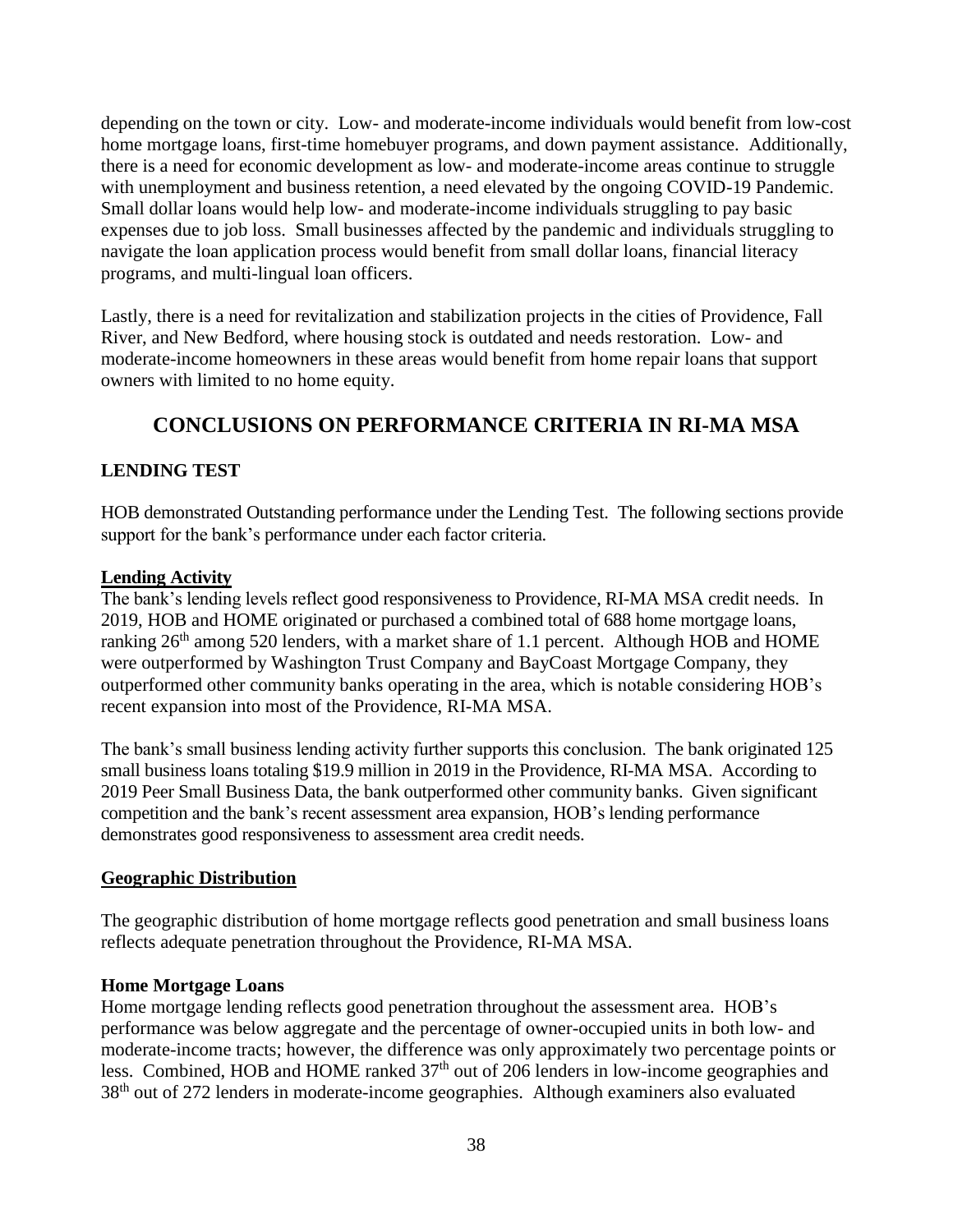geographic distribution for 2017 and 2018, this analysis did not significantly affect conclusions. Prior to acquiring CCB in October 2018, the bank's assessment area contained only one low-income tract and seven moderate-income tracts across portions of Bristol County, Massachusetts.

The bank faces a high level of competition from institutions that are more established in Providence, New Bedford, and Fall River, where most of the low-and moderate-income geographies are located. Additionally, most lenders that ranked above HOB and HOME are national lenders and mortgage companies and local credit unions. Given the bank's recent expansion and the highly competitive market, the bank's performance and market rank support the rating.

|                                                                                                                                                                       | <b>Geographic Distribution of Home Mortgage Loans</b> |       |              |       |         |       |  |  |  |  |  |
|-----------------------------------------------------------------------------------------------------------------------------------------------------------------------|-------------------------------------------------------|-------|--------------|-------|---------|-------|--|--|--|--|--|
| <b>Assessment Area: RI-MA Multistate MSA</b>                                                                                                                          |                                                       |       |              |       |         |       |  |  |  |  |  |
| % of Owner-<br><b>Aggregate</b><br>#<br><b>Performance</b><br>$\frac{0}{0}$<br>\$ (000s)<br><b>Tract Income Level</b><br>Occupied<br><b>Housing Units</b><br>$%$ of # |                                                       |       |              |       |         |       |  |  |  |  |  |
| Low                                                                                                                                                                   |                                                       |       |              |       |         |       |  |  |  |  |  |
| 2019                                                                                                                                                                  | 4.3                                                   | 5.3   | 27           | 3.9   | 5,705   | 2.5   |  |  |  |  |  |
| Moderate                                                                                                                                                              |                                                       |       |              |       |         |       |  |  |  |  |  |
| 2019                                                                                                                                                                  | 11.2                                                  | 11.5  | 65           | 9.4   | 14,058  | 6.2   |  |  |  |  |  |
| Middle                                                                                                                                                                |                                                       |       |              |       |         |       |  |  |  |  |  |
| 2019                                                                                                                                                                  | 41.5                                                  | 39.4  | 252          | 36.6  | 88,297  | 39.0  |  |  |  |  |  |
| Upper                                                                                                                                                                 |                                                       |       |              |       |         |       |  |  |  |  |  |
| 2019                                                                                                                                                                  | 42.8                                                  | 43.5  | 343          | 50.0  | 118,108 | 52.1  |  |  |  |  |  |
| Not Available                                                                                                                                                         |                                                       |       |              |       |         |       |  |  |  |  |  |
| 2019                                                                                                                                                                  | 0.2                                                   | 0.2   | $\mathbf{1}$ | 0.1   | 385     | 0.2   |  |  |  |  |  |
| <b>Totals</b>                                                                                                                                                         |                                                       |       |              |       |         |       |  |  |  |  |  |
| 2019                                                                                                                                                                  | 100.0                                                 | 100.0 | 688          | 100.0 | 226,553 | 100.0 |  |  |  |  |  |
| Source: 2015 ACS; Bank Data, 2017, 2018 & 2019 HMDA Aggregate Data, "--" data not available.<br>Due to rounding, totals may not equal 100.0%                          |                                                       |       |              |       |         |       |  |  |  |  |  |

## **Small Business Loans**

The geographic distribution of small business loans reflects adequate penetration throughout the Providence, RI-MA MSA. In low-income geographies, the bank performed slightly below the aggregate market and demographic percentages. In moderate-income geographies, the bank performed below the aggregate market and demographic percentages. The bank faces significant competition from small business lenders in the area, and given the recent expansion into the area, the bank's performance supports the rating.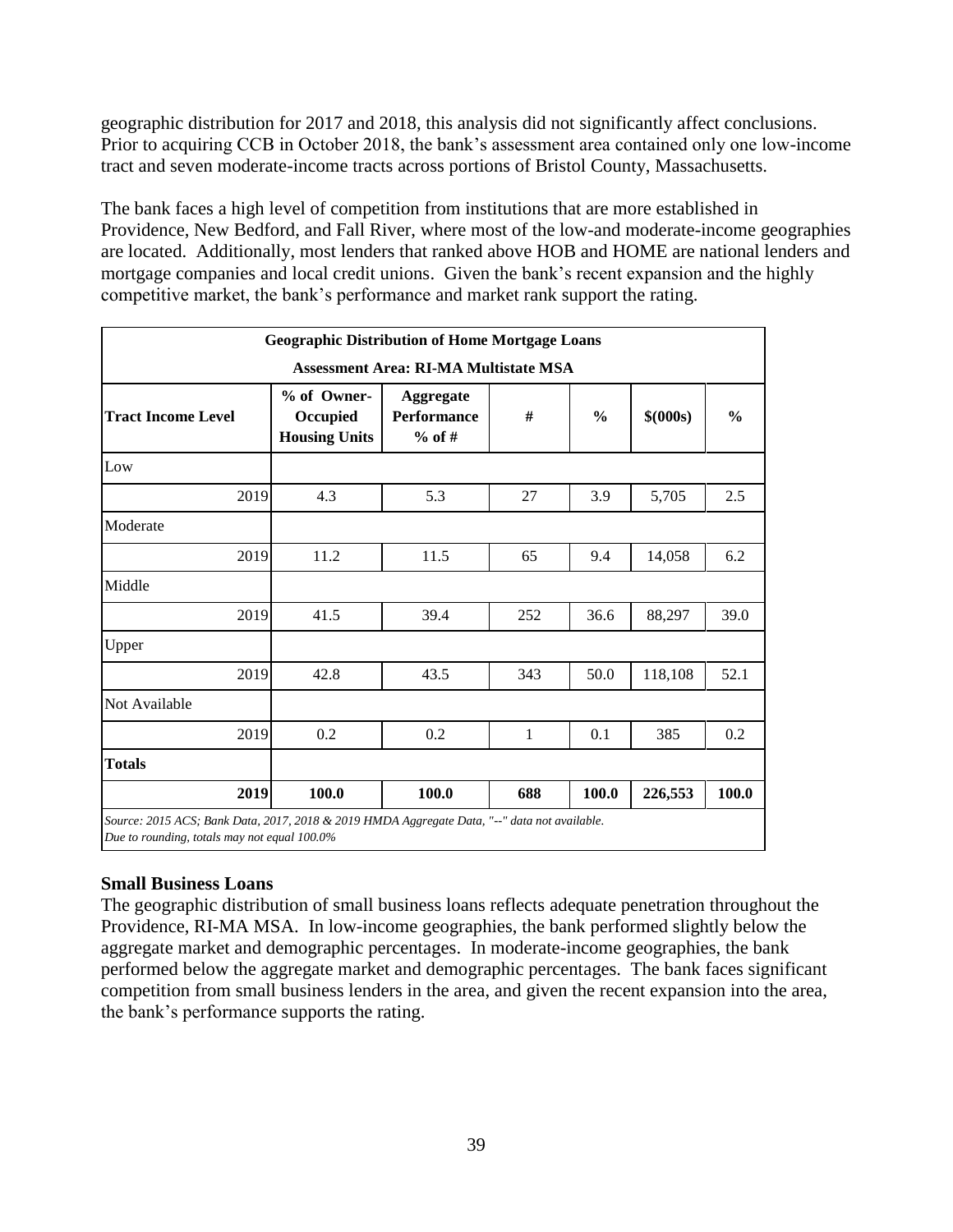| <b>Geographic Distribution of Small Business Loans</b> |      |                             |                                                    |     |               |           |               |  |  |  |  |
|--------------------------------------------------------|------|-----------------------------|----------------------------------------------------|-----|---------------|-----------|---------------|--|--|--|--|
| <b>Assessment Area: RI-MA Multistate MSA</b>           |      |                             |                                                    |     |               |           |               |  |  |  |  |
| <b>Tract Income Level</b>                              |      | $%$ of<br><b>Businesses</b> | <b>Aggregate</b><br><b>Performance</b><br>$%$ of # | #   | $\frac{0}{0}$ | \$ (000s) | $\frac{0}{0}$ |  |  |  |  |
| Low                                                    |      |                             |                                                    |     |               |           |               |  |  |  |  |
|                                                        | 2019 | 9.7                         | 9.8                                                | 10  | 8.0           | 722       | 3.6           |  |  |  |  |
| Moderate                                               |      |                             |                                                    |     |               |           |               |  |  |  |  |
|                                                        | 2019 | 15.2                        | 15.1                                               | 10  | 8.0           | 1,751     | 8.8           |  |  |  |  |
| Middle                                                 |      |                             |                                                    |     |               |           |               |  |  |  |  |
|                                                        | 2019 | 35.4                        | 34.4                                               | 50  | 40.0          | 7,621     | 38.3          |  |  |  |  |
| Upper                                                  |      |                             |                                                    |     |               |           |               |  |  |  |  |
|                                                        | 2019 | 39.0                        | 40.3                                               | 54  | 43.2          | 9,775     | 49.1          |  |  |  |  |
| Not Available                                          |      |                             |                                                    |     |               |           |               |  |  |  |  |
|                                                        | 2019 | 0.7                         | 0.4                                                | 1   | 0.8           | 50        | 0.3           |  |  |  |  |
| <b>Totals</b>                                          |      |                             |                                                    |     |               |           |               |  |  |  |  |
|                                                        | 2019 | 100.0                       | 100.0                                              | 125 | 100.0         | 19,919    | 100.0         |  |  |  |  |

## **Borrower Profile**

The distribution of borrowers reflects, given the demographics of the Providence, RI-MA MSA, excellent penetration among individuals of different income levels and businesses of different sizes.

#### *Home Mortgage Loans*

The distribution of borrowers reflects, given the demographics of the assessment area, excellent penetration among individuals of different income levels. The bank's lending performance to lowincome borrowers was slightly below aggregate performance and trailed the demographic data; however, the difference compared to aggregate performance was minimal. The bank's performance in moderate-income borrowers was above both the aggregate and demographic data.

Combined, HOB and HOME ranked  $27<sup>th</sup>$  out of 180 lenders that made loans to low-income borrowers and 21<sup>st</sup> out of 284 lenders that made loans to moderate-income individuals. The market share ratings demonstrate the bank's excellent level of lending to both borrower income levels as most banks that ranked above were national lenders or larger community banks and credit unions, such as The Washington Trust Company and Navigant Credit Union, which are more established within the market. The bank's performance is excellent, particularly due to strong lending to moderate-income borrowers and considering the bank's recent expansion into Rhode Island and the lack of branch presence in the most populated parts of Bristol County, Massachusetts.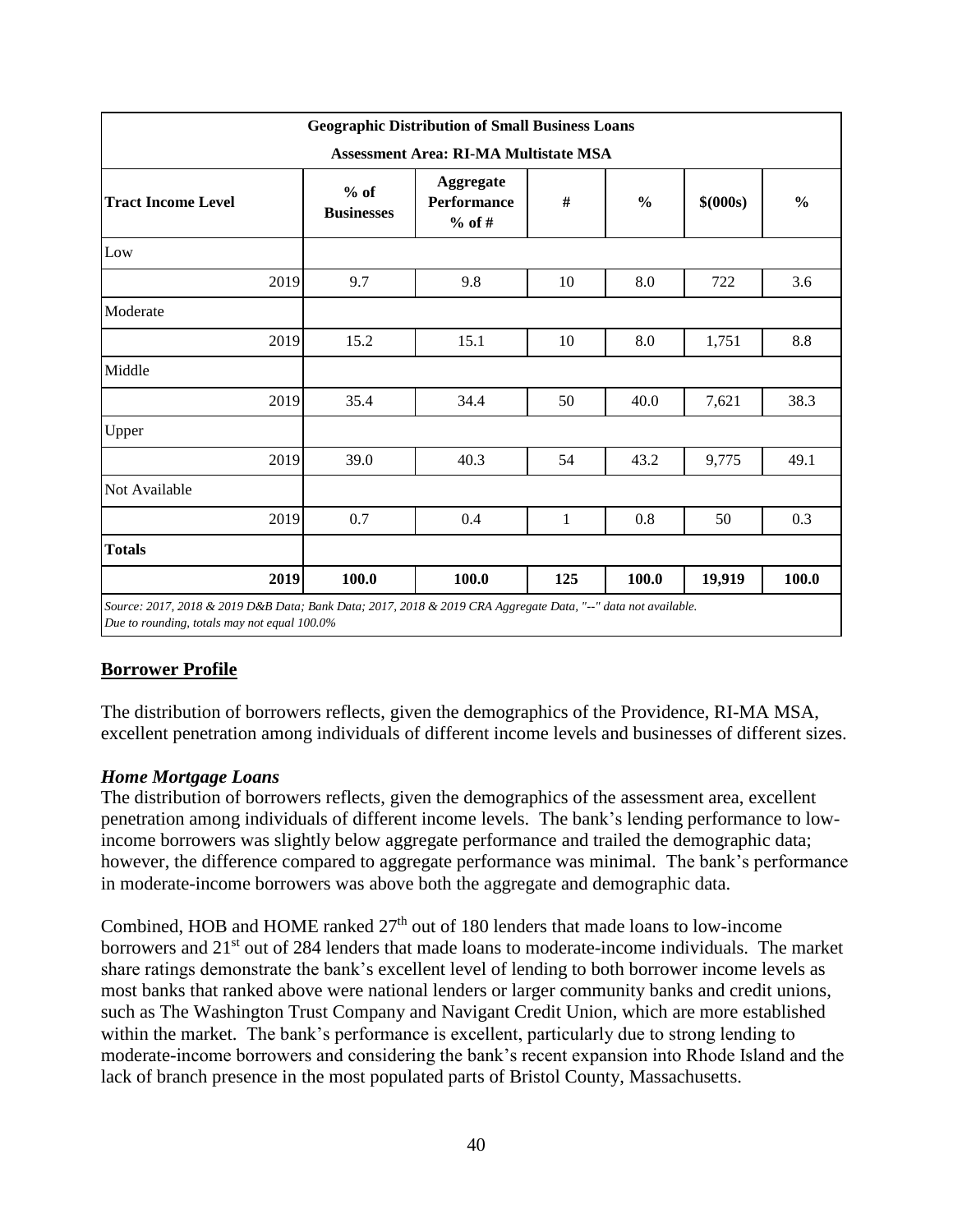|                                                                                                                                              | Distribution of Home Mortgage Loans by Borrower Income Level |                                             |     |               |          |               |  |  |  |  |  |
|----------------------------------------------------------------------------------------------------------------------------------------------|--------------------------------------------------------------|---------------------------------------------|-----|---------------|----------|---------------|--|--|--|--|--|
| <b>Assessment Area: RI-MA Multistate MSA</b>                                                                                                 |                                                              |                                             |     |               |          |               |  |  |  |  |  |
| <b>Borrower Income Level</b>                                                                                                                 | % of Families                                                | <b>Aggregate</b><br>Performance<br>$%$ of # | #   | $\frac{0}{0}$ | \$(000s) | $\frac{0}{0}$ |  |  |  |  |  |
| Low                                                                                                                                          |                                                              |                                             |     |               |          |               |  |  |  |  |  |
| 2019                                                                                                                                         | 23.6                                                         | 5.7                                         | 36  | 5.2           | 6,127    | 2.7           |  |  |  |  |  |
| Moderate                                                                                                                                     |                                                              |                                             |     |               |          |               |  |  |  |  |  |
| 2019                                                                                                                                         | 16.4                                                         | 20.2                                        | 172 | 25.0          | 34,829   | 15.4          |  |  |  |  |  |
| Middle                                                                                                                                       |                                                              |                                             |     |               |          |               |  |  |  |  |  |
| 2019                                                                                                                                         | 19.2                                                         | 24.1                                        | 204 | 29.6          | 50,882   | 22.4          |  |  |  |  |  |
| Upper                                                                                                                                        |                                                              |                                             |     |               |          |               |  |  |  |  |  |
| 2019                                                                                                                                         | 40.8                                                         | 35.3                                        | 257 | 37.4          | 94,440   | 41.7          |  |  |  |  |  |
| Not Available                                                                                                                                |                                                              |                                             |     |               |          |               |  |  |  |  |  |
| 2019                                                                                                                                         | 0.0                                                          | 14.6                                        | 19  | 2.8           | 40,275   | 17.8          |  |  |  |  |  |
| <b>Totals</b>                                                                                                                                |                                                              |                                             |     |               |          |               |  |  |  |  |  |
| 2019                                                                                                                                         | 100.0                                                        | 100.0                                       | 688 | 100.0         | 226,553  | 100.0         |  |  |  |  |  |
| Source: 2015 ACS; Bank Data, 2017, 2018 & 2019 HMDA Aggregate Data, "--" data not available.<br>Due to rounding, totals may not equal 100.0% |                                                              |                                             |     |               |          |               |  |  |  |  |  |

#### **Small Business Loans**

The distribution of small business loans reflects an excellent penetration among businesses of different sizes. The bank's lending performance was significantly above the aggregate performance. Although the bank's performance is below the percentage of businesses in the assessment area, the bank outperformed its peers and other institutions and provides a majority of its loans to businesses with annual revenue below \$1.0 million.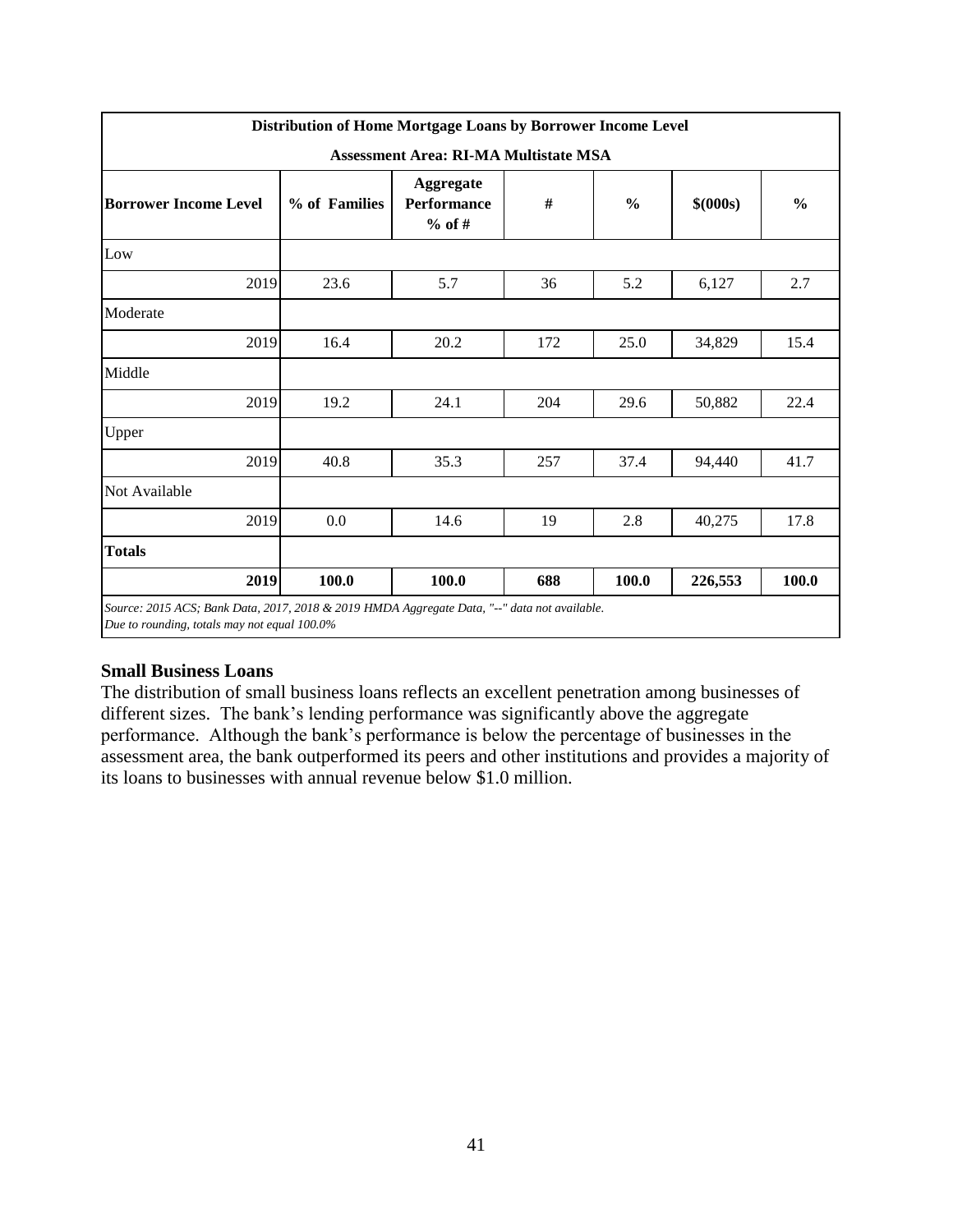|                                              |                             | Distribution of Small Business Loans by Gross Annual Revenue Category |     |               |           |               |  |  |  |  |  |
|----------------------------------------------|-----------------------------|-----------------------------------------------------------------------|-----|---------------|-----------|---------------|--|--|--|--|--|
| <b>Assessment Area: RI-MA Multistate MSA</b> |                             |                                                                       |     |               |           |               |  |  |  |  |  |
| <b>Gross Revenue Level</b>                   | $%$ of<br><b>Businesses</b> | <b>Aggregate</b><br><b>Performance</b><br>$%$ of #                    | #   | $\frac{0}{0}$ | \$ (000s) | $\frac{0}{0}$ |  |  |  |  |  |
| $\leq$ \$1,000,000                           |                             |                                                                       |     |               |           |               |  |  |  |  |  |
| 2019                                         | 85.3                        | 39.4                                                                  | 80  | 64.0          | 8,368     | 42.0          |  |  |  |  |  |
| >1,000,000                                   |                             |                                                                       |     |               |           |               |  |  |  |  |  |
| 2019                                         | 5.6                         |                                                                       | 44  | 35.2          | 11,501    | 57.7          |  |  |  |  |  |
| Revenue Not Available                        |                             |                                                                       |     |               |           |               |  |  |  |  |  |
| 2019                                         | 9.1                         |                                                                       |     | 0.8           | 50        | 0.3           |  |  |  |  |  |
| <b>Totals</b>                                |                             |                                                                       |     |               |           |               |  |  |  |  |  |
| 2019                                         | 100.0                       | 100.0                                                                 | 125 | 100.0         | 19,919    | <b>100.0</b>  |  |  |  |  |  |

## **Community Development Loans**

HOB is a leader in making community development loans in the Providence, RI-MA MSA. HOB originated 13 community development loans totaling \$26.6 million that met the needs of affordable housing, community services, and revitalization and stabilization. The extent of community development loans is notable considering the bank's expanded presence in the Providence, RI-MA MSA did not occur until October 2018. In addition, these loans supported activities that were responsive to community development needs identified by the community contact. The following table illustrates community development lending activity during the evaluation period.

| <b>Community Development Lending</b><br><b>Assessment Area: RI-MA Multistate MSA</b> |                |                                     |          |                              |                |                                         |              |               |  |  |
|--------------------------------------------------------------------------------------|----------------|-------------------------------------|----------|------------------------------|----------------|-----------------------------------------|--------------|---------------|--|--|
| <b>Activity Year</b>                                                                 |                | <b>Affordable</b><br><b>Housing</b> |          | Community<br><b>Services</b> |                | Revitalization/<br><b>Stabilization</b> |              | <b>Totals</b> |  |  |
|                                                                                      | #              | \$ (000s)                           | #        | \$ (000s)                    | #              | \$ (000s)                               | #            | \$ (000s)     |  |  |
| Partial 2017                                                                         | $\theta$       | $\left($                            | $\Omega$ | $\Omega$                     | $\mathfrak{D}$ | 14,786                                  | $\mathbf{2}$ | 14,786        |  |  |
| 2018                                                                                 | $\overline{2}$ | 2,927                               | $\Omega$ | $\theta$                     | $\theta$       | $\Omega$                                | $\mathbf{2}$ | 2,927         |  |  |
| 2019                                                                                 |                | 375                                 |          | 500                          | 0              | $\Omega$                                | $\mathbf{2}$ | 875           |  |  |
| 2020                                                                                 | 3              | 825                                 | 4        | 7,150                        | 0              | $\Omega$                                | 7            | 7,975         |  |  |
| <b>Total</b>                                                                         | 6              | 4,127                               | 5        | 7,650                        | $\mathbf{2}$   | 14,786                                  | 13           | 26,563        |  |  |
| Source: Bank Data                                                                    |                |                                     |          |                              |                |                                         |              |               |  |  |

Below are notable examples of the bank's community development loans.

• In 2020, the bank made a commercial mortgage loan of \$6.6 million to an organization that assists non-profit organizations focused on helping low-income individuals affected by disabilities, alcohol and drug dependence, and child abuse.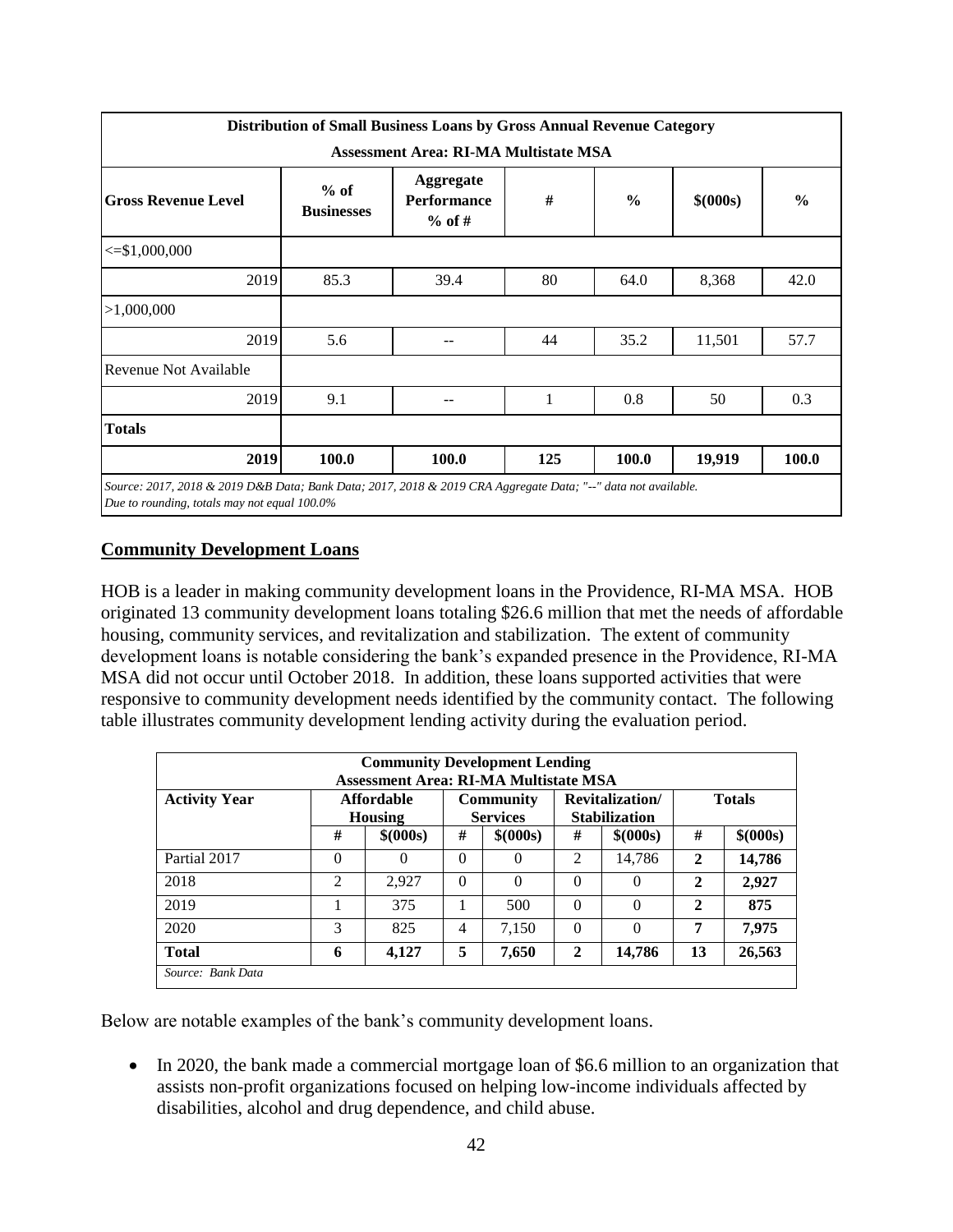- In 2019, the bank made a \$500,000 loan to an organization supporting low- and moderateincome individuals through financial education, credit counseling, and equitable lending to underserved markets in the Providence, RI-MA MSA.
- In 2017, the bank made two loans totaling \$14.8 million to finance the construction of a hotel located in a moderate-income census tract in Downtown Providence. In addition to creating permanent jobs for low- and moderate-income individuals, the hotel provides a steady influx of patrons for local businesses, helping business creation and retention in this moderate-income area.

## **INVESTMENT TEST**

HOB's Investment Test performance in the Providence, RI-MA MSA is rated High Satisfactory. The bank has a significant level of qualified investments, particularly those that are not routinely provided by private investors, occasionally in a leadership position. The bank has demonstrated a good responsiveness to credit and community development needs. HOB makes occasional use of innovative or complex qualified investments.

The bank's level of qualified investments in the Rhode Island assessment area represents a smaller percentage by dollar amount, totaling \$4.0 million or 12 percent, of their overall investment activity. However, this does not have a negative impact on the Providence, RI-MA MSA rating or overall rating due to the bank's expansion into this area during the evaluation period. While the overall investment dollars and percentage are smaller, the bank's charitable contributions, representing \$1.3 million, is similar to the total in the Massachusetts rated area.

## **Investment and Grant Activity**

The bank has a significant level of qualified investments. During the evaluation period, the bank made 378 qualified investments totaling \$4.0 million, of which \$2.7 million represents an equity investment and the remaining \$1.3 million represents qualified community development grants by HOB, HarborOne Foundation MA, or HarborOne Foundation RI.

|                                              |                                     |           |                | <b>Qualified Investments</b>                 |              |                                       |               |           |
|----------------------------------------------|-------------------------------------|-----------|----------------|----------------------------------------------|--------------|---------------------------------------|---------------|-----------|
|                                              |                                     |           |                | <b>Assessment Area: RI-MA Multistate MSA</b> |              |                                       |               |           |
| <b>Activity</b>                              | <b>Affordable</b><br><b>Housing</b> |           |                | <b>Community</b><br><b>Services</b>          |              | <b>Economic</b><br><b>Development</b> | <b>Totals</b> |           |
| Year                                         | #                                   | \$ (000s) | #              | \$ (000s)                                    | #            | \$ (000s)                             | #             | \$ (000s) |
| Prior<br>Period                              | $\theta$                            | $\theta$  | $\overline{0}$ | $\mathbf{0}$                                 | $\mathbf{0}$ | $\overline{0}$                        | $\bf{0}$      | $\bf{0}$  |
| 2018                                         | $\Omega$                            | $\Omega$  | 1              | 2,741                                        | $\mathbf{0}$ | $\overline{0}$                        | 1             | 2,741     |
| <b>Subtotal</b>                              | $\mathbf{0}$                        | $\bf{0}$  | 1              | 2,741                                        | $\mathbf{0}$ | $\bf{0}$                              | 1             | 2,741     |
| Oualified<br>Grants $\&$<br><b>Donations</b> | 53                                  | 134       | 310            | 1.104                                        | 14           | 25                                    | 377           | 1,263     |
| Total                                        | 53                                  | 134       | 311            | 3,845                                        | 14           | 25                                    | 378           | 4,004     |
| Source: Bank Data                            |                                     |           |                |                                              |              |                                       |               |           |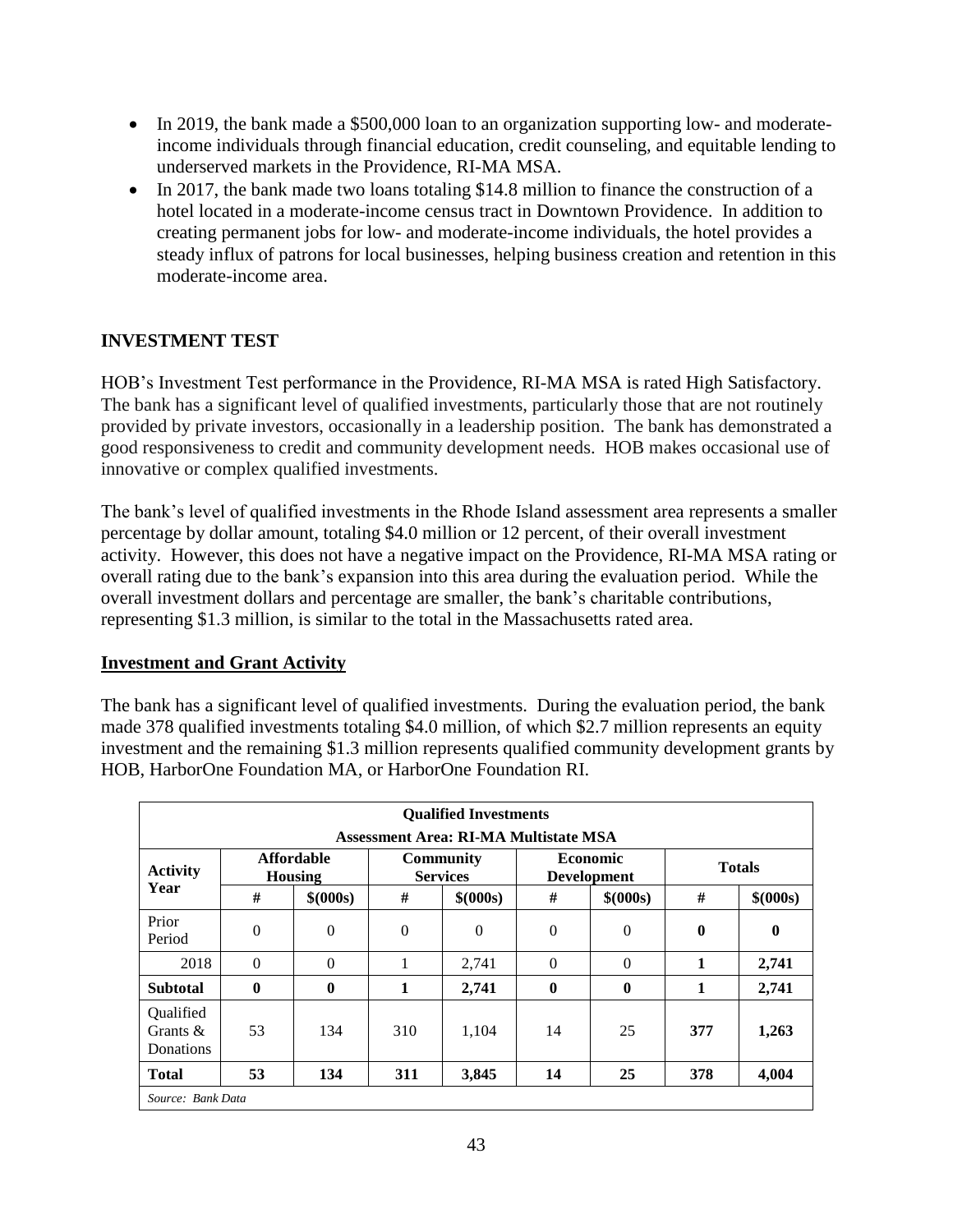As a result of the acquisition of CCB, HOB assumed operations of the Coastway Cares Foundation, purchased \$2.7 million of funds, and renamed the foundation HarborOne Foundation RI. Throughout the examination period, the bank made donations directly through the institution and through its foundations. The following highlights notable examples of qualified grants and donations benefitting the Providence, RI-MA MSA.

*Capitol Good Fund, South Eastern MA and RI* – Contributions help fund the Crisis Loan Fund that assists families with unexpected financial or health issues during the COVID-19 pandemic. Loans range from \$300-\$1,500 and include a three-month deferment period with no payment of interest or principal.

*ONE Neighborhood Builders, Providence* – Donations support the Neighborhood Builders wireless project to provide reliable internet access to historically disadvantaged neighborhoods of Olneyville, a neighborhood in Providence, RI. Currently, 40 percent of residents lack online capability, which substantially limits educational opportunities, socialization, work, and other services.

*Harvest for Hunger* – Harvest for Hunger was established by HOB to raise awareness and provide assistance to food insecurity in underserved populations of the region. The program provides monetary support to local food pantries throughout the assessment area. During the evaluation period, HOB provided contributions directly benefiting Rhode Island Community Food Bank and West Bay Community Action, which serves the Warwick, Rhode Island neighborhoods.

#### **Responsiveness to Credit and Community Development Needs**

The bank exhibits good responsiveness to credit and community development needs in the Rhode Island assessment area. HarborOne Foundation RI extends HOB's responsiveness and provides grants to organizations within Rhode Island that are focused on providing families and individuals with programs and services that provide for education that fuels economic success, opportunities for safe and affordable housing, and basic human needs.

#### **Community Development Initiatives**

The bank makes occasional use of innovative or complex qualified investments. HOB focused much of its charitable contributions on low- and moderate-income residents, at-risk youth, and elderly and veteran populations, while creating innovative strategies for stimulating growth of small business and constructive development intended to fuel revitalization of some of the region's least robust areas.

## **SERVICE TEST**

The bank's Service Test performance in the Providence, RI-MA MSA is rated Outstanding. The bank's service delivery systems are accessible to geographies and individuals of different income levels in its assessment area. To the extent changes have been made, its record of opening and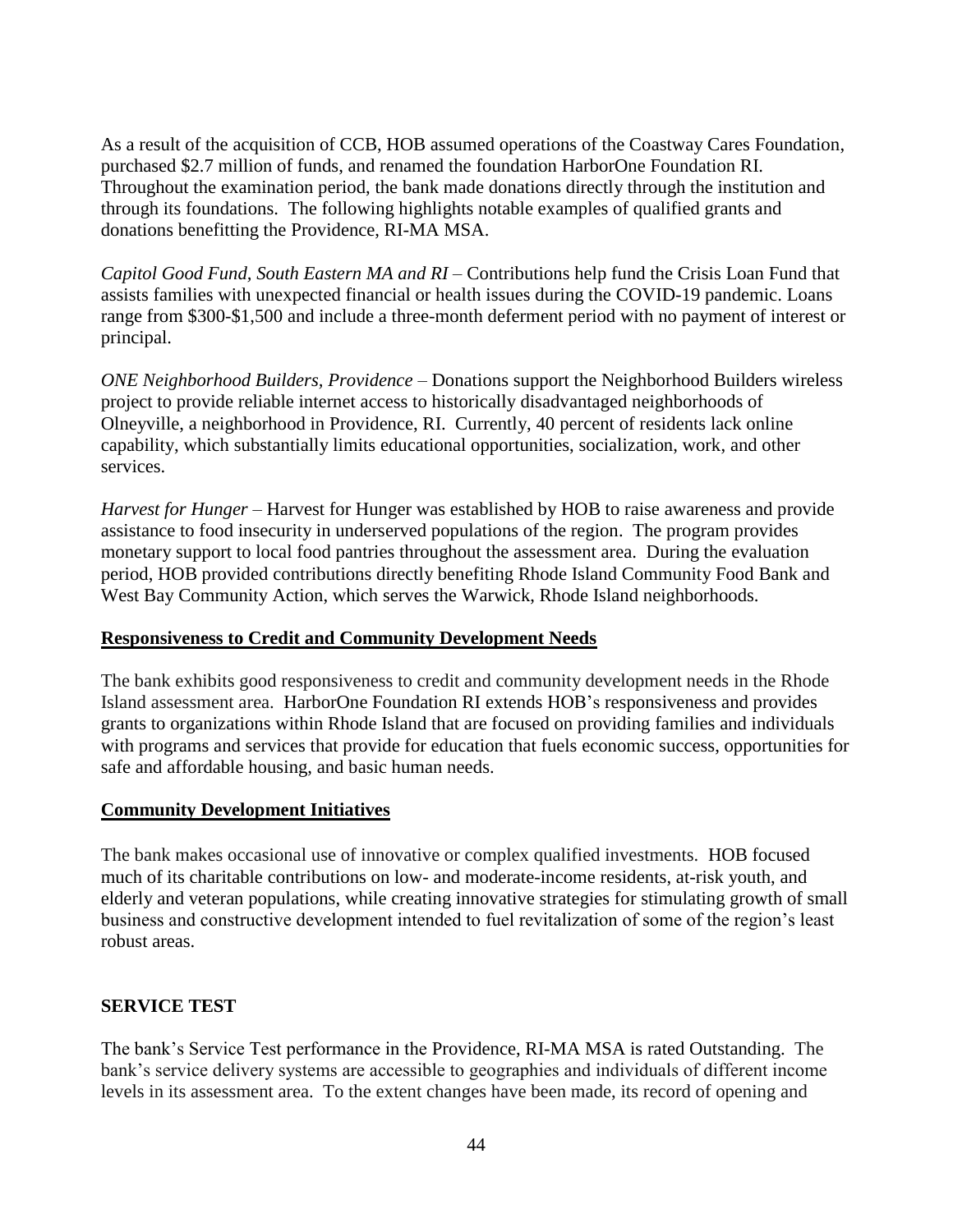closing branches has improved the accessibility of its delivery systems, particularly in low- and moderate-income geographies and to low- and moderate-income individuals. Its services (including, where appropriate, business hours) do not vary in a way that inconveniences certain portions of its assessment area, particularly low- and moderate-income geographies and low- and moderate-income individuals. The bank is a leader in providing community development services in the Providence, RI-MA MSA.

The bank's strong performance in providing community development services primarily supports the Outstanding Service Test rating. Considering the recent expansion and limited time operating in Rhode Island, the bank's level and responsiveness of community development services is noteworthy. The following sections discuss the bank's performance under each criterion.

### **Accessibility of Delivery Systems**

The bank's service delivery systems are accessible to essentially all portions of the Rhode Island assessment area. The bank maintains 13 branches and 22 ATMs in Bristol County, Massachusetts and Providence and Kent County, Rhode Island. Four branches are located in Massachusetts: Attleboro, Easton, Mansfield, and Raynham, while the other nine are located in Rhode Island and include Cranston (2), East Greenwich, East Providence, Lincoln, Providence (2), and Warwick (2). All branches have at least one 24-hour deposit taking ATM and employ staff who are bi-lingual in English and Spanish. There is one standalone ATM at 211 Park Street in Attleboro in a moderateincome area.

In addition to its branches and ATMs, HOB offers alternative delivery systems to expand retail banking service access to all individuals. The bank offers online, mobile banking and support through its Customer Call center. Businesses and consumers can access their accounts 24 hours a day to perform various transactions.

| <b>Branch and ATM Distribution by Geography Income Level</b><br><b>Assessment Area: RI-MA Multistate MSA</b> |                      |       |                   |               |                 |       |             |               |
|--------------------------------------------------------------------------------------------------------------|----------------------|-------|-------------------|---------------|-----------------|-------|-------------|---------------|
| <b>Tract Income</b>                                                                                          | <b>Census Tracts</b> |       | <b>Population</b> |               | <b>Branches</b> |       | <b>ATMs</b> |               |
| Level                                                                                                        | #                    | $\%$  | #                 | $\frac{6}{6}$ | #               | $\%$  | #           | $\frac{0}{0}$ |
| Low                                                                                                          | 53                   | 14.3  | 190,030           | 11.8          |                 | 7.7   |             | 4.5           |
| Moderate                                                                                                     | 69                   | 18.7  | 270,527           | 16.8          |                 | 7.7   | 3           | 13.6          |
| Middle                                                                                                       | 129                  | 34.9  | 576,780           | 35.9          | 4               | 30.7  | 7           | 31.8          |
| Upper                                                                                                        | 112                  | 30.3  | 559,205           | 34.8          | 7               | 53.9  | 11          | 50.0          |
| <b>NA</b>                                                                                                    | 7                    | 1.9   | 9.882             | 0.7           | $\Omega$        | 0.0   | $\Omega$    | 0.0           |
| <b>Total</b>                                                                                                 | 370                  | 100.0 | 1,606,424         | 100.0         | 13              | 100.0 | 22          | 100.0         |
| Source: 2015 ACS Data; Bank Data                                                                             |                      |       |                   |               |                 |       |             |               |

The following table illustrates the distribution of branches and ATMs by census tract income level in the Providence, RI-MA MSA.

The distribution of branches and ATMs in low- and moderate-income census tracts is less than the percentage of population residing in these tracts. Within the assessment area, particularly in southeastern Massachusetts and Rhode Island, there are high concentrations of low- and moderate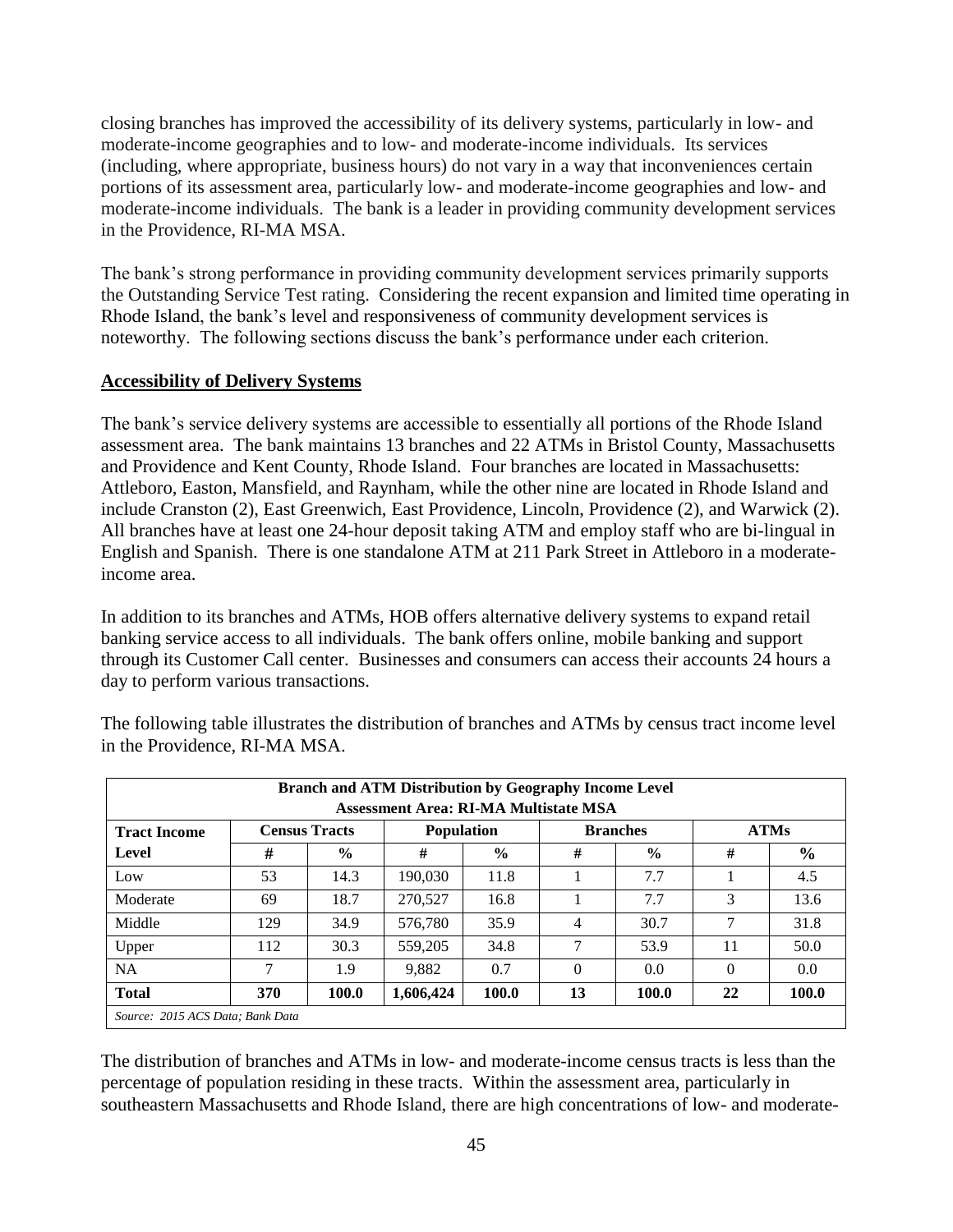income census tracts. Providence, RI contains the highest with 16 low-income and 12 moderateincome census tracts. HOB has the capacity to serve customers from these census tracts at two branch locations in low- and moderate-income areas in Providence, RI. In addition, there is a loan production office in a moderate-income area of Providence. The bank's 2830 Pawtucket Ave, East Providence branch (middle-income), abuts three moderate-income census tracts.

Within Southeastern Massachusetts, Fall River and New Bedford also have high concentrations of low- and moderate-income census tracts. While the bank does not operate any branches in any of these tracts, the availability of online and mobile banking and the ability to submit mortgage loan applications online helps make the bank's retail services available in these areas. HOB has been actively involved in community outreach within New Bedford and Fall River through educational programming and small business support since including these communities in its assessment area.

### **Changes in Branch Locations**

To the extent changes have been made, HOB's record of opening and closing branches has improved the accessibility of its delivery systems, particularly to low- and moderate-income individuals and in low- and moderate-income geographies. Due to the acquisition of CCB in 2018, HOB acquired nine branches in Rhode Island. Of the branches, two are in low- and moderateincome areas in Providence, RI, three are in middle-income areas, and four are in upper-income areas.

In December 2018, the bank closed a limited-service branch in an upper-income tract located at 529 Pleasant Street in Attleboro. The office had low transaction volume due to the branch having limited accessibility to the public as it specifically served a business center rather than the general public. The bank's opening and closing of branches in Providence, RI-MA MSA is consistent with the bank's overall record of opening and closing of branches.

#### **Reasonableness of Business Hours and Services**

Services (including, where appropriate, business hours) do not vary in a way that inconveniences certain portions of the assessment area, particularly low- and moderate-income geographies and low- and moderate-income individuals.

All branches offer the same loan and deposit products and services and have at least one 24-hour deposit-taking ATM, with some branches having multiple ATMs. Although branch hours vary from location to location, no hours vary in a way that inconveniences a specific geography, including low- or moderate-income census tracts. Branch hours are reasonable and comparable to other institutions.

The bank extends their financial services beyond the branch network through the HarborOne U Mansfield campus, which was established inside the Mansfield Branch in 2010. The campus offers a wide range of financial education seminars and financial counseling tailored to help youth, adults, and business owners better understand and manage their finances. The Mansfield campus also houses a small business information center, which offers free workspace, internet access, and a resource library.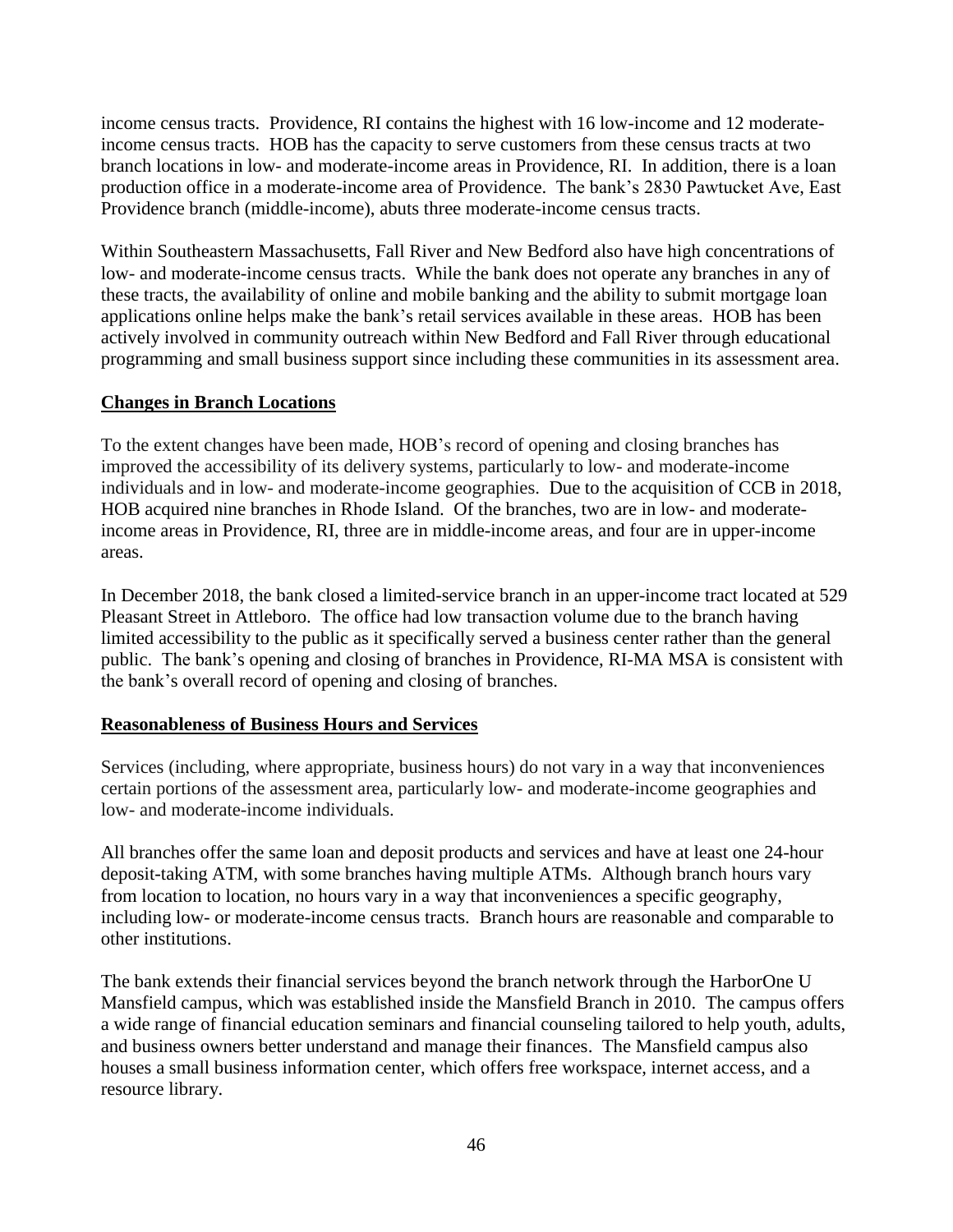After the acquisition of CCB, HOB expanded financial literacy services into Rhode Island. HOB employees offered personalized customer service in multiple languages to reach low- and moderateincome individuals, through non-profit and community-based organizations in Rhode Island.

## **Community Development Services**

HOB is a leader in providing community development services. As previously noted within the Massachusetts section of this evaluation, HOB is a community leader and uniquely active in providing free financial education to low- and moderate-income individuals and small businesses. Prior to the acquisition of CCB, HOB was not strategically involved in this portion of the assessment area. Nonetheless, the bank's efforts in providing innovative qualified community development services reflects excellent responsiveness to community development needs.

### **Financial Education**

HarborOne U conducted 144 classes in the Providence, RI-MA MSA at its Mansfield campus, which accounts for a majority of the bank's total financial literacy classes delivered to low- and moderate-income youths and adults. Financial education classes are available in partnership with non-profit organizations and are located within the Mansfield campus of HarborOne U. Furthermore, in 2020, all the HarborOne U courses became available online in both live and prerecorded sessions.

In an effort to bring financial literacy into Rhode Island, HOB collaborates with the Center for Women and Enterprise to bring classes to entrepreneurs around the state. In 2019, HOB delivered its Success for Small Business series multiple times in English and Spanish in Providence, Newport and Woonsocket. Another noteworthy partnership involves the Comprehensive Community Action Program. The organization offers an array of services to low- and moderate-income individuals.

Additionally, the Community Development Manager and Assistant Manager of HarborOne U delivered 17 financial education presentations to more than 250 low- and moderate-income youth at schools or youth centers in Rhode Island. Financial education classes are offered in multiple languages.

#### **Board Involvement and Technical Expertise**

In addition to financial education, bank officers and staff participated in 1,452 hours of qualified community development services in the Providence, RI-MA MSA. Bank officers and staff serve on boards and committees of leading nonprofits, including but not limited to: Family Services of Rhode Island, Mentor Rhode Island, City of Cranston Revolving Loan Fund, and South Kingstown Affordable Housing Committee. All of these organizations serve low- and moderate-income individuals in Rhode Island.

A substantial majority of these qualified community development services provided community services to low- and moderate-income individuals. The following table shows the number of hours devoted to qualified community development services by year and purpose.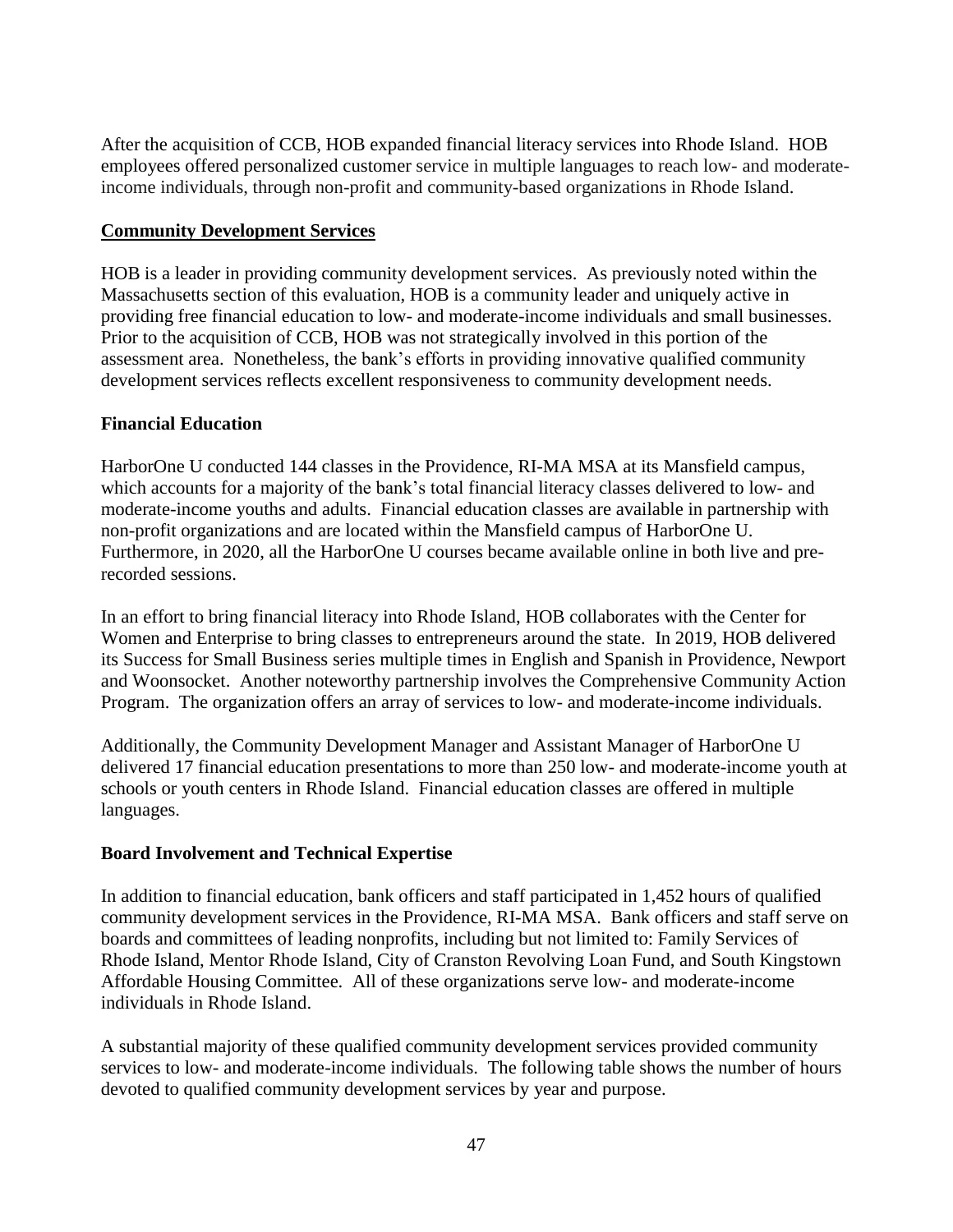| <b>Community Development Services</b><br><b>Assessment Area: RI-MA Multistate MSA</b> |                                     |                                     |                                       |                                   |               |  |
|---------------------------------------------------------------------------------------|-------------------------------------|-------------------------------------|---------------------------------------|-----------------------------------|---------------|--|
| <b>Activity Year</b>                                                                  | <b>Affordable</b><br><b>Housing</b> | <b>Community</b><br><b>Services</b> | <b>Economic</b><br><b>Development</b> | <b>Revitalize</b><br>or Stabilize | <b>Totals</b> |  |
|                                                                                       | #                                   | #                                   | #                                     | #                                 | #             |  |
| 2018                                                                                  | 0                                   | 40                                  | 70                                    | 0                                 | <b>110</b>    |  |
| 2019                                                                                  | 48                                  | 672                                 | 0                                     | 0                                 | 720           |  |
| 2020                                                                                  | 40                                  | 494                                 | 89                                    | 0                                 | 623           |  |
| <b>Total</b>                                                                          | 88                                  | 1,206                               | 159                                   | 0                                 | 1,453         |  |
| Source: Bank Data                                                                     |                                     |                                     |                                       |                                   |               |  |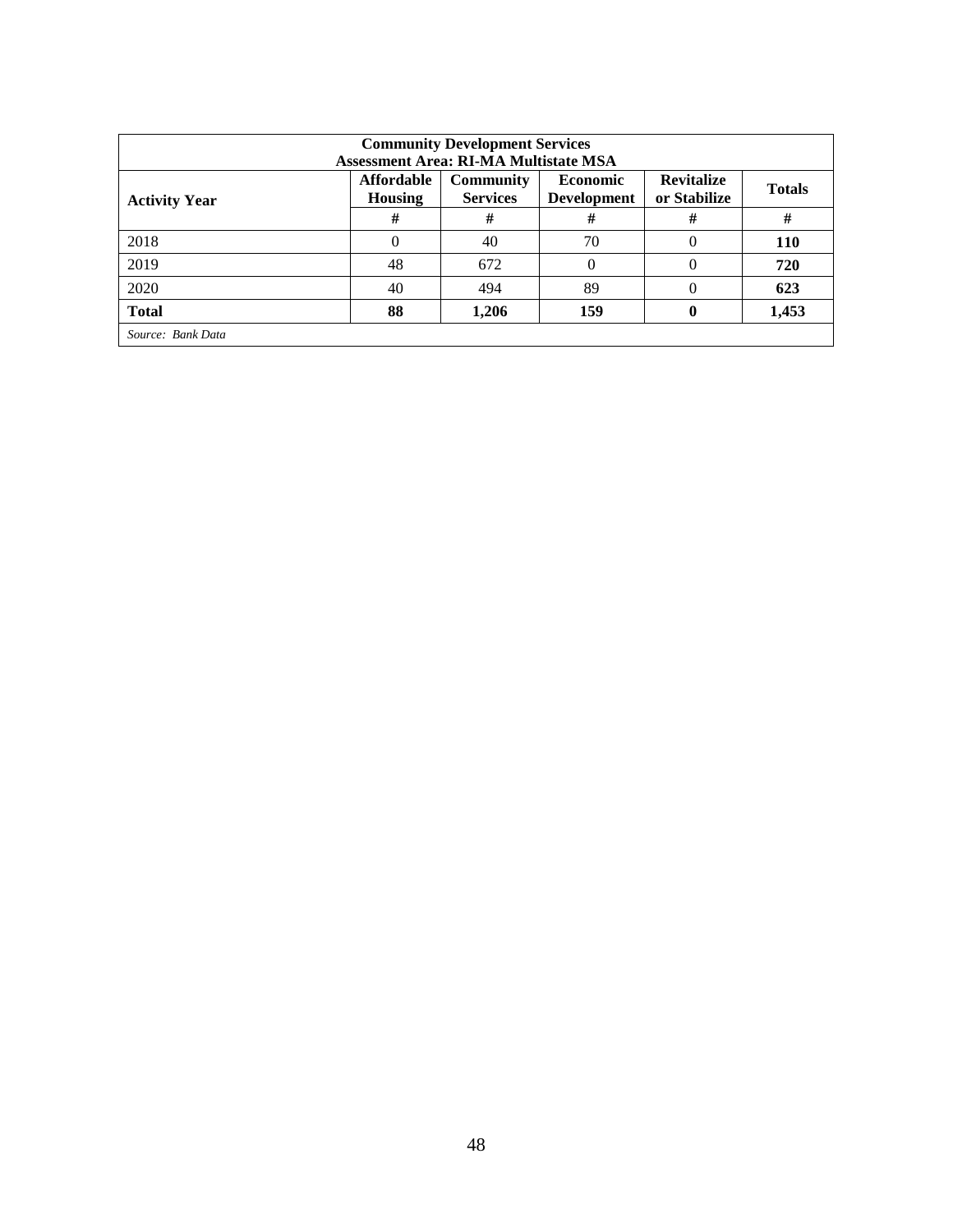## <span id="page-50-0"></span>**APPENDICES**

# **LARGE BANK PERFORMANCE CRITERIA**

## <span id="page-50-1"></span>**Lending Test**

The Lending Test evaluates the bank's record of helping to meet the credit needs of its assessment area(s) through its lending activities by considering a bank's home mortgage, small business, small farm, and community development lending. If consumer lending constitutes a substantial majority of a bank's business, the FDIC will evaluate the bank's consumer lending in one or more of the following categories: motor vehicle, credit card, other secured, and other unsecured. The bank's lending performance is evaluated pursuant to the following criteria:

- 1) The number and amount of the bank's home mortgage, small business, small farm, and consumer loans, if applicable, in the bank's assessment area;
- 2) The geographic distribution of the bank's home mortgage, small business, small farm, and consumer loans, if applicable, based on the loan location, including:
	- i. The proportion of the bank's lending in the bank's assessment area(s);
	- ii. The dispersion of lending in the bank's assessment areas(s); and
	- iii. The number and amount of loans in low-, moderate-, middle- and upper-income geographies in the bank's assessment area(s);
- 3) The distribution, particularly in the bank's assessment area(s), of the bank's home mortgage, small business, small farm, and consumer loans, if applicable, based on borrower characteristics, including the number and amount of:
	- i. Home mortgage loans low-, moderate-, middle- and upper-income individuals
	- ii. Small business and small farm loans to businesses and farms with gross annual revenues of \$1 million or less;
	- iii. Small business and small farm loans by loan amount at origination; and
	- iv. Consumer loans, if applicable, to low-, moderate-, middle- and upper-income individuals;
- 4) The bank's community development lending, including the number and amount of community development loans, and their complexity and innovativeness; and
- 5) The bank's use of innovative or flexible lending practices in a safe and sound manner to address the credit needs of low- and moderate-income individuals or geographies.

## **Investment Test**

The Investment Test evaluates the institution's record of helping to meet the credit needs of its assessment area(s) through qualified investments that benefit its assessment area(s) or a broader statewide or regional area that includes the bank's assessment area(s). Activities considered under the Lending or Service Test may not be considered under the investment test. The bank's investment performance is evaluated pursuant to the following criteria:

- 1) The dollar amount of qualified investments;
- 2) The innovativeness or complexity of qualified investments;
- 3) The responsiveness of qualified investments to available opportunities; and
- 4) The degree to which qualified investments are not routinely provided by private investors.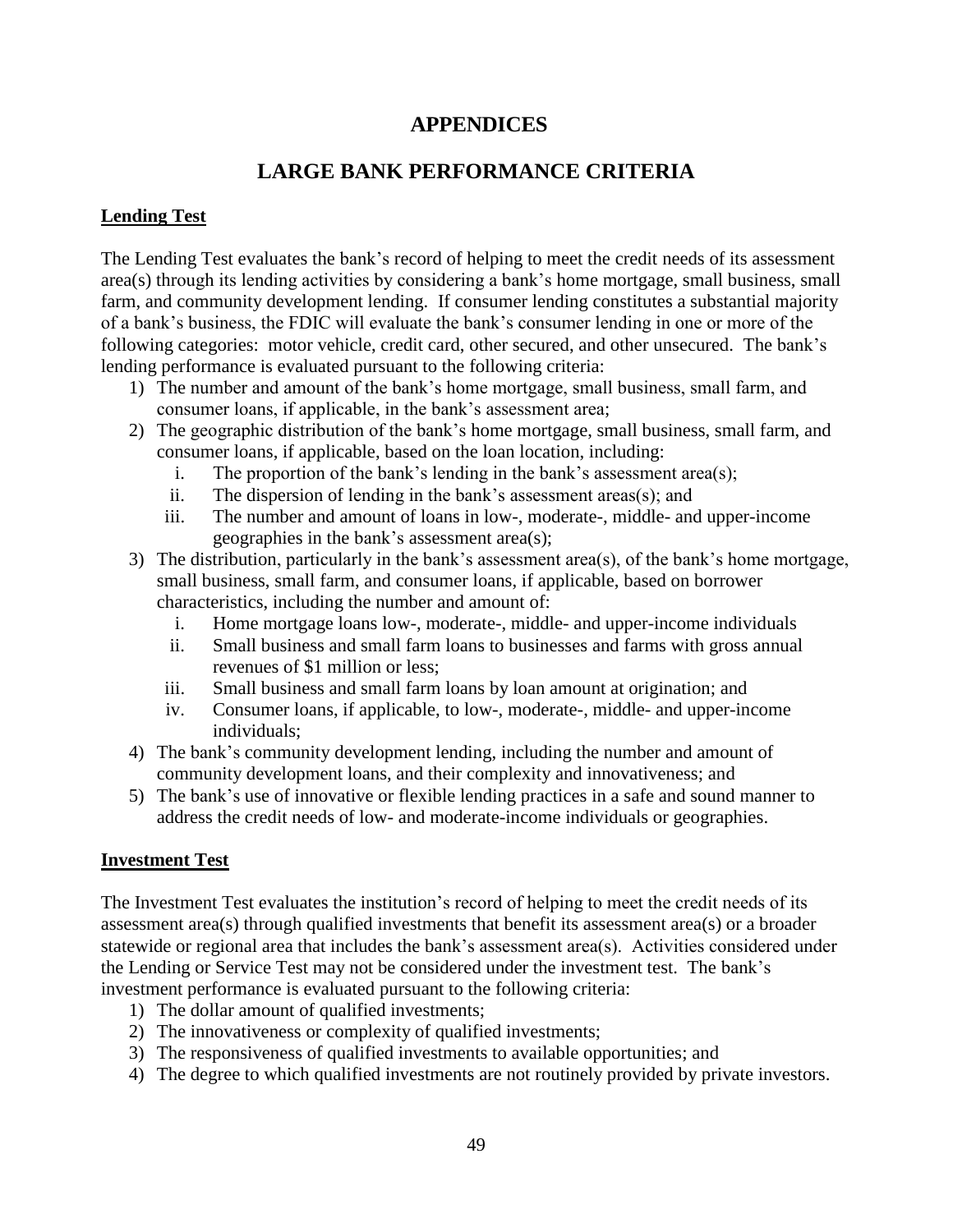## **Service Test**

The Service Test evaluates the bank's record of helping to meet the credit needs of its assessment area(s) by analyzing both the availability and effectiveness of the bank's systems for delivering retail banking services and the extent and innovativeness of its community development services.

The bank's retail banking services are evaluated pursuant to the following criteria:

- 1) The current distribution of the bank's branches among low-, moderate-, middle-, and upperincome geographies;
- 2) In the context of its current distribution of the bank's branches, the bank's record of opening and closing branches, particularly branches located in low- or moderate-income geographies or primarily serving low- or moderate-income individuals;
- 3) The availability and effectiveness of alternative systems for delivering retail banking services (*e.g.,* RSFs, RSFs not owned or operated by or exclusively for the bank, banking by telephone or computer, loan production offices, and bank-at-work or bank-by-mail programs) in low- and moderate-income geographies and to low- and moderate-income individuals; and
- 4) The range of services provided in low-, moderate-, middle-, and upper-income geographies and the degree to which the services are tailored to meet the needs of those geographies.

The bank's community development services are evaluated pursuant to the following criteria:

- 1) The extent to which the bank provides community development services; and
- 2) The innovativeness and responsiveness of community development services.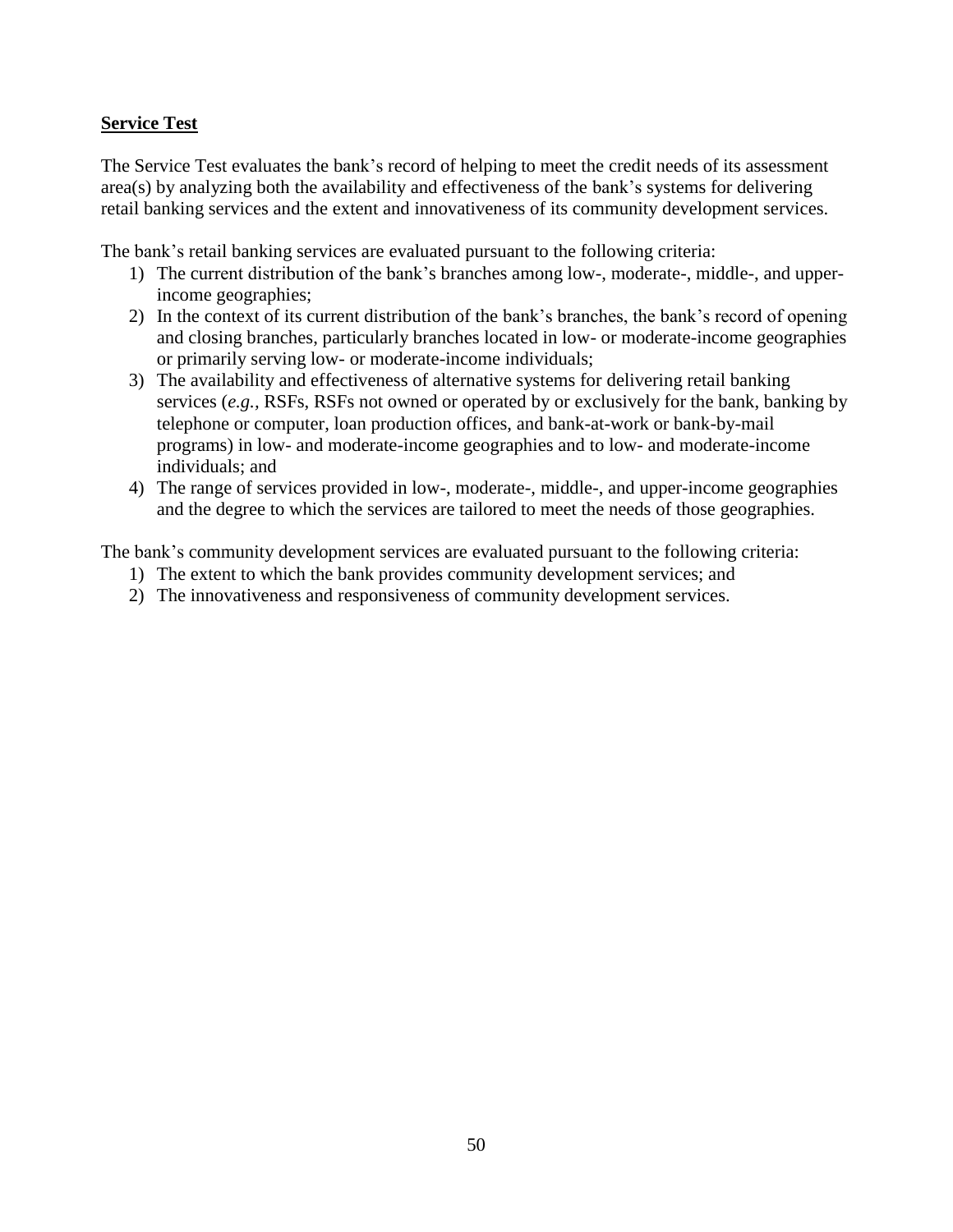# **SCOPE OF EVALUATION**

<span id="page-52-0"></span>

| <b>SCOPE OF EVALUATION</b>   |                                            |                             |  |  |  |
|------------------------------|--------------------------------------------|-----------------------------|--|--|--|
| <b>TIME PERIOD REVIEWED</b>  | December 18, 2017 through January 26, 2021 |                             |  |  |  |
| <b>FINANCIAL INSTITUTION</b> | <b>PRODUCTS REVIEWED</b>                   |                             |  |  |  |
| HarborOne Bank               | Home Mortgage Loans                        | <b>Small Business Loans</b> |  |  |  |
| <b>AFFILIATE(S)</b>          | <b>AFFILIATE</b><br><b>RELATIONSHIP</b>    | <b>PRODUCTS REVIEWED</b>    |  |  |  |
| HarborOne Mortgage, LLC.     | Wholly-owned<br>subsidiary                 | Home Mortgage Loans         |  |  |  |

| LIST OF ASSESSMENT AREAS AND TYPE OF EVALUATION |                                      |                                   |                                    |  |  |
|-------------------------------------------------|--------------------------------------|-----------------------------------|------------------------------------|--|--|
| <b>ASSESSMENT AREA</b>                          | <b>TYPE OF</b><br><b>EXAMINATION</b> | <b>BRANCHES</b><br><b>VISITED</b> | <b>OTHER</b><br><b>INFORMATION</b> |  |  |
| Boston, MA MD                                   | Full-Scope                           | 0                                 | N/A                                |  |  |
| Providence-Warwick, RI-MA MSA                   | Full-Scope                           | 0                                 | N/A                                |  |  |

# **SUMMARY OF RATINGS FOR RATED AREAS**

<span id="page-52-1"></span>

| <b>Rated Area</b>                        | <b>Lending Test</b> | <b>Investment Test</b>   | <b>Service Test</b> | Rating      |  |
|------------------------------------------|---------------------|--------------------------|---------------------|-------------|--|
| Boston, MA MD                            | Outstanding         | Outstanding              | Outstanding         | Outstanding |  |
| Providence-Warwick, RI-<br><b>MA MSA</b> | Outstanding         | <b>High Satisfactory</b> | Outstanding         | Outstanding |  |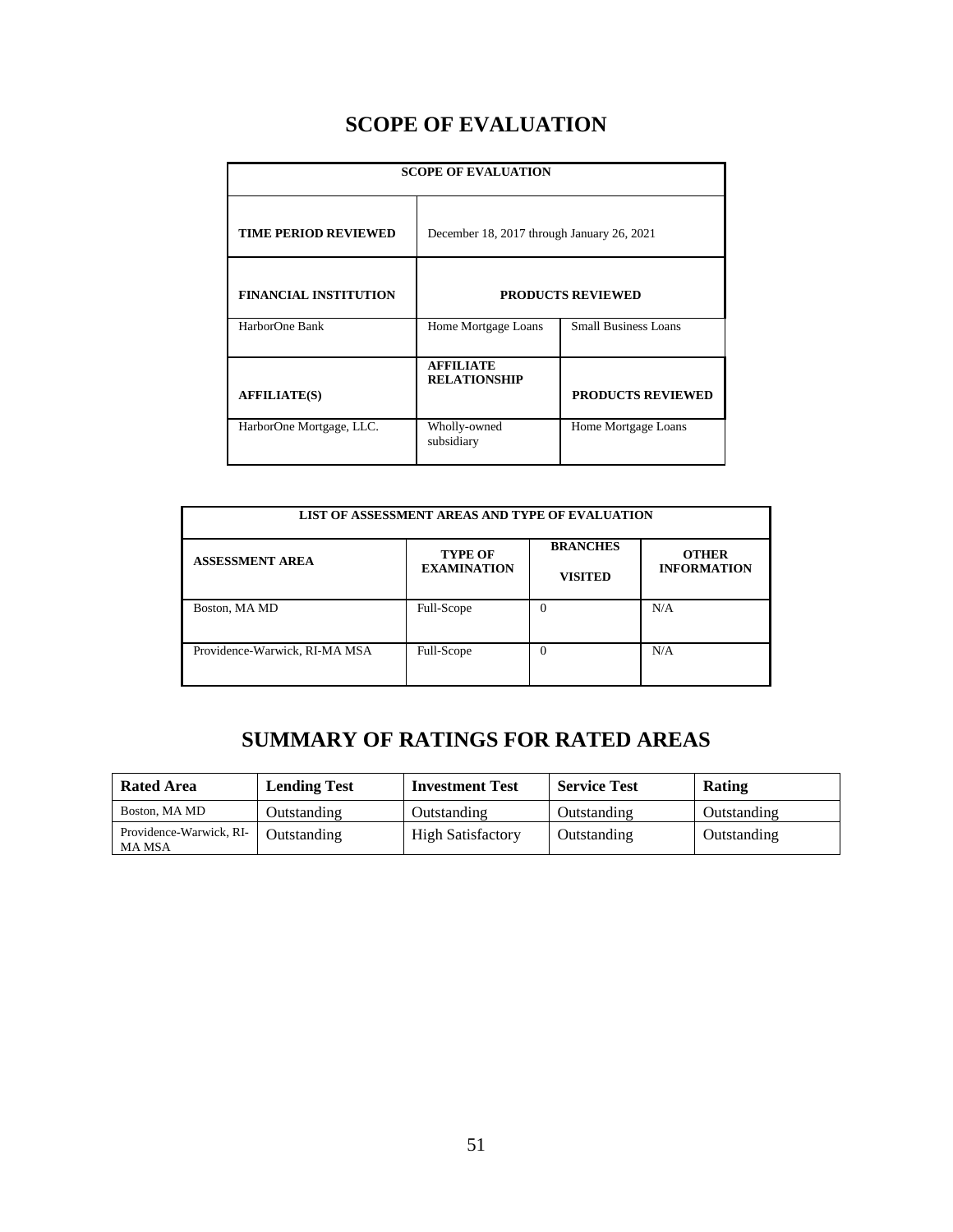# <span id="page-53-0"></span>**DIVISON OF BANKS FAIR LENDING POLICIES AND PROCEDURES**

Please note any comments regarding the institution's fair lending policies and procedures in narrative form (Regulatory Bulletin 1.3-106).

The Division of Banks provides comments regarding the institution's fair lending policies and procedures pursuant to Regulatory Bulletin 1.3-106. A review of the bank's public comment file indicated the bank received no complaints pertaining to the institution's CRA performance since the previous examination. The fair lending review was conducted in accordance with the Federal Financial Institutions Examination Council (FFIEC) Interagency Fair Lending Examination Procedures. Based on these procedures, examiners did not note any evidence of disparate treatment.

# **MINORITY APPLICATION FLOW**

Division of Banks examiners reviewed the bank's HMDA LARs for 2018 and 2019 to determine if the application flow from the different racial groups within the bank's assessment area was reflective of the assessment area's demographics.

According to the 2015 ACS Census Data, the Bank's assessment area contained a total population of 3.4 million individuals of which 27.5 percent are minorities. The minority population represented is 8.9 percent Black/African American, 5.2 percent Asian, 0.2 percent American Indian, 10.1 percent Hispanic or Latino, and 3.1 percent other.

Examiners compared the bank's application activity with that of the aggregate for 2018 and 2019. The comparison of this data assists in deriving reasonable expectations for the rate of applications the bank received from minority home mortgage loan applicants. Refer to the table below for information on the bank's minority application flow as well as the aggregate lenders in the bank's assessment area.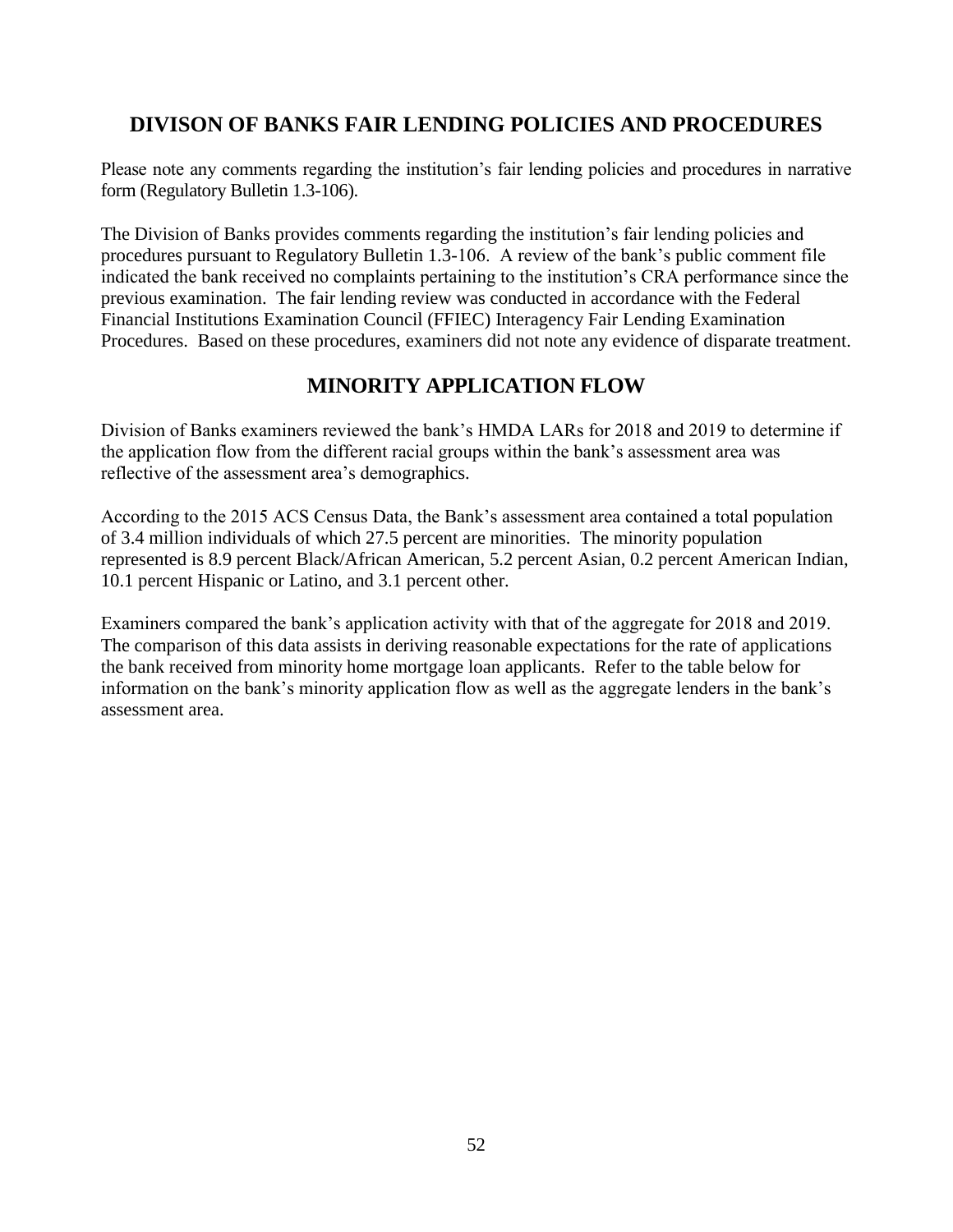| MINORITY APPLICATION FLOW             |                       |       |                                         |                       |       |                                         |  |  |
|---------------------------------------|-----------------------|-------|-----------------------------------------|-----------------------|-------|-----------------------------------------|--|--|
| <b>RACE</b>                           | <b>Bank 2018 HMDA</b> |       | 2018<br><b>Aggregate</b><br><b>Data</b> | <b>Bank 2019 HMDA</b> |       | 2019<br><b>Aggregate</b><br><b>Data</b> |  |  |
|                                       | $\#$                  | $\%$  | $\%$                                    | $\#$                  | $\%$  | $\%$                                    |  |  |
| American Indian/ Alaska<br>Native     | $\overline{2}$        | 0.2   | 0.4                                     | $\overline{2}$        | 0.1   | 0.3                                     |  |  |
| Asian                                 | 26                    | 2.3   | 4.6                                     | 33                    | 1.8   | 4.3                                     |  |  |
| Black/African<br>American             | 152                   | 13.2  | 6.1                                     | 214                   | 11.4  | 5.8                                     |  |  |
| Hawaiian/Pacific<br>Islander          | $\overline{2}$        | 0.2   | 0.3                                     | $\boldsymbol{0}$      | 0.0   | 0.2                                     |  |  |
| 2 or more Minority                    | $\mathbf{1}$          | 0.1   | 0.2                                     | $\boldsymbol{0}$      | 0.0   | 0.1                                     |  |  |
| <b>Joint Race</b><br>(White/Minority) | 18                    | 1.6   | 1.3                                     | 22                    | 1.2   | 1.2                                     |  |  |
| <b>Total Racial Minority</b>          | 201                   | 17.4  | 12.8                                    | 271                   | 14.4  | 11.7                                    |  |  |
| White                                 | 866                   | 75.2  | 66.9                                    | 1,471                 | 78.2  | 66.4                                    |  |  |
| Race Not Available                    | 85                    | 7.4   | 20.4                                    | 139                   | 7.4   | 21.8                                    |  |  |
| <b>Total</b>                          | 1,152                 | 100.0 | 100.0                                   | 1,881                 | 100.0 | 100.0                                   |  |  |
| <b>ETHNICITY</b>                      |                       |       |                                         |                       |       |                                         |  |  |
| Hispanic or Latino                    | 57                    | 5.0   | 5.2                                     | 104                   | 5.5   | 5.1                                     |  |  |
| Joint (Hisp/Lat /Not<br>Hisp/Lat)     | 14                    | 1.2   | 1.0                                     | 13                    | 0.7   | 1.0                                     |  |  |
| <b>Total Ethnic Minority</b>          | 71                    | 6.2   | 6.2                                     | 117                   | 6.2   | 6.1                                     |  |  |
| Not Hispanic or Latino                | 991                   | 86.0  | 73.0                                    | 1,629                 | 86.6  | 72.0                                    |  |  |
| <b>Ethnicity Not Available</b>        | 90                    | 7.8   | 20.8                                    | 135                   | 7.2   | 21.9                                    |  |  |
| <b>Total</b>                          | 1,152                 | 100.0 | 100.0                                   | 1,881                 | 100.0 | 100.0                                   |  |  |

*Source: ACS Census 2015, HMDA Aggregate Data 2018 and 2019, HMDA LAR Data 2018 and 2019* 

In 2018, the bank received 1,152 HMDA reportable loan applications within its assessment area. Of these applications, 201 or 17.4 percent were received from minority applicants, 49.3 percent of which resulted in originations. The aggregate received 12.8 percent of its applications from minority consumers, of which 52.3 percent of which were originated. For the same time period, the bank received 71 or 6.2 percent of all applications from ethnic groups of Hispanic origin within its assessment area all of which 69.0 were originated, compared to an aggregate ethnic minority application rate of 6.2 percent with a 50.4 percent origination rate.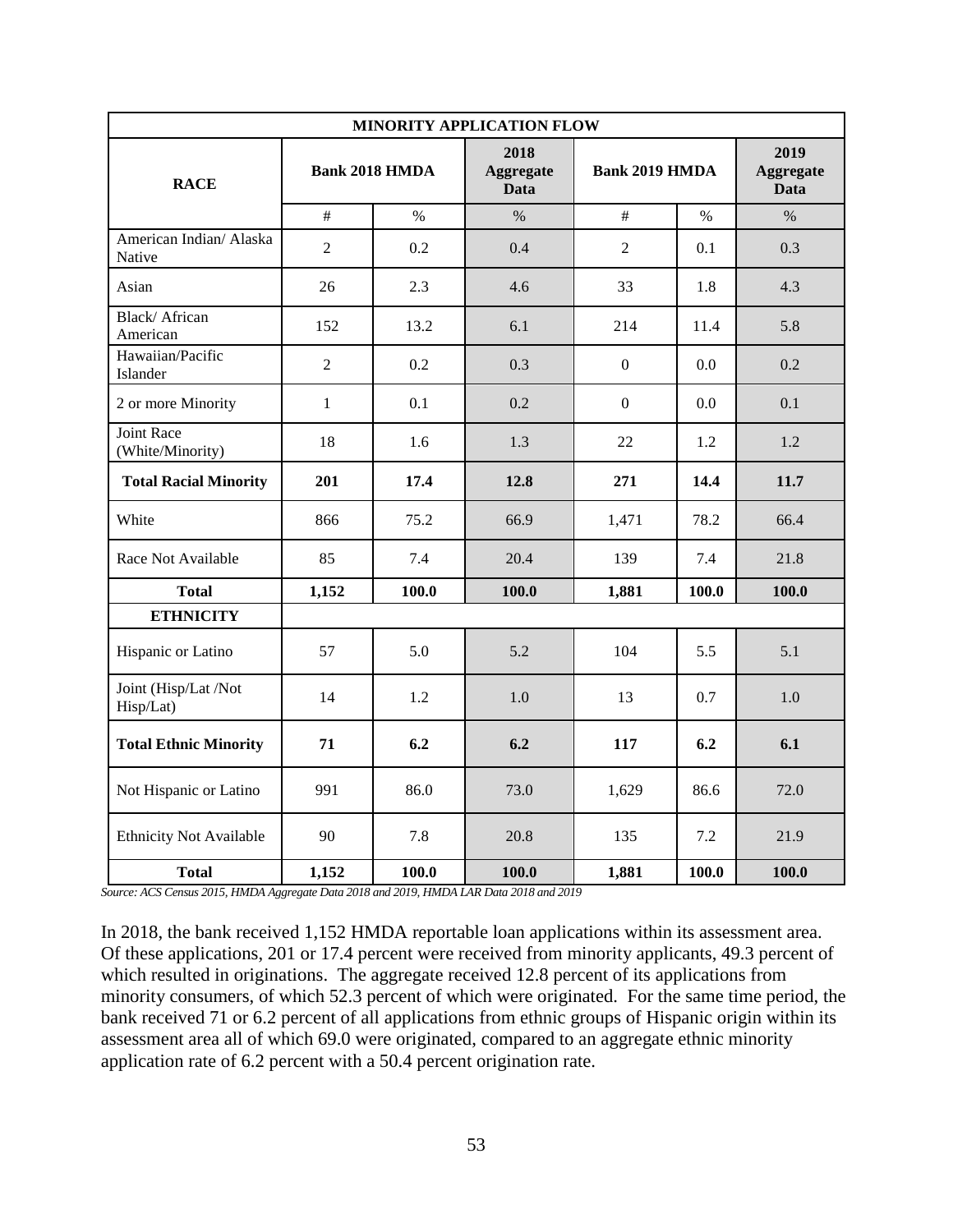In 2019, the bank received 1,881 HMDA reportable loan applications within its assessment area. Of these applications, 271 or 14.4 percent were received from minority applicants, 64.9 percent of which resulted in originations. The aggregate received 11.7 percent of its applications from minority consumers, of which 54.1 percent of which were originated. For the same time period, the bank received 117 or 6.2 percent of all applications from ethnic groups of Hispanic origin within its assessment area all of which 57.3 percent were originated, compared to an aggregate ethnic minority application rate of 6.1 percent with a 52.1 percent origination rate.

The bank's lending in 2018 and 2019 reflect a reasonable racial minority application flow. Considering the demographic composition of the assessment area and comparisons to aggregate data in 2019, the bank's minority application flow is reasonable.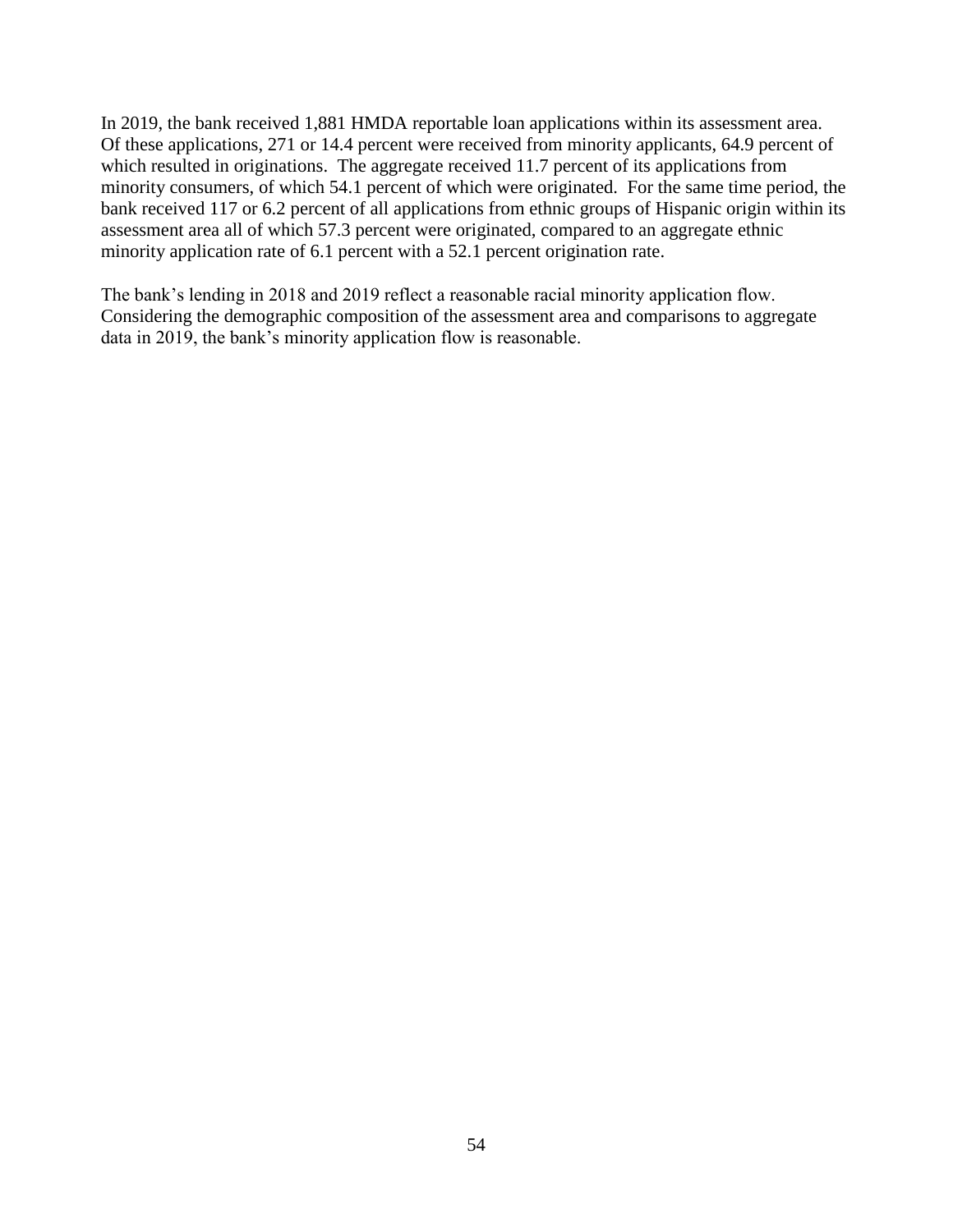# **GLOSSARY**

<span id="page-56-0"></span>**Aggregate Lending:** The number of loans originated and purchased by all reporting lenders in specified income categories as a percentage of the aggregate number of loans originated and purchased by all reporting lenders in the metropolitan area/assessment area.

**Area Median Income:** The median family income for the MSA, if a person or geography is located in an MSA; or the statewide nonmetropolitan median family income, if a person or geography is located outside an MSA*.*

**Assessment Area:** A geographic area delineated by the bank under the requirements of the Community Reinvestment Act.

**Census Tract:** A small, relatively permanent statistical subdivision of a county or equivalent entity. The primary purpose of census tracts is to provide a stable set of geographic units for the presentation of statistical data. Census tracts generally have a population size between 1,200 and 8,000 people, with an optimum size of 4,000 people. Census tract boundaries generally follow visible and identifiable features, but they may follow nonvisible legal boundaries in some instances. State and county boundaries always are census tract boundaries.

**Combined Statistical Area (CSA):** A combination of several adjacent metropolitan statistical areas or micropolitan statistical areas or a mix of the two, which are linked by economic ties.

**Community Development:** For loans, investments, and services to qualify as community development activities, their primary purpose must:

- (1) Support affordable housing for low- and moderate-income individuals;
- (2) Target community services toward low- and moderate-income individuals;
- (3) Promote economic development by financing small businesses or farms; or
- (4) Provide activities that revitalize or stabilize low- and moderate-income geographies, designated disaster areas, or distressed or underserved nonmetropolitan middle-income geographies.

**Community Development Corporation (CDC):** A CDC allows banks and holding companies to make equity type of investments in community development projects. Bank CDCs can develop innovative debt instruments or provide near-equity investments tailored to the development needs of the community. Bank CDCs are also tailored to their financial and marketing needs. A CDC may purchase, own, rehabilitate, construct, manage, and sell real property. Also, it may make equity or debt investments in development projects and in local businesses. The CDC activities are expected to directly benefit low- and moderate-income groups, and the investment dollars should not represent an undue risk on the banking organization.

**Community Development Financial Institutions (CDFIs):** CDFIs are private intermediaries (either for profit or nonprofit) with community development as their primary mission. A CDFI facilitates the flow of lending and investment capital into distressed communities and to individuals who have been unable to take advantage of the services offered by traditional financial institutions. Some basic types of CDFIs include community development banks, community development loan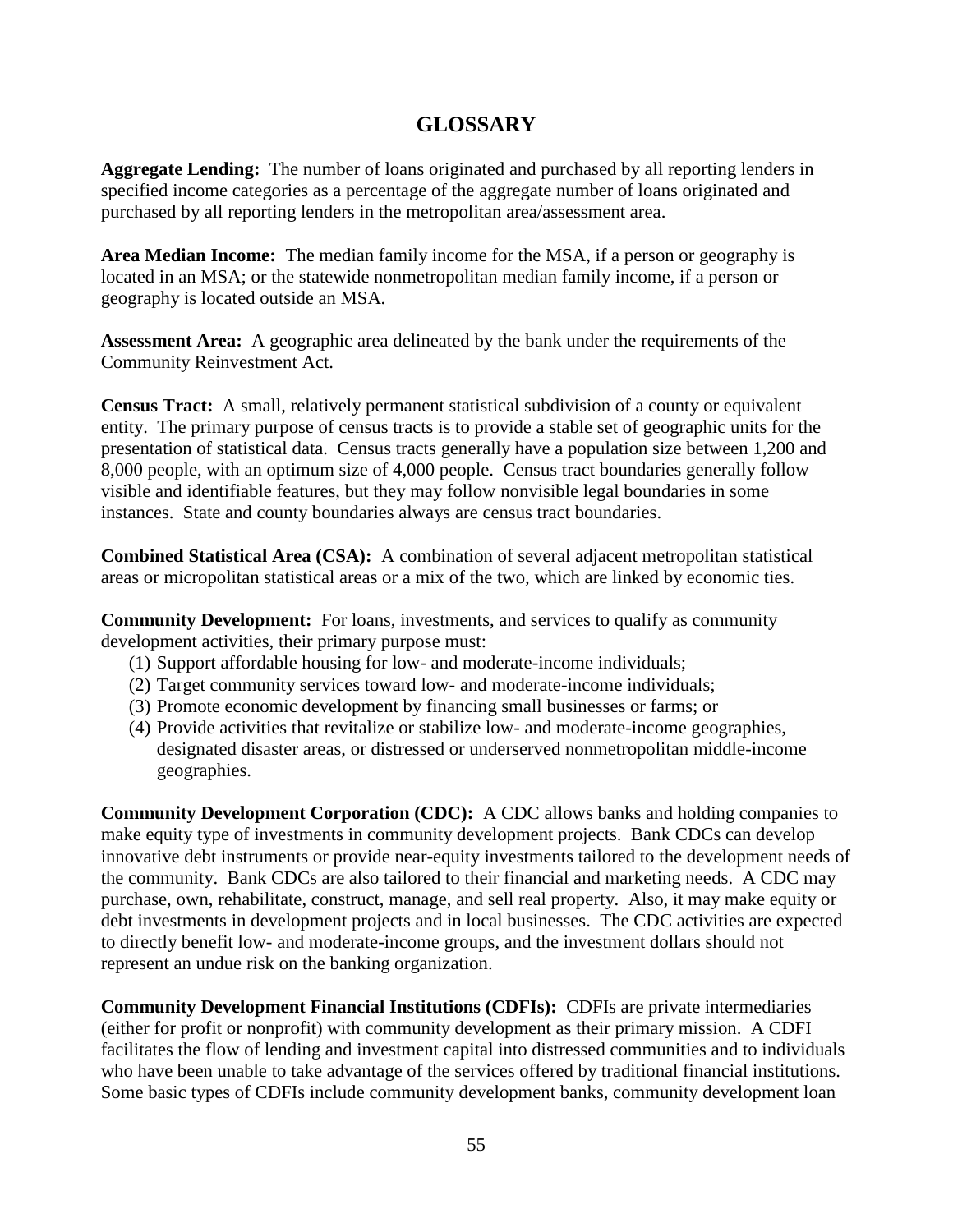funds, community development credit unions, micro enterprise funds, and community development venture capital funds.

A certified CDFI must meet eligibility requirements. These requirements include the following:

- Having a primary mission of promoting community development;
- Serving an investment area or target population;
- Providing development services;
- Maintaining accountability to residents of its investment area or targeted population through representation on its governing board of directors, or by other means;
- Not constituting an agency or instrumentality of the United States, of any state or political subdivision of a state.

## **Community Development Loan:** A loan that:

(1) Has as its primary purpose community development; and

- (2) Except in the case of a wholesale or limited purpose bank:
	- (i) Has not been reported or collected by the bank or an affiliate for consideration in the bank's assessment area as a home mortgage, small business, small farm, or consumer loan, unless it is a multifamily dwelling loan (as described in Appendix A to Part 203 of this title); and
	- (ii) Benefits the bank's assessment area(s) or a broader statewide or regional area including the bank's assessment area(s).

## **Community Development Service:** A service that:

- (1) Has as its primary purpose community development;
- (2) Is related to the provision of financial services; and
- (3) Has not been considered in the evaluation of the bank's retail banking services under § 345.24(d).

**Consumer Loan(s):** A loan(s) to one or more individuals for household, family, or other personal expenditures. A consumer loan does not include a home mortgage, small business, or small farm loan. This definition includes the following categories: motor vehicle loans, credit card loans, home equity loans, other secured consumer loans, and other unsecured consumer loans.

**Core Based Statistical Area (CBSA):** The county or counties or equivalent entities associated with at least one core (urbanized area or urban cluster) of at least 10,000 population, plus adjacent counties having a high degree of social and economic integration with the core as measured through commuting ties with the counties associated with the core. Metropolitan and Micropolitan Statistical Areas are the two categories of CBSAs.

**Distressed Middle-Income Nonmetropolitan Geographies**: A nonmetropolitan middle-income geography will be designated as distressed if it is in a county that meets one or more of the following triggers:

- (1) An unemployment rate of at least 1.5 times the national average;
- (2) A poverty rate of 20 percent or more; or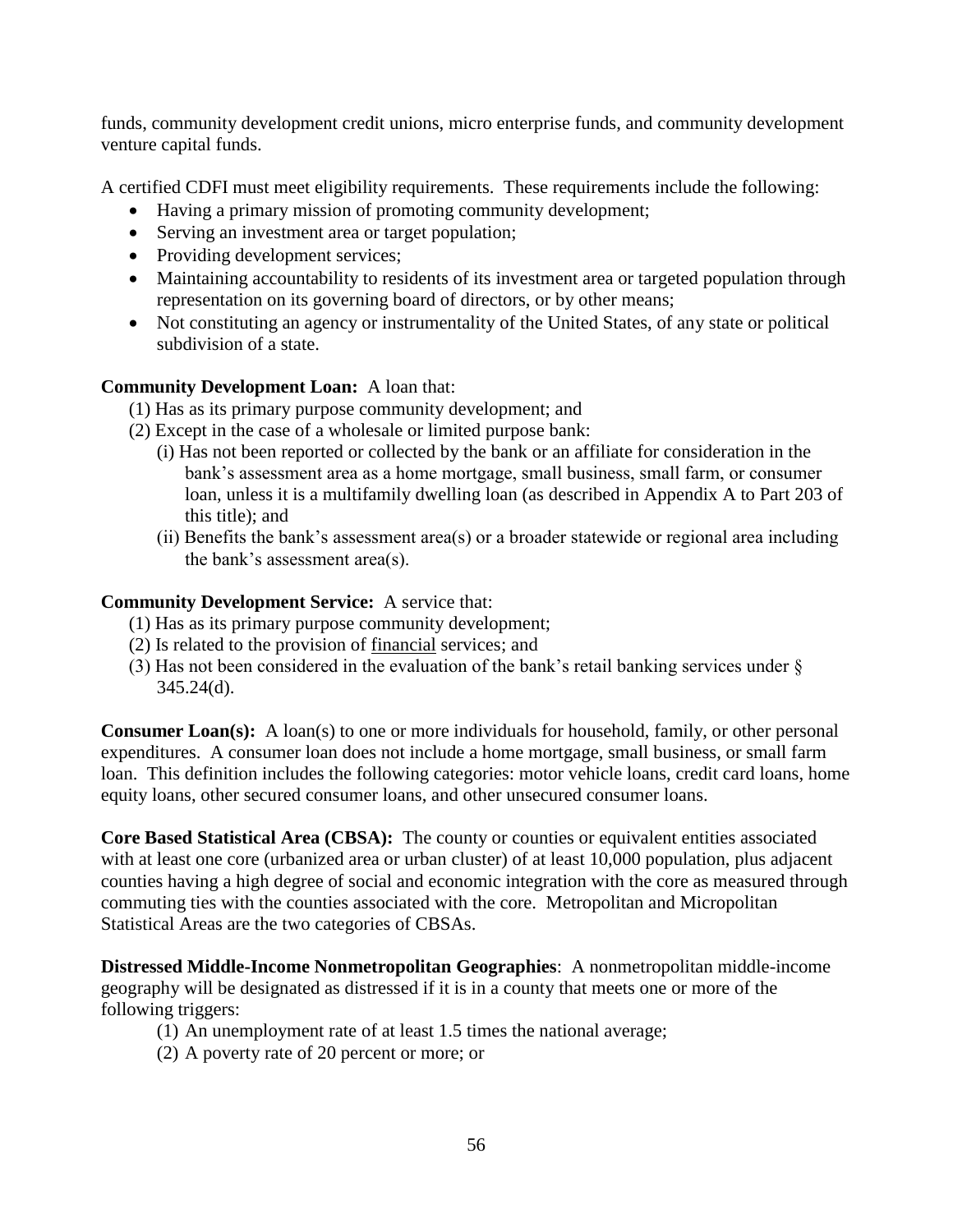(3) A population loss of 10 percent or more between the previous and most recent decennial census or a net migration loss of 5 percent or more over the 5-year period preceding the most recent census.

**Family:** Includes a householder and one or more other persons living in the same household who are related to the householder by birth, marriage, or adoption. The number of family households always equals the number of families; however, a family household may also include non-relatives living with the family. Families are classified by type as either a married-couple family or other family. Other family is further classified into "male householder" (a family with a male householder and no wife present) or "female householder" (a family with a female householder and no husband present).

**FFIEC-Estimated Income Data:** The Federal Financial Institutions Examination Council (FFIEC) issues annual estimates which update median family income from the metropolitan and nonmetropolitan areas. The FFIEC uses American Community Survey data and factors in information from other sources to arrive at an annual estimate that more closely reflects current economic conditions.

**Full-Scope Review:** A full-scope review is accomplished when examiners complete all applicable interagency examination procedures for an assessment area. Performance under applicable tests is analyzed considering performance context, quantitative factors (for example, geographic distribution, borrower profile, and total number and dollar amount of investments), and qualitative factors (for example, innovativeness, complexity, and responsiveness).

**Geography:** A census tract delineated by the United States Bureau of the Census in the most recent decennial census.

**Home Mortgage Disclosure Act (HMDA):** The statute that requires certain mortgage lenders that do business or have banking offices in a metropolitan statistical area to file annual summary reports of their mortgage lending activity. The reports include such data as the race, gender, and the income of applicants; the amount of loan requested; and the disposition of the application (approved, denied, and withdrawn).

**Home Mortgage Loans:** Includes closed-end mortgage loans or open-end line of credits as defined in the HMDA regulation that are not an excluded transaction per the HMDA regulation.

**Housing Unit:** Includes a house, an apartment, a mobile home, a group of rooms, or a single room that is occupied as separate living quarters.

**Limited-Scope Review:** A limited scope review is accomplished when examiners do not complete all applicable interagency examination procedures for an assessment area. Performance under applicable tests is often analyzed using only quantitative factors (for example, geographic distribution, borrower profile, total number and dollar amount of investments, and branch distribution).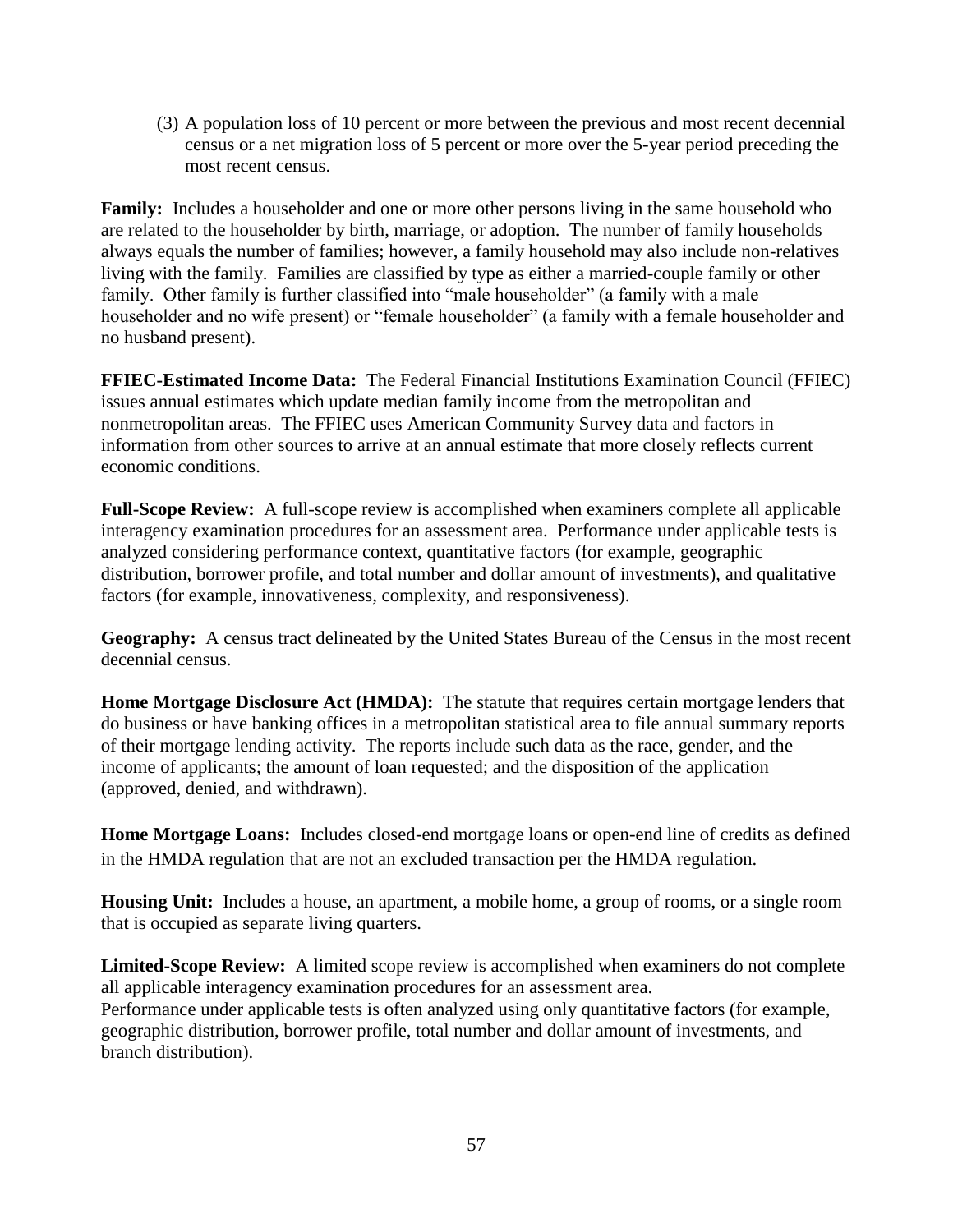**Low-Income:** Individual income that is less than 50 percent of the area median income, or a median family income that is less than 50 percent in the case of a geography.

**Low Income Housing Tax Credit:** The Low-Income Housing Tax Credit Program is a housing program contained within the Internal Revenue Code of 1986, as amended. It is administered by the U.S. Department of the Treasury and the Internal Revenue Service. The U.S. Treasury Department distributes low-income housing tax credits to housing credit agencies through the Internal Revenue Service. The housing agencies allocate tax credits on a competitive basis.

Developers who acquire, rehabilitate, or construct low-income rental housing may keep their tax credits. Or, they may sell them to corporations or investor groups, who, as owners of these properties, will be able to reduce their own federal tax payments. The credit can be claimed annually for ten consecutive years. For a project to be eligible, the developer must set aside a specific percentage of units for occupancy by low-income residents. The set-aside requirement remains throughout the compliance period, usually 30 years.

**Market Share:** The number of loans originated and purchased by the institution as a percentage of the aggregate number of loans originated and purchased by all reporting lenders in the metropolitan area/assessment area.

**Median Income:** The median income divides the income distribution into two equal parts, one having incomes above the median and other having incomes below the median.

**Metropolitan Division (MD):** A county or group of counties within a CBSA that contain(s) an urbanized area with a population of at least 2.5 million. A MD is one or more main/secondary counties representing an employment center or centers, plus adjacent counties associated with the main/secondary county or counties through commuting ties.

**Metropolitan Statistical Area (MSA):** CBSA associated with at least one urbanized area having a population of at least 50,000. The MSA comprises the central county or counties or equivalent entities containing the core, plus adjacent outlying counties having a high degree of social and economic integration with the central county or counties as measured through commuting.

**Micropolitan Statistical Area:** CBSA associated with at least one urbanized area having a population of at least 10,000, but less than 50,000.

**Middle-Income:** Individual income that is at least 80 percent and less than 120 percent of the area median income, or a median family income that is at least 80 and less than 120 percent in the case of a geography.

**Moderate-Income:** Individual income that is at least 50 percent and less than 80 percent of the area median income, or a median family income that is at least 50 and less than 80 percent in the case of a geography.

**Multi-family:** Refers to a residential structure that contains five or more units.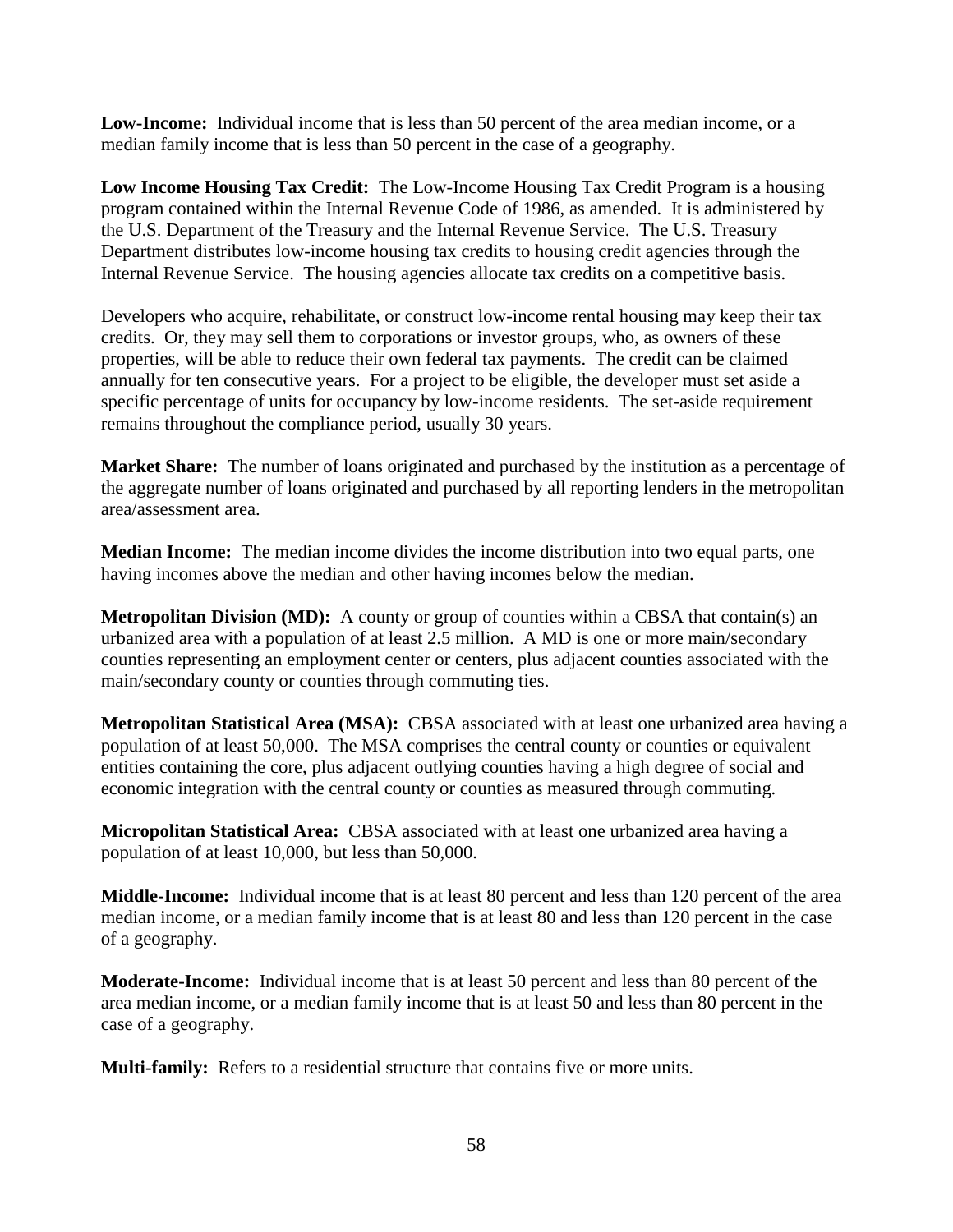**Nonmetropolitan Area (**also known as **non-MSA):** All areas outside of metropolitan areas. The definition of nonmetropolitan area is not consistent with the definition of rural areas. Urban and rural classifications cut across the other hierarchies. For example, there is generally urban and rural territory within metropolitan and nonmetropolitan areas.

**Owner-Occupied Units:** Includes units occupied by the owner or co-owner, even if the unit has not been fully paid for or is mortgaged.

**Qualified Investment:** A lawful investment, deposit, membership share, or grant that has as its primary purpose community development.

**Rated Area:** A rated area is a state or multistate metropolitan area. For an institution with domestic branches in only one state, the institution's CRA rating would be the state rating. If an institution maintains domestic branches in more than one state, the institution will receive a rating for each state in which those branches are located. If an institution maintains domestic branches in two or more states within a multistate metropolitan area, the institution will receive a rating for the multistate metropolitan area.

**Rural Area:** Territories, populations, and housing units that are not classified as urban.

**Small Business Investment Company (SBIC):** SBICs are privately-owned investment companies which are licensed and regulated by the Small Business Administration (SBA). SBICs provide long-term loans and/or venture capital to small firms. Because money for venture or risk investments is difficult for small firms to obtain, SBA provides assistance to SBICs to stimulate and supplement the flow of private equity and long-term loan funds to small companies. Venture capitalists participate in the SBIC program to supplement their own private capital with funds borrowed at favorable rates through SBA's guarantee of SBIC debentures. These SBIC debentures are then sold to private investors. An SBIC's success is linked to the growth and profitability of the companies that it finances. Therefore, some SBICs primarily assist businesses with significant growth potential, such as new firms in innovative industries. SBICs finance small firms by providing straight loans and/or equity-type investments. This kind of financing gives them partial ownership of those businesses and the possibility of sharing in the companies' profits as they grow and prosper.

**Small Business Loan:** A loan included in "loans to small businesses" as defined in the Consolidated Report of Condition and Income (Call Report). These loans have original amounts of \$1 million or less and are either secured by nonfarm nonresidential properties or are classified as commercial and industrial loans.

**Small Farm Loan:** A loan included in "loans to small farms" as defined in the instructions for preparation of the Consolidated Report of Condition and Income (Call Report). These loans have original amounts of \$500,000 or less and are either secured by farmland, including farm residential and other improvements, or are classified as loans to finance agricultural production and other loans to farmers.